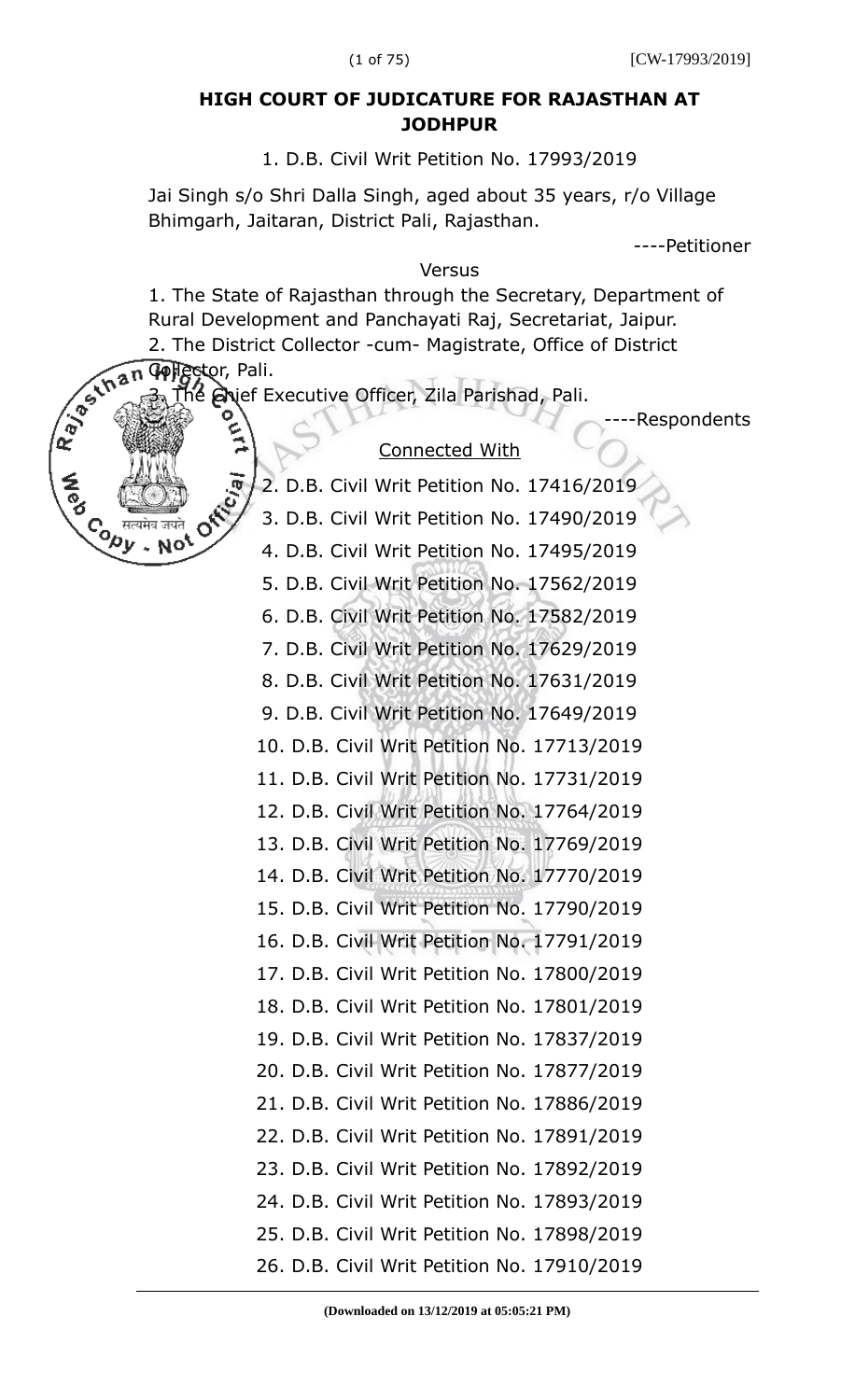

27. D.B. Civil Writ Petition No. 17932/2019 28. D.B. Civil Writ Petition No. 17960/2019 29. D.B. Civil Writ Petition No. 17970/2019 30. D.B. Civil Writ Petition No. 17976/2019 31. D.B. Civil Writ Petition No. 17989/2019 32. D.B. Civil Writ Petition No. 18000/2019 33. D.B. Civil Writ Petition No. 18001/2019 34. D.B. Civil Writ Petition No. 18008/2019 35. D.B. Civil Writ Petition No. 18016/2019 36. D.B. Civil Writ Petition No. 18040/2019 37. D.B. Civil Writ Petition No. 18042/2019 38. D.B. Civil Writ Petition No. 18044/2019 39. D.B. Civil Writ Petition No. 18046/2019 40. D.B. Civil Writ Petition No. 18048/2019 41. D.B. Civil Writ Petition No. 18050/2019 42. D.B. Civil Writ Petition No. 18051/2019 43. D.B. Civil Writ Petition No. 18053/2019 44. D.B. Civil Writ Petition No. 18054/2019 45. D.B. Civil Writ Petition No. 18107/2019 46. D.B. Civil Writ Petition No. 18109/2019 47. D.B. Civil Writ Petition No. 18112/2019 48. D.B. Civil Writ Petition No. 18115/2019 49. D.B. Civil Writ Petition No. 18120/2019 50. D.B. Civil Writ Petition No. 18055/2019 51. D.B. Civil Writ Petition No. 18106/2019 52. D.B. Civil Writ Petition No. 18108/2019 53. D.B. Special Appeal (Writ) No.1378/2019 54. D.B. Civil Writ Petition No.18179/2019 55. D.B. Civil Writ Petition No.18180/2019 56. D.B. Civil Writ Petition No.18183/2019 57. D.B. Civil Writ Petition No.18185/2019 58. D.B. Civil Writ Petition No.18186/2019 59. D.B. Civil Writ Petition No.18196/2019 60. D.B. Civil Writ Petition No.18199/2019 61. D.B. Civil Writ Petition No.18203/2019 62. D.B. Civil Writ Petition No.18205/2019 63. D.B. Civil Writ Petition No.18207/2019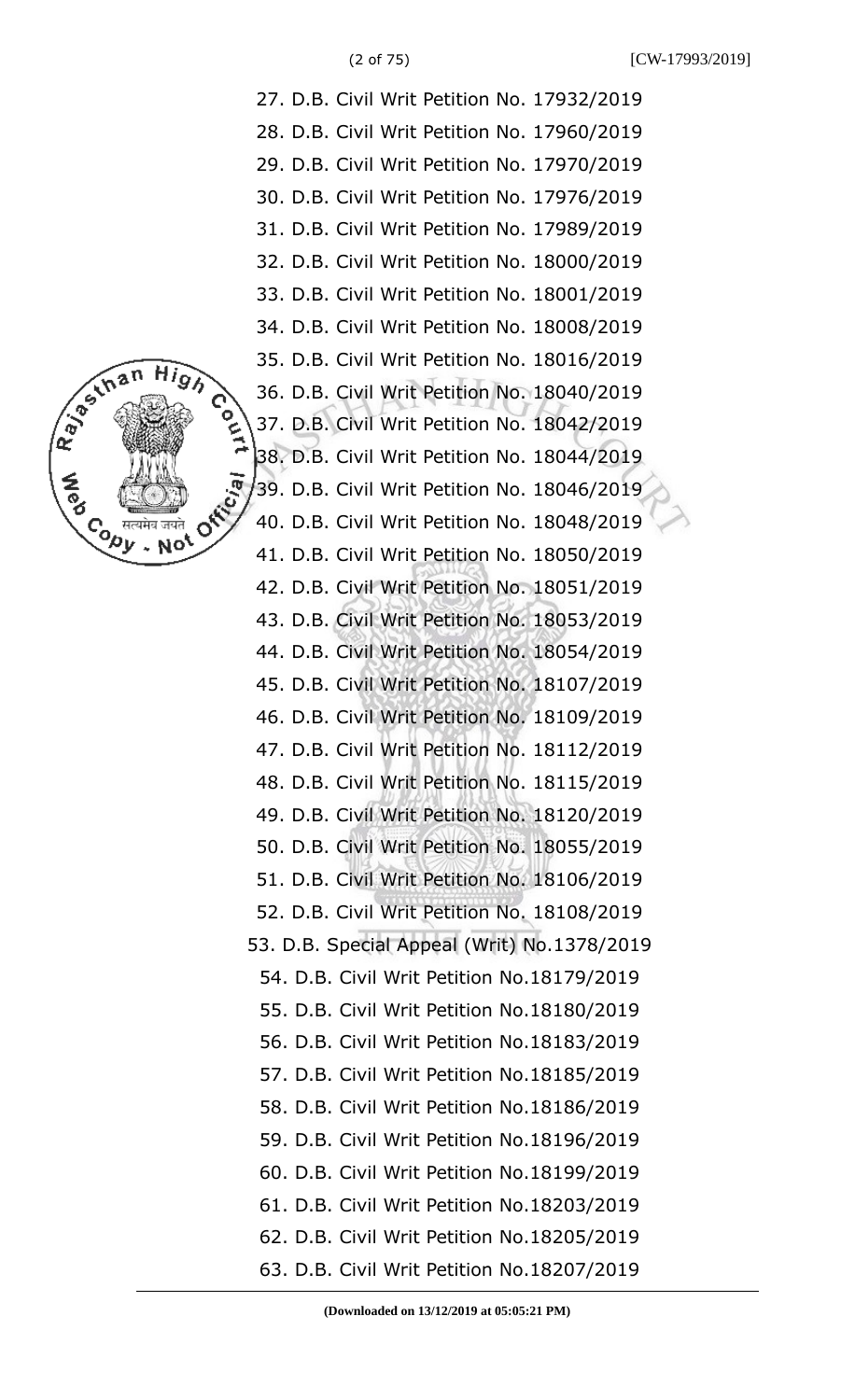

| 64. D.B. Civil Writ Petition No.18181/2019 |
|--------------------------------------------|
| 65. D.B. Civil Writ Petition No.18184/2019 |
| 66. D.B. Civil Writ Petition No.18190/2019 |
| 67. D.B. Civil Writ Petition No.17500/2019 |
| 68. D.B. Civil Writ Petition No.18247/2019 |
| 69. D.B. Civil Writ Petition No.18255/2019 |
| 70. D.B. Civil Writ Petition No.17792/2019 |
| 71. D.B. Civil Writ Petition No.18245/2019 |
| 72. D.B. Civil Writ Petition No.18251/2019 |
| 73. D.B. Civil Writ Petition No.18254/2019 |
| 74. D.B. Civil Writ Petition No.18256/2019 |
| 75. D.B. Civil Writ Petition No.18272/2019 |
| 76. D.B. Civil Writ Petition No.18295/2019 |
| 77. D.B. Civil Writ Petition No.17799/2019 |
| 78. D.B. Civil Writ Petition No.18322/2019 |
| 79. D.B. Civil Writ Petition No.17836/2019 |
| 80. D.B. Civil Writ Petition No.18232/2019 |
| 81. D.B. Civil Writ Petition No.18327/2019 |
| 82. D.B. Civil Writ Petition No.18328/2019 |
| 83. D.B. Civil Writ Petition No.18329/2019 |
| 84. D.B. Civil Writ Petition No.18360/2019 |
| 85. D.B. Civil Writ Petition No.18361/2019 |
|                                            |

For Petitioner(s) : Mr. Ankur Mathur, Mr. Ashvini Kumar Swami, Mr. Sukesh Bhati, Mr. Moti Singh, Mr. Radhe Shyam Mankad, Mr. Teja Ram, Mr. Anil Vyas, Mr. Hapu Ram, Mr. B.S. Sandhu, Mr. Ramawatar Singh, Mr. K.R. Saharan, Mr. Jitender Singh Bhaleria, Mr. Rajat Dave, Mr. Mukesh Rajpurohit, Mr. Mahaveer Bishnoi, Mr. Shambhoo Singh Rathore, Mr. Rameshwar Lal Dave, Mr. Arun Dadhich, Mr. Kuldeep Mathur, Mr. Kshamendra Mathur, Mr. A.R. Godara, Mr. Pawan Singh, Mr. Girdhar Singh Bhati, Mr. Dhirendra Singh, Mr. Babu Lal Bishnoi, Mr. Vikas Bijarnia, Mr. Shyam Lal, Mr. Shyam Vyas, Mr. Manish Patel, Mr. Vinod Choudhary, Mr. Vikram Singh Rajpurohit, Mr. S.S. Gour, Mr.Mahaveer Bhanwariya, Mr. Sanjay Soni, Mr. G.R. Punia, Senior Advocate assisted by Mr. Rajesh Punia,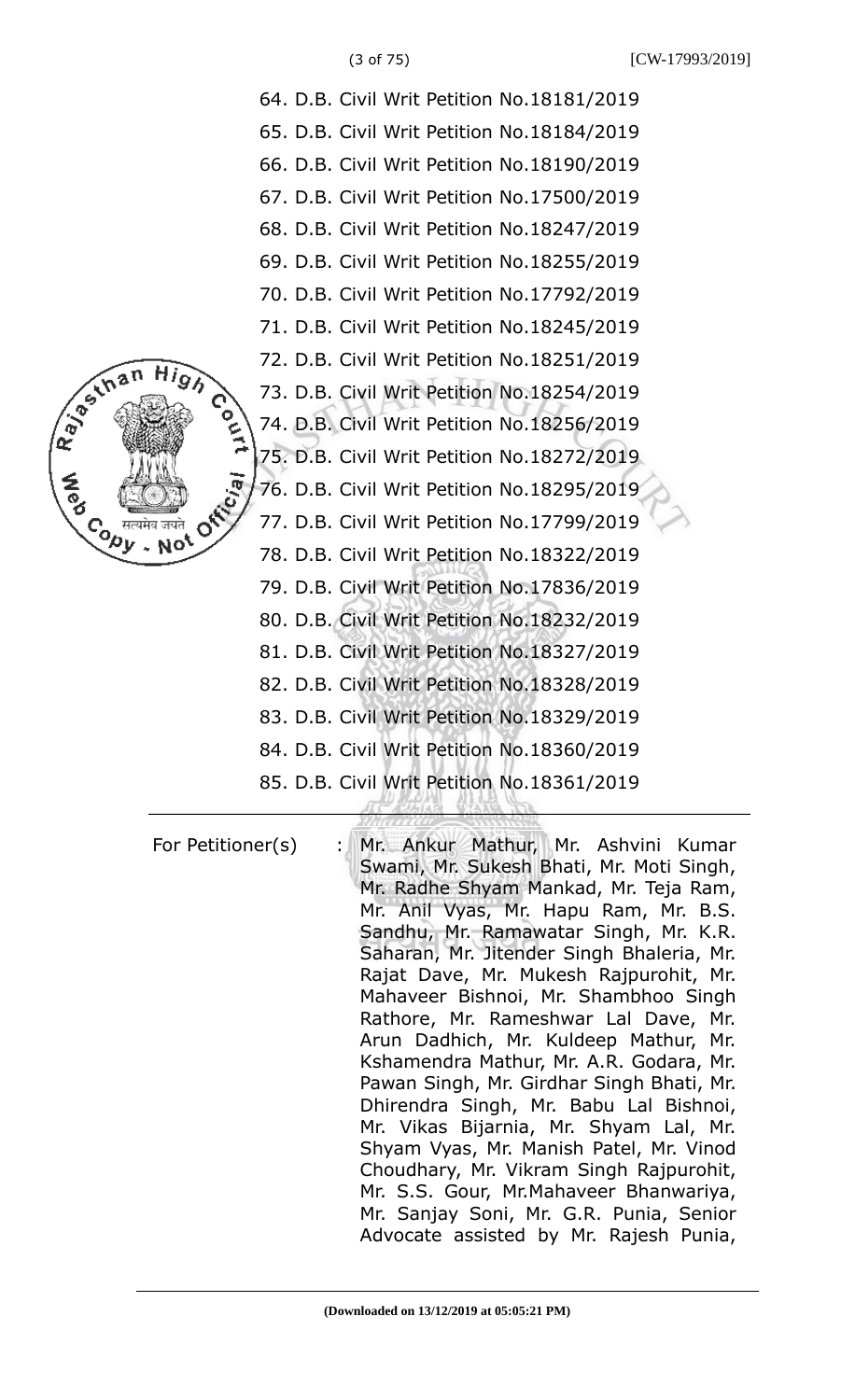Mr. Mohit Singh Choudhary, Dr. Nikhil Dungawat, Mr. L.D. Khatri, Mr. Manoj Purohit, Mr. Abhinav Jain, Mr. Parikshit Rajpurohit, Mr. Govind Lal Suthar, Mr. Narpat Singh, Mr. Manoj Bhandari, Mr. Deelip Kawadia, Mr. Manoj Kumar Pareek

For Respondent(s) : Mr. Sunil Beniwal, AAG assisted by Mr. For Election Com. : Mr. Vikas Balia Utkarsh Singh, Mr. Kartik Singh Lodha, Mr. Kunal Upadhyay, Mr. Piyush Bhandari



## **By the Court (Per Dr. Pushpendra Singh Bhati, J.)**:

1. The present bunch of cases involves a common issue and question of law, and therefore, the same is being considered and decided by this common judgment.

2. Brief facts of this case, as noticed by this Court, are that the State Government initiated a delimitation/alteration exercise vide notification dated 12.06.2019 in the State of Rajasthan in accordance with Section 101 of the Rajasthan Panchayati Raj Act, 1994 (*hereinafter referred to as 'the Act of 1994'*). The said exercise included creation/ redemarcation/ reorganization of the boundaries of the gram panchayats and panchayat samitis.

3. The scheduled process for initiating the phased alteration in first 30 days from 15.06.2019 to 14.07.2019 was for the District Collectors to prepare proposals for the delimitation of the gram panchayats and panchayat samitis. Thereafter, 30 days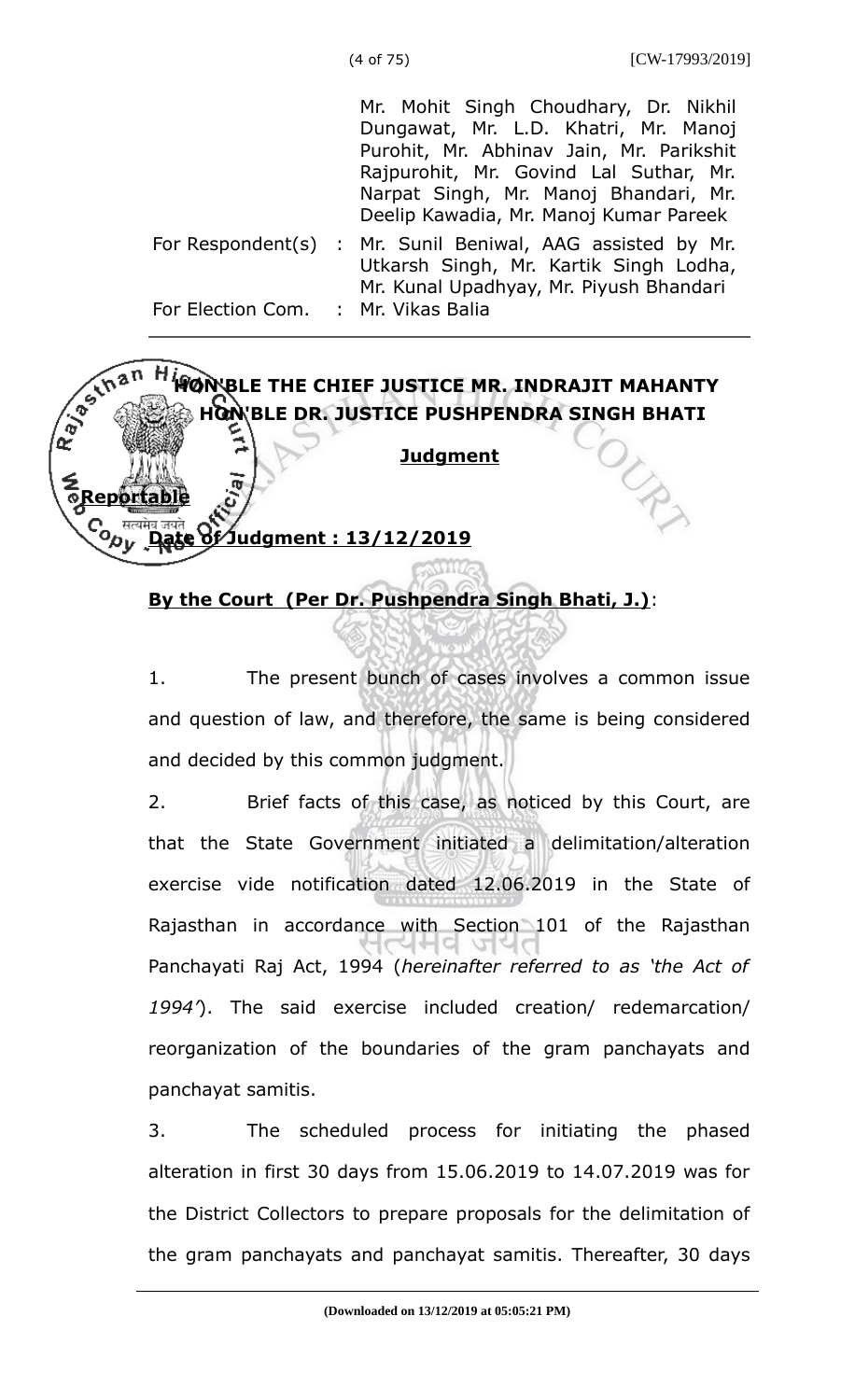from 15.07.2019 to 13.08.2019 were scheduled for inviting objections upon such proposals. Thereafter, 10 days from 14.08.2019 to 23.08.2019 were stipulated for hearing on the objections upon the draft proposals. Thereafter, 10 days from 24.08.2019 to 02.09.2019, the District Collectors were to make the necessary recommendations to the Panchayati Raj Department the State of Rajasthan.

R. Bechan The aforementioned notification clearly indicated that on exercise was a time bound exercise, keeping in view the uing **elections of Panchayati Raj Institutions scheduled to be Conur** मत्यमे**ं हो Ja**nuary and February, 2020. The various parameters of population, territorial distribution and distance were stipulated. The alteration in the limits of Panchayati Raj Institutions was accordingly proceeded with.

> 5. The proposals/recommendations of the District Collectors were sent to the State Government, which constituted a High Powered Committee of Six Ministers on 18.09.2019 to consider the recommendation, proposals and representations before finalizing the same.

> 6. Thereafter, the State Government, while adhering to the said notification dated 12.06.2019 and the procedure prescribed under Section 101 of the Act of 1994, published a notification on 15.11.2019, which was notified in the gazette on 16.11.2019. The notification reflected the initiation of the exercise vide notification No.F.15(1) Punargathan/Vidhi/Panravi/2019/3014 dated 12.06.2019 and in exercise of powers conferred by Section 98 of the Act of 1994 read with Sections 9, 10 and 101, whereby the delimitation exercise culminated into a declaration.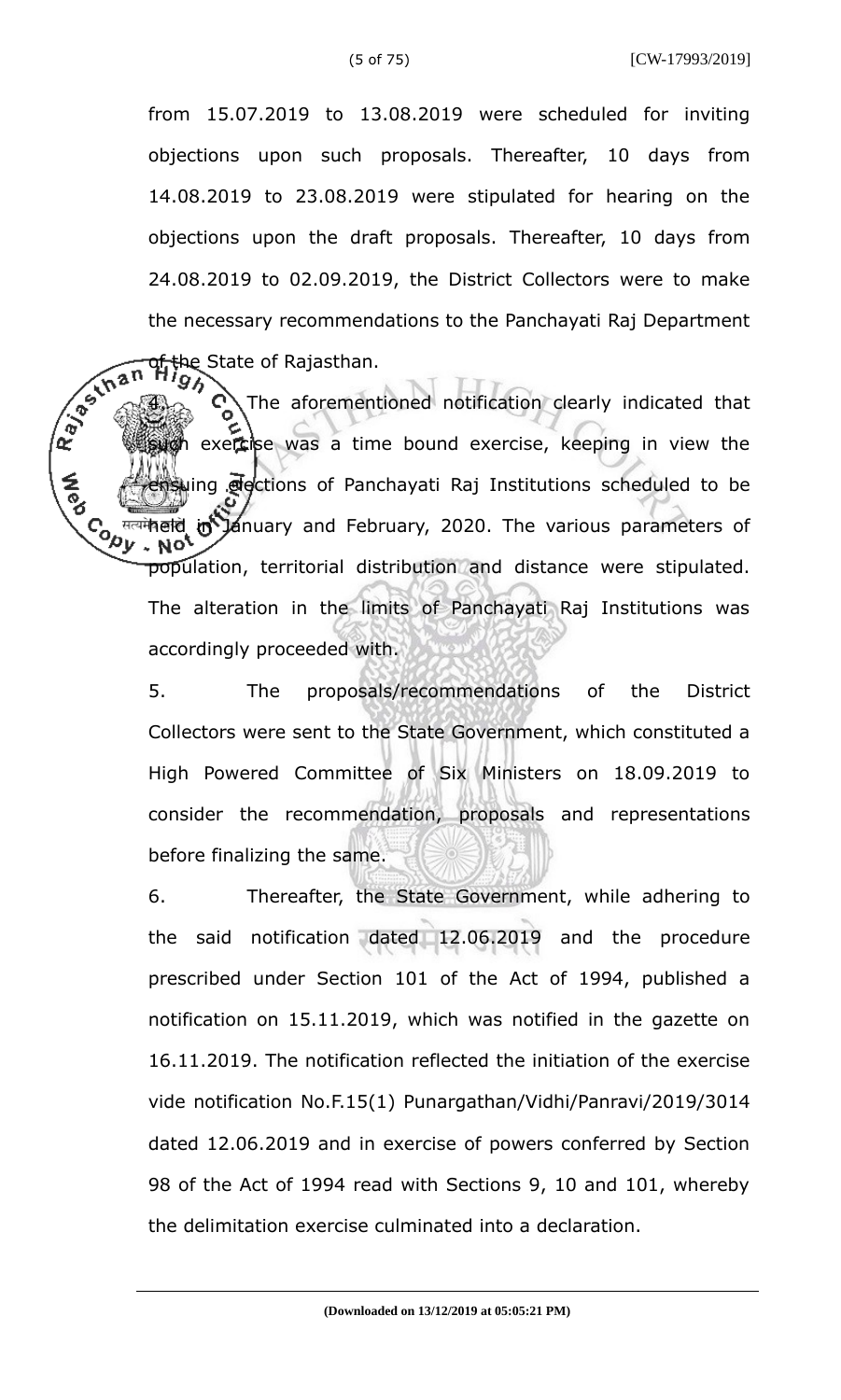7. Section 9 of the Act of 1994 reflects permission to the State Government to notify a village or group of villages to the Panchayat Circle and to be declared as Panchayat.

Section 10 and 11 deal with establishment of Panchayat Samiti and Zila Parishad respectively.

Section 12 deals with composition of a Panchayat. The Panchayat R. Bechan consists of a Sarpanch and directly elected Panchas from as many wards  $\bigotimes$  are determined under sub-section (2) of Section 12.  $\mathbb{E}$  -Section (2) of Section 12 provides that number of wards wild be determined by dividing the Panchayat circle on the basis **Copy** <sup>सत्यमे</sup>0 <sup>क्</sup>रियोर्टी कर्ण प्राप्त bub-section (2) further provides that every NO. endeavour should be made that the population of each ward of Panchayat is having as far as practicable the same population.

Section 15 of the Act deals with reservation of seats.

Section 101 of the Act of 1994, which is fulcrum of the present litigation, deals with alteration in the limits of a Panchayati Raj Institution, and the same, for ready reference, reads as under:-

*"101. Alteration in the limits of a Panchayati Raj Institution.-* 

*(1) The State Government may, at any time, after one month's notice published in the prescribed manner either on its own motion or at the request made in this behalf, and by notification in the Official Gazette-*

*(a) declare the whole or a part of any local area included within the limits of a Municipality to be a Panchayat Circle; or* 

*(b) include in a Panchayat Circle and such local area or a part thereof, or as the case may be, any local area included within the limits of another Panchayat Circle; or*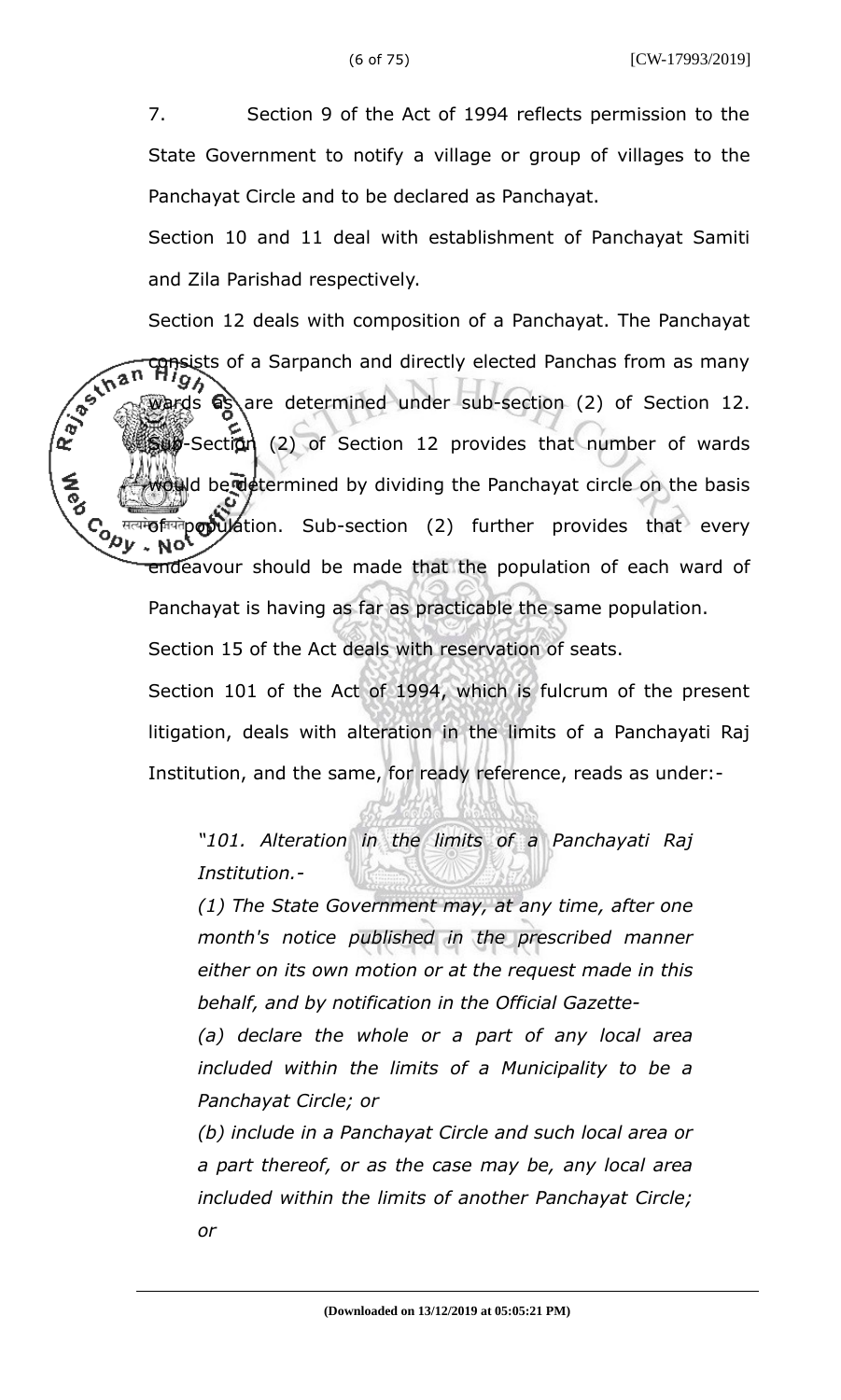R. Besthan

Copy<br>√्⁄20

*(c) otherwise alter the limits of a Panchayat Circle by amalgamating one Panchayat Circle into another or by splitting up a Panchayat Circle into two or more Panchayat Circles; or*

*(d) exclude the whole or a part of any local area from a Panchayat Circle, whether on its ceasing to be a rural area or, as the case may be, for its being included within the limits of another Panchayat Circle.*

*(2) Upon any action being taken under Sub-sec. (1), the State Government shall, notwithstanding anything contained in this Act or any other law for the time being in force, by an order published in the Official Gazette, make provision for the following, namely:-* - Not

*(a) that in a case falling under Clause (a) of that Subsection, a Panchayat shall be established for the local area declared to be a Panchayat Circle; or* 

*(b) that, in case falling under Clause (b) of that Subsection, the election of the members for additional local are shall be held; or* 

*(c) that, in a case falling under Clause (c) of that Subsec. the existing Panchayats shall stand dissolved and new Panchayats shall be constituted – in accordance with the provisions of this Act within a period of six months from the appointed day; or*

*(d) that, in a case falling under Clause (d), the Panchayat shall stand dissolved or, as the case may be, the members who, in the opinion of the State Government, represent the local area excluded from the Panchayat Circle shall stand removed.*

*Provided that for so long as a Panchayat or a new Panchayat is not established under Clause (a), or the case may be, under Clause (c), all powers and duties of the Panchayat shall be exercised and performed by such administrator as the State Government may appoint in this behalf :*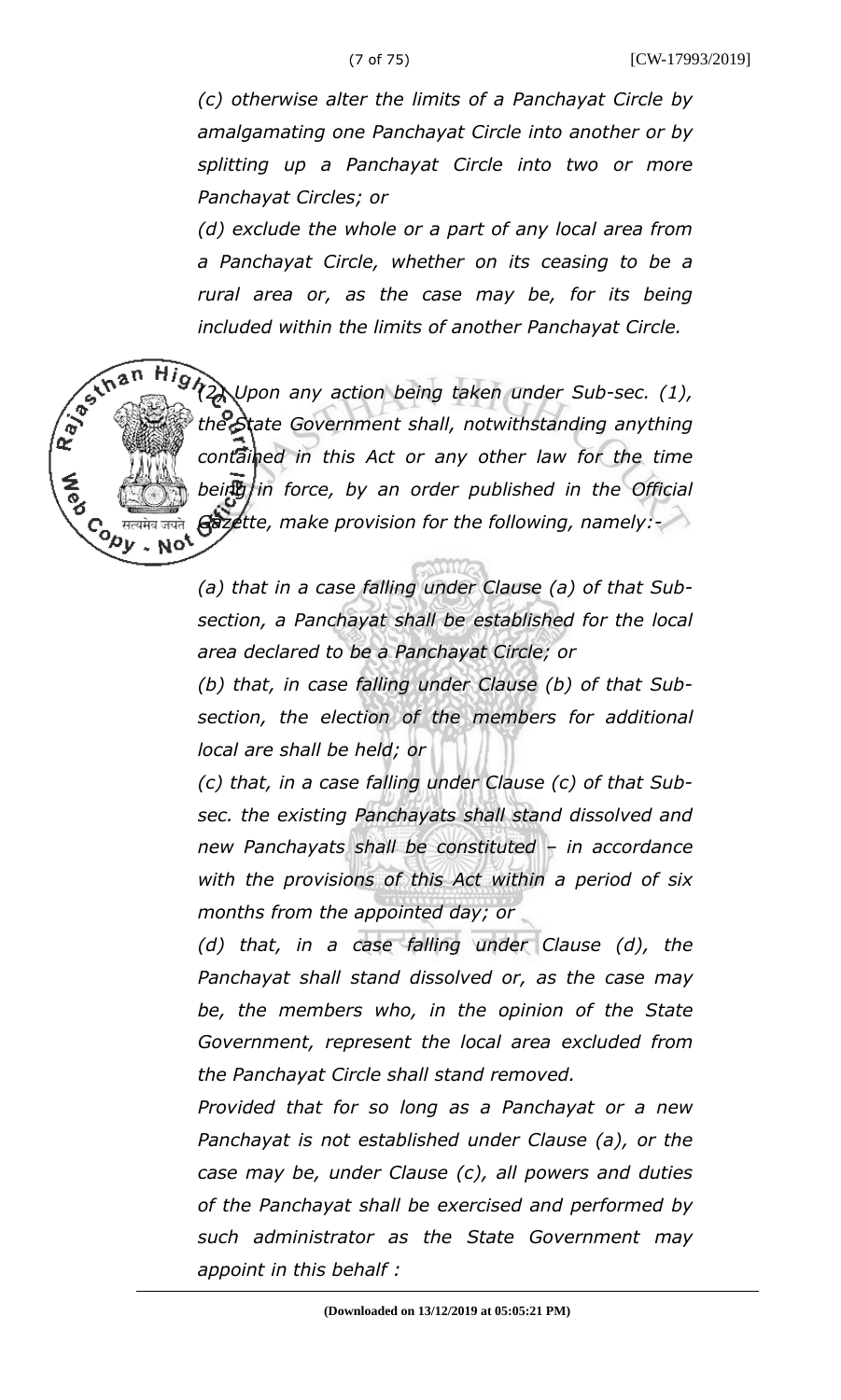*Provided further that no act of a Panchayat shall be deemed invalid by reason of any vacancy of the members referred to in Clause (b).* 

*(3) Upon the exclusion of any local area of a Municipality and its declaration as or, as the case may be, inclusion in, a Panchayat Circle under Sub-sec. (1) -*

*(a) such area shall cease to be a Municipality;* 

R 35 Ihan

*(b) the members of the Board representing the area of the Municipality so declared or included in a Panchayat Circle shall vacate their respective offices but without prejudice to their eligibility for election to the Panchayat to be constituted for such area or, as the case may be, the Panchayat, in the area whereof, such*  $\overline{c}$ *opy* - No<sup>t</sup> *area is included;* 

> *(c) the whole of the assets testing in, and of the liabilities subsisting against the Municipality so declared to be a Panchayat or, in case where only a part of a Municipality is included in, or declared to be a Panchayat, such portion of the said assets and liabilities as the State Government may direct, shall develop upon the Panchayat declared for such area or upon the Panchayat in which such area of the Municipality is included;*

> *(d) until new rules, notifications, orders and bye-laws are made or issued under this Act and unless the State Government otherwise directs, all rules, notifications orders and byelaws applicable :-*

> *(i) to the Panchayat in which such area is included; and*

> *(ii) where the whole or a part of a Municipality is declared to be a Panchayat to the area of the Panchayat Samiti which shall, by reason of the concerned area falling in the block of such Panchayat Samiti, have jurisdiction on the area so declared to be a Panchayat.*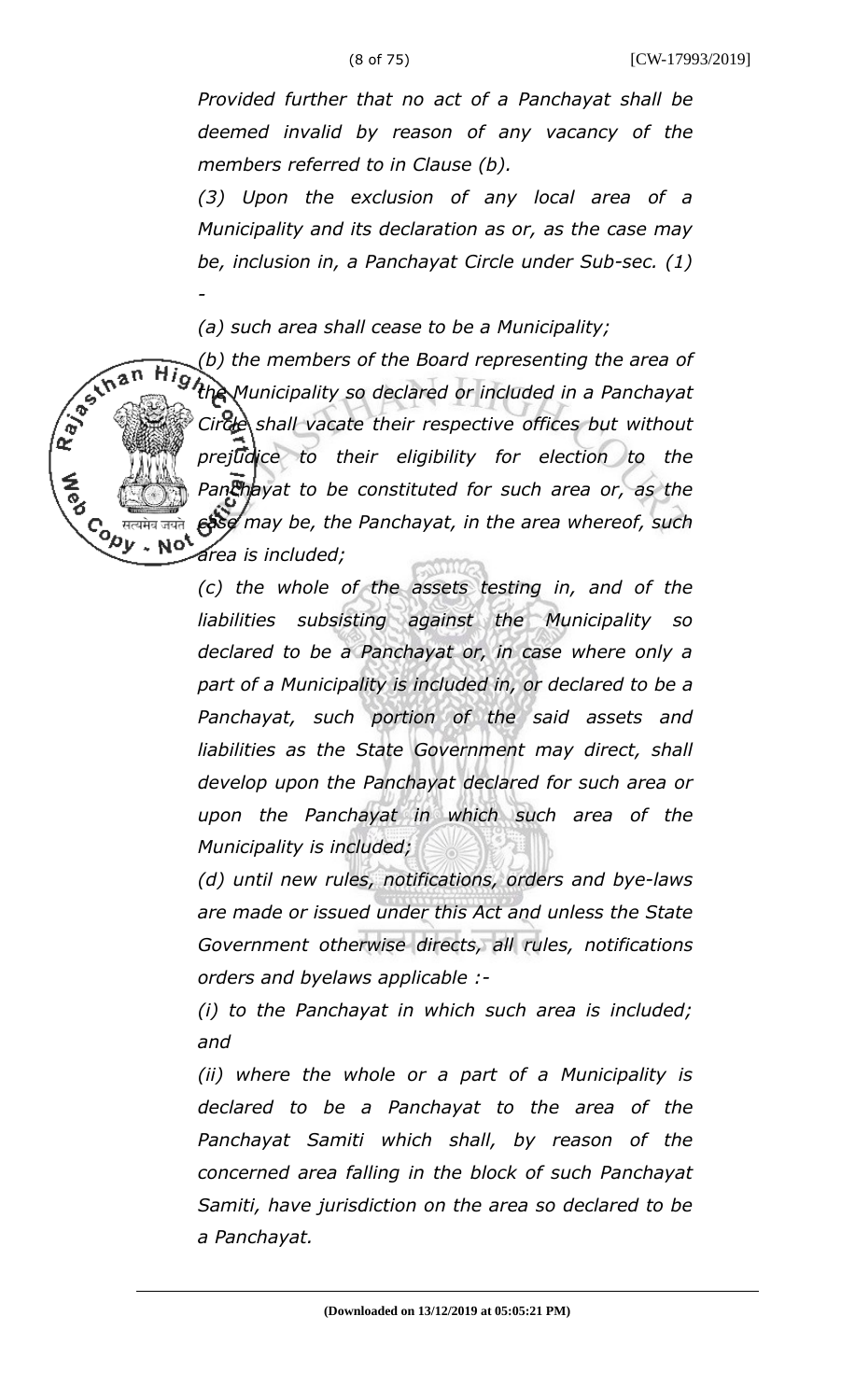*shall continue to apply to the area so included or declared;* 

*(e) the Panchayat so established by inclusion of any area of Municipality thereon or by the declaration of a Municipality as a Panchayat shall levy or continue to levy such of the taxes as are lawfully imposed under this Act;* 

*(f) any such area shall cease to be subject to all rules, notifications, orders and bye-laws made under the Rajasthan Municipalities Act, 1959 (Rajasthan Act 38 of 1959); and* 

R 35 Ihan

Co सत्यमेव जयते<br>Version Not

*(g) the Panchayat in which such area in included or the Panchayat which is declared for such area and the Panchayat Samiti and Zila Parishad respectively of the*

*Block and District, in which the area so included or declared falls, shall exercise jurisdiction over such area and the Municipality in which such area was included or, as the case may be, the Municipality which was established for such area shall cease of function therein.* 

*(4) When any local area ceases to be a Panchayat and is included within the local limits of the jurisdiction of some other local authority, the Panchayat Fund and other property and rights vesting in the Panchayat shall vest in such other local authority and the liabilities of the Panchayat shall be the liabilities of* such other local authority. **C** 

*(5) When any local area is excluded from a Panchayat Circle and included in another Panchayat Circle, such portion of the Panchayat Fund and other property vested in the Panchayat of the first mentioned Circle shall vest in, and such portion of the liabilities thereof shall be the liabilities of the other Panchayat as the State Government may, after consulting both the Panchayats, declare by notification in the Official Gazette[:]*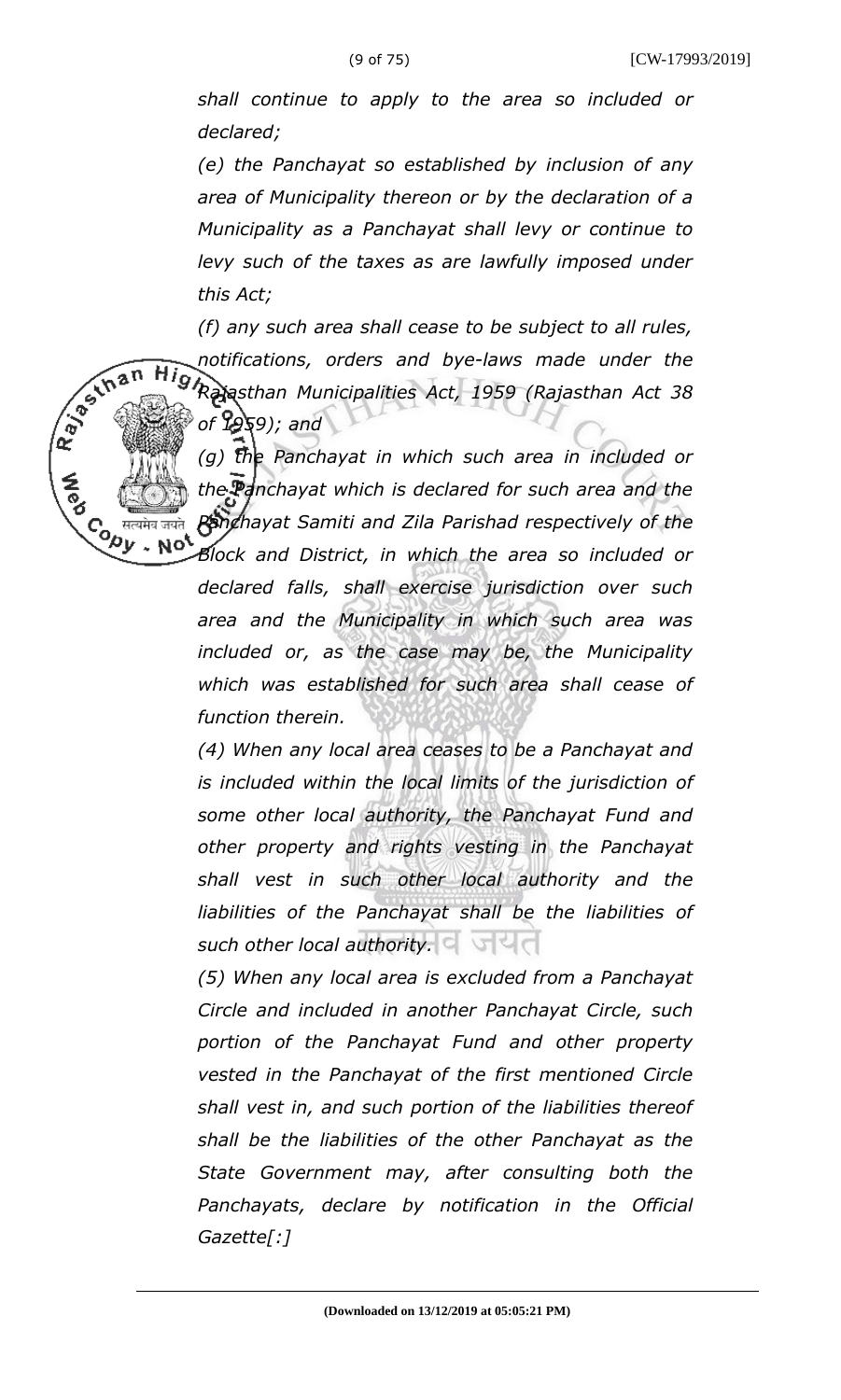*Provided that the provisions of this Sub-section shall not apply in any case where the circumstances, in the opinion of the State Government, render undesirable that transfer of any opinion of the Panchayat Fund or properties or liabilities.* 

*(5A) When it is considered necessary so to do, whether as a consequence of an action taken under Sub-sec. (1) or otherwise, the State Government may alter the limits of a Panchayat Samiti or a Zila Parishad area and to every such case of alteration the provisions contained in the foregoing Sub-section shall*

*mutatis mutandis apply.* 

R. Baylor

*(6) The State Government may, for the purpose of the foregoing sub-section, make such orders and give*  $\overline{c}$ *opy* - Not *such directions as it may consider necessary.* 

> *(7) Save as otherwise provided in this section its provisions shall have effect, notwithstanding anything contained in this Act or the Rajasthan Municipaities Act, 1959 (Rajasthan Act 38 of 1959) or any other law for the time being in force.*

> *Explanation – In this section "appointed day" means the day from which a change referred to in Sub-sec. (1) takes place."*

Section 117 of the Act of 1994, which deals with bar to interference by the Court, reads as under:-

*S.117. Bar to interference by courts in certain matters: Notwithstanding anything in this Act,-*

*(a) the validity of any law relating to the delimitation of constituencies or wards or the allotment of seats to such constituencies or wards made or purporting to be made under this Act, shall not be called in question in any court; and*

*(b) no election to any Panchayati Raj Institution shall be called in question except by an election petition presented to such authority and in such manner as is provided for by or under this Act."*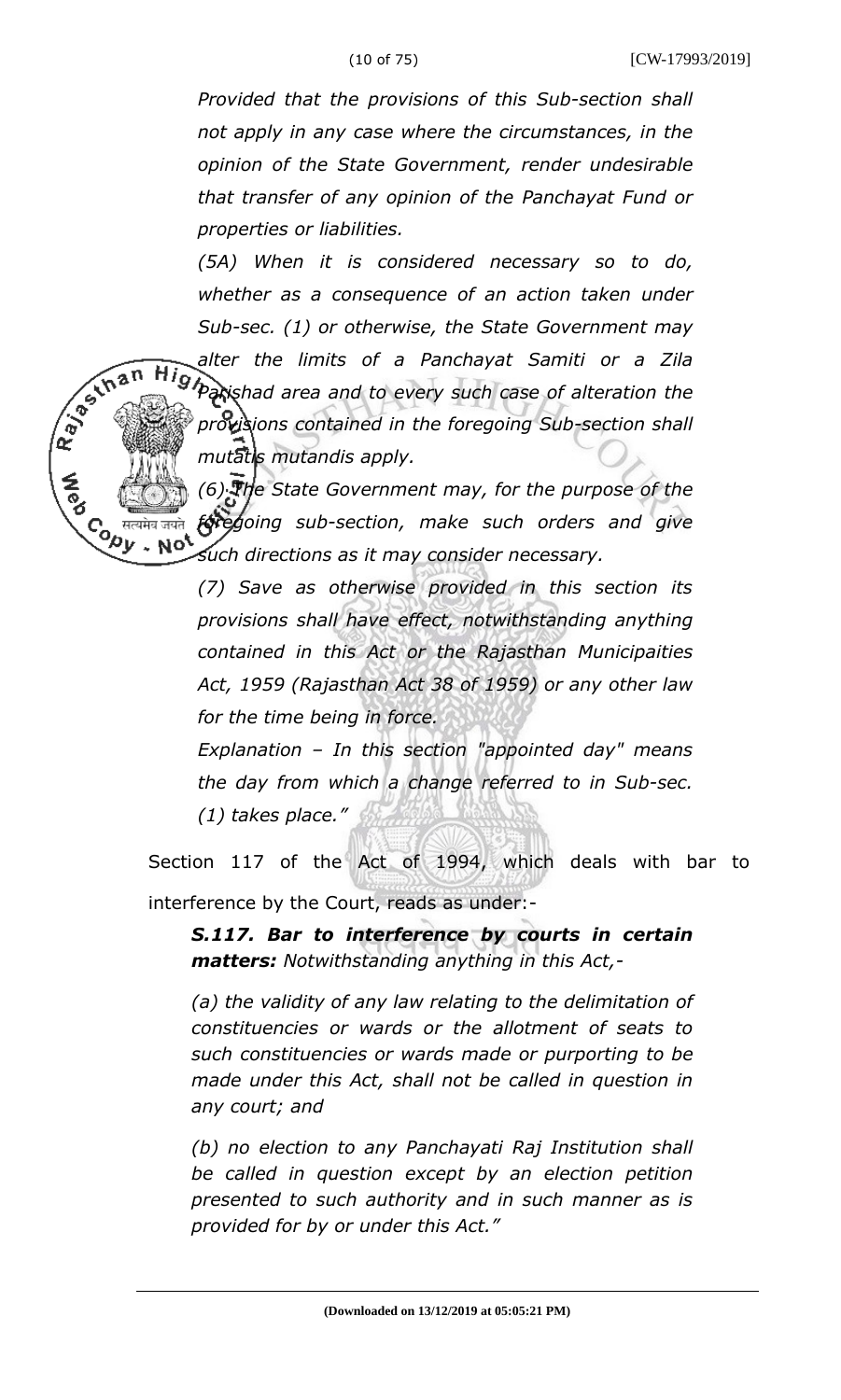*A plain reading of the provisions of the Constitution Art.243-C, 243-K & 243-O, if read together with S.101 & S.117 of the Act, 1994 would go to show that delimitation of Panchayat area or the formation of constituencies in the said areas and allotments of seats to the constituencies could neither be challenged nor the court can entertain such challenge except on the ground that before delimitation, no objections were invited and no hearing was afforded, even though this challenge could not be entertained after the notification regarding delimitation came to be published in the official gazette. The law on the subject which has been declared by the Apex court is loud and clear and prohibits courts to entertain challenge in view of the Art.243-C, 243-K and 243-O of the Constitution in respect of the above aspects and, therefore, the challenge raised by the petitioners pertaining to delimitation of Panchayat areas or that of formation of* जयते *constituency in the said area as well as allotments of seats to such constituencies cannot be entertained by the courts since from the procedure followed and material available on record, it reveals that objections were invited from the persons and hearing was afforded to them and only thereafter the District Collectors, keeping in view the guidelines, examined the matter and made recommendations to the State Government through the Divisional Commissioners.*

R. B. Inan

8. The essential condition of one month's notice for exercise of delimitation under Section 101 of the Act of 1994 is mandatory, and in the State of Rajasthan, earlier the delimitation exercise has taken place in the year 1994 and thereafter lastly, in 2014, and now the exercise is being taken place in pursuance of the aforementioned notification dated 12.06.2019. The delimitation exercise was an objective assessment for effective administration and distribution of public utilities.

9. On 15-16.11.2019, notifications Number from 2989 to 3021 were issued finalizing the alteration/delimitation process for the Gram Panchayats under consideration and notifications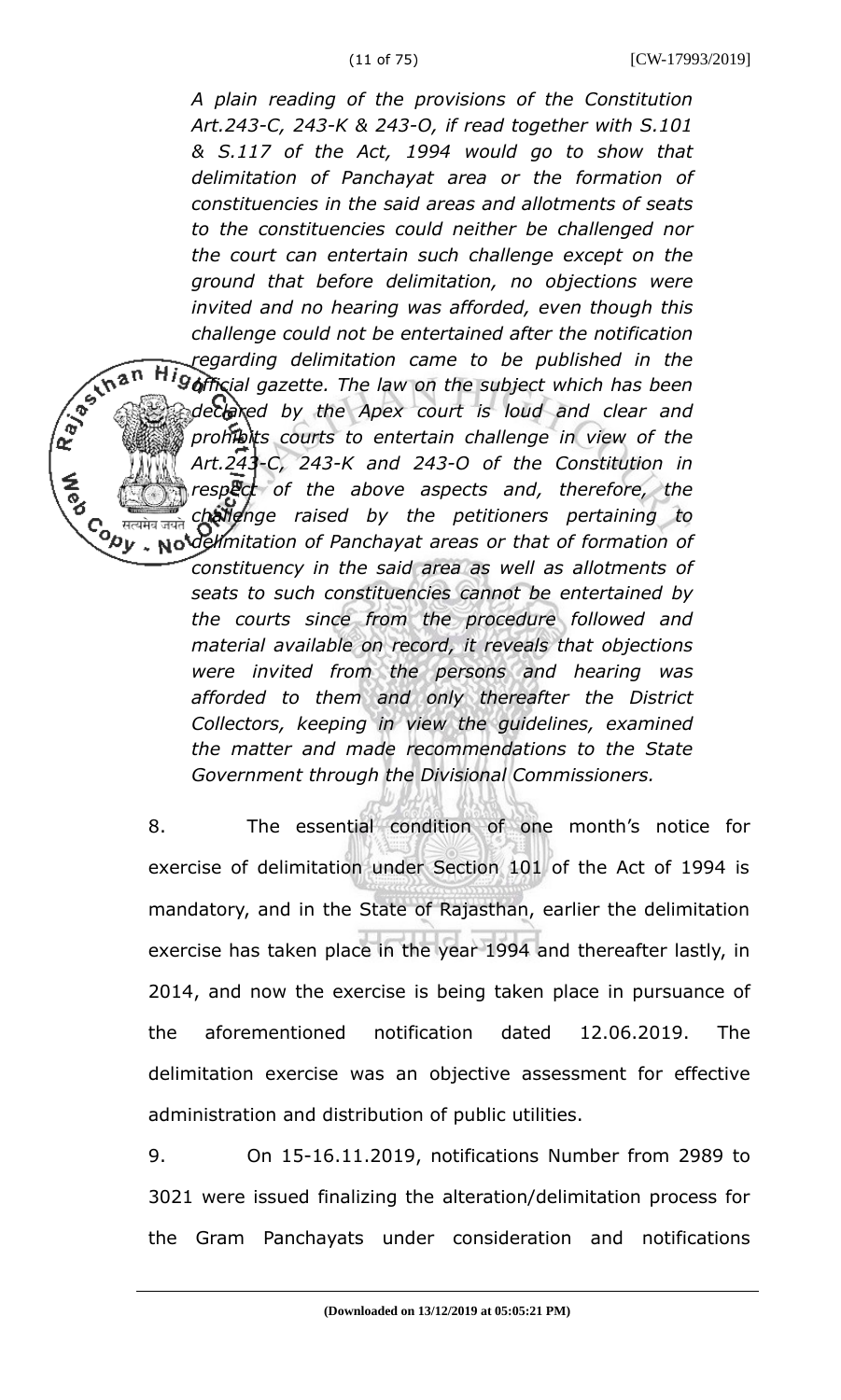No.3022 to 3044 issued for alteration/delimitation process for the Panchayat Samitis.

10. The present bunch of cases lays challenge to the ramifications of various notifications issued from 16-15.11.2019 to 02.12.2019.

11. The private lawyers, while challenging the notification R. Basical ted 15-16.11.2019 have laid down all their facts, which pertain different gram panchayats and panchayat samitis.

12. Broadly, the issues raised by the private lawyers in this ch of **c**ases are :

**Copy** <sup>तत्यमे</sup>(भिष्पे) गोल विद्योगिल (reconstitution was not initiated.

(ii) The representation for delimitation/reconstitution were not considered.

(iii) The delimitation/reconstitution is contrary to the representation.

(iv) The representation of delimitation/reconstitution was considered and recommended by the District Collector, but was not considered by the Sub-Committee.

(v) The Sub Committee changed the recommendations made by the District Collector.

(vi) The subsequent notification dated 15-16.11.2019 was issued without proper opportunity of hearing and without giving one month's notice.

(vii) The one month's notice as enshrined in Section 101 of the Act of 1994 was given initially but was not given at the stage when the change/alteration/delimitation was actually done or refused to be done.

(viii) The parameters and guidelines laid down in the notification dated 12.06.2019 were not adhered to strictly.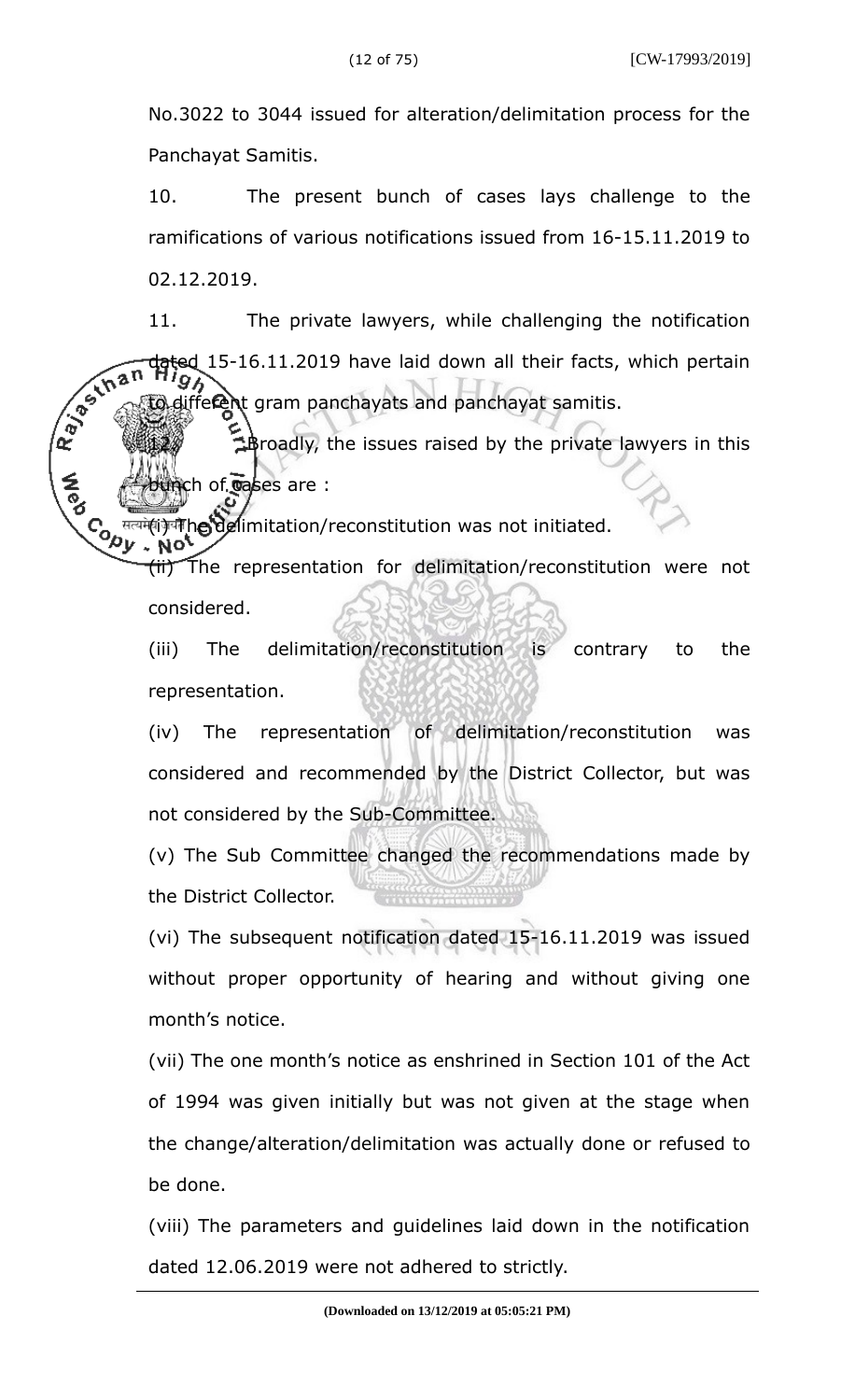(ix) The Sub Committee did not consider the objections filed in the right perspective.

(x) The parameters and the factual matrix which were to be adhered to as per the notification dated 12.06.2019 regarding population, distance and size have not been adhered to.

(xi) The prejudicial and arbitrary considerations governed the delimitation process.

R. Bechan The bar under Article 243-O of the Constitution of India was cricted to the ambit of Article 243-K only i.e. limited to conduct electoral/rolls.

**CONTE** गत्यमे**(xiiii) The** notifications issued subsequent to 15-16.11.2019 were breach of the sanctity of the Article 243-O of the Constitution and Section 101 of the Act of 1994, on the part of the State itself.

(xiv) The proposals amended by the Sub Committee were improper.

(xv) The proposals accepted by the Sub Committee were improper.

(xvi) The proposals denied by the Sub Committee were improper.

(xvii) The proposals not considered by the Sub Committee were improper.

(xviii) The proposals amended by the District Collectors were not proper.

(xix) The proposals accepted by the District Collectors were not proper.

(xx) The proposals denied by the District Collectors were not proper.

(xxi) The proposals not considered by the District Collectors were not proper.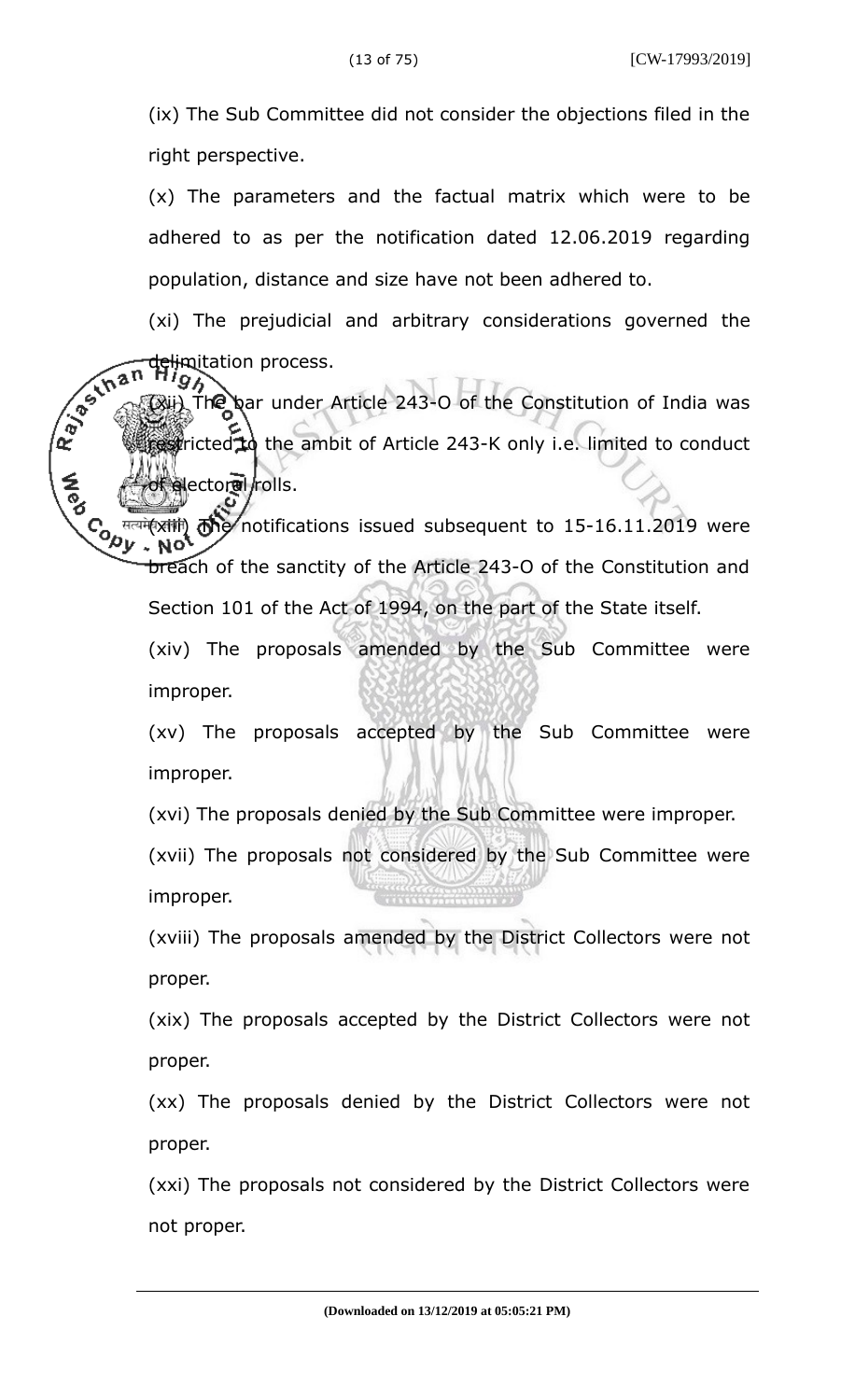(xxii) That opportunity of hearing and mandatory notice was not given to the parties.

Territorial, geographical, population, distance, logic, practicability and other issues involved in the delimitation have also been raised.

While addressing the issues, at the outset, on a tious date, Shri Mahendra Singh Singhvi, learned Senior ocate & Advocate General submitted that the writ petitions not maintainable in accordance with Article 243-O of the **Contr** tion of India.

> 14. Learned Advocate General further submitted that Article 243-O has been inserted in Chapter IX of the Constitution by 73<sup>rd</sup> Amendment in the Constitution and is analogous to Article 329 of the Constitution of India which bars the Courts from entertaining the writ petition wherein delimitation of wards or election dispute is sought to be questioned.

> 15. The said Article 243-O of the Constitution of India reads as under:

*"243O. Bar to interference by courts in electoral matters Notwithstanding anything in this Constitution (a) the validity of any law relating to the delimitation of constituencies or the allotment of seats to such constituencies made or purporting to be made under article 243K, shall not be called in question in any court;*

(b) *no election to any Panchayat shall be called in question except by an election petition presented to such authority and in such manner as is provided for*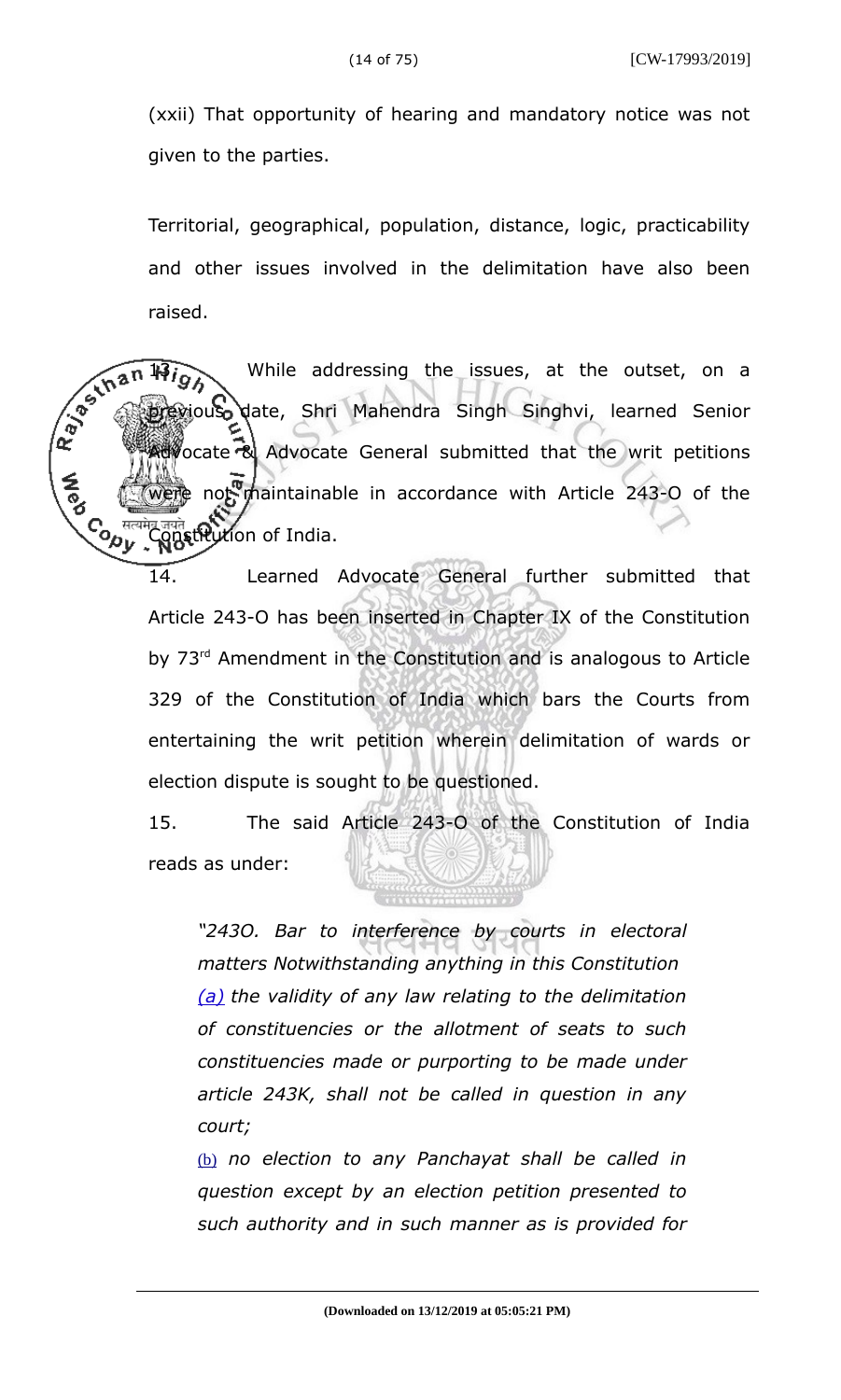*by or under any Law made by the legislature of a State"*

16. Learned Advocate General also submitted that in light of the clear bar enshrined under Article 243-O of the Constitution of India, the delimitation exercise conducted in pursuance of Section 101 of the Act of 1994 initiated vide notification dated 12.06.2019 and which has culminated into a final notification dated 15-16.11.2019 ought not to be questioned.

R. Bechan Learned Advocate General also submitted that the azette notification dated 15-16.11.2019 was a legislative act, e there was a clear prohibition of adjudication of factual **Cody** metrix in light of Article 243-O.

> 18. Learned Advocate General further submitted that there was no statutory right or fundamental right which the petitioners can show to have been infringed and also the matters cannot be sustained on merits as well.

> 19. Learned Advocate General also submitted that the delimitation of the gram panchayats and panchayat samitis was a function of the State Government which did not interfere with individual right of the citizens, and thus, not amenable to judicial review under Article 226 of the Constitution.

> 20. Learned Advocate General also clarified that the guidelines issued on 12.06.2019 were only a broad road map of proceedings towards the notification, and once the same has culminated into a notification on 15-16.11.2019, the same cannot be challenged. Moreover, the guidelines were relaxed vide another circular dated 18.09.2019, whereby the factors of geographical location and connectivity, and the situation of the other revenue villages were also kept into consideration.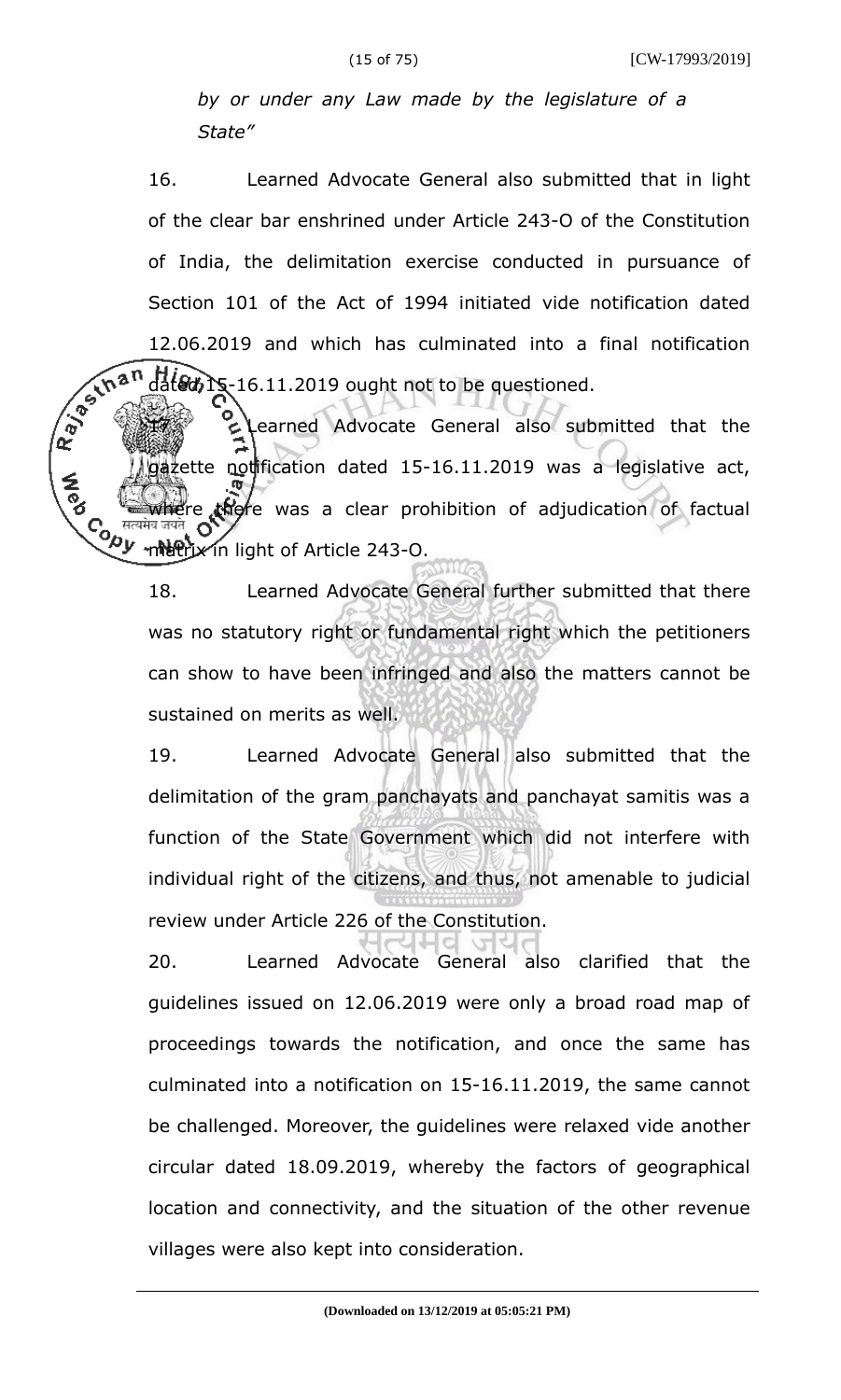21. Learned Advocate General further submitted that creation/redemarcation/reorganization of the new panchayat samitis and gram panchayats was not a violation of fundamental right or any legal right accruing to the petitioners, who have not been able to show any direct injury or legal rights having been prejudiced or compromised by such action.

R. Bechan Learned Advocate General also submitted that the  $\delta$   $\delta$ tification dated 15-16.11.2019 was only after the recommendations received from the district level were considered the  $\overline{\mathbf{s}}$ ub Committee which applied its mind in the right **Cody** <sup>सत्यमे</sup>perspective, keeping in view the various issues raised.

23. Learned Advocate General further submitted that the High Level Committee comprising of six ministers which was constituted vide order dated 18.09.2019, and after considering the proposals received in this regard and the recommendations sent by the District Collectors, the requisite changes in appropriate cases were made and after application of mind at various levels, the impugned notification dated 15-16.11.2019 was issued.

24. Learned Advocate General, in support of his submission, relied upon the precedent law laid down by the Hon'ble Supreme Court in *State of U.P. & Ors. Vs. Pradhan Sangh Kshettra Samiti & Ors., reported in 1995 Supp (2) SCC 305*, relevant portion of which reads as under:-

*"45. What is more objectionable in the approach of the High Court is that although clause (a) of Article 243-O of the Constitution enacts a bar on the interference by the courts in electoral matters including the questioning of the validity of any law relating to the delimitation of the constituencies or*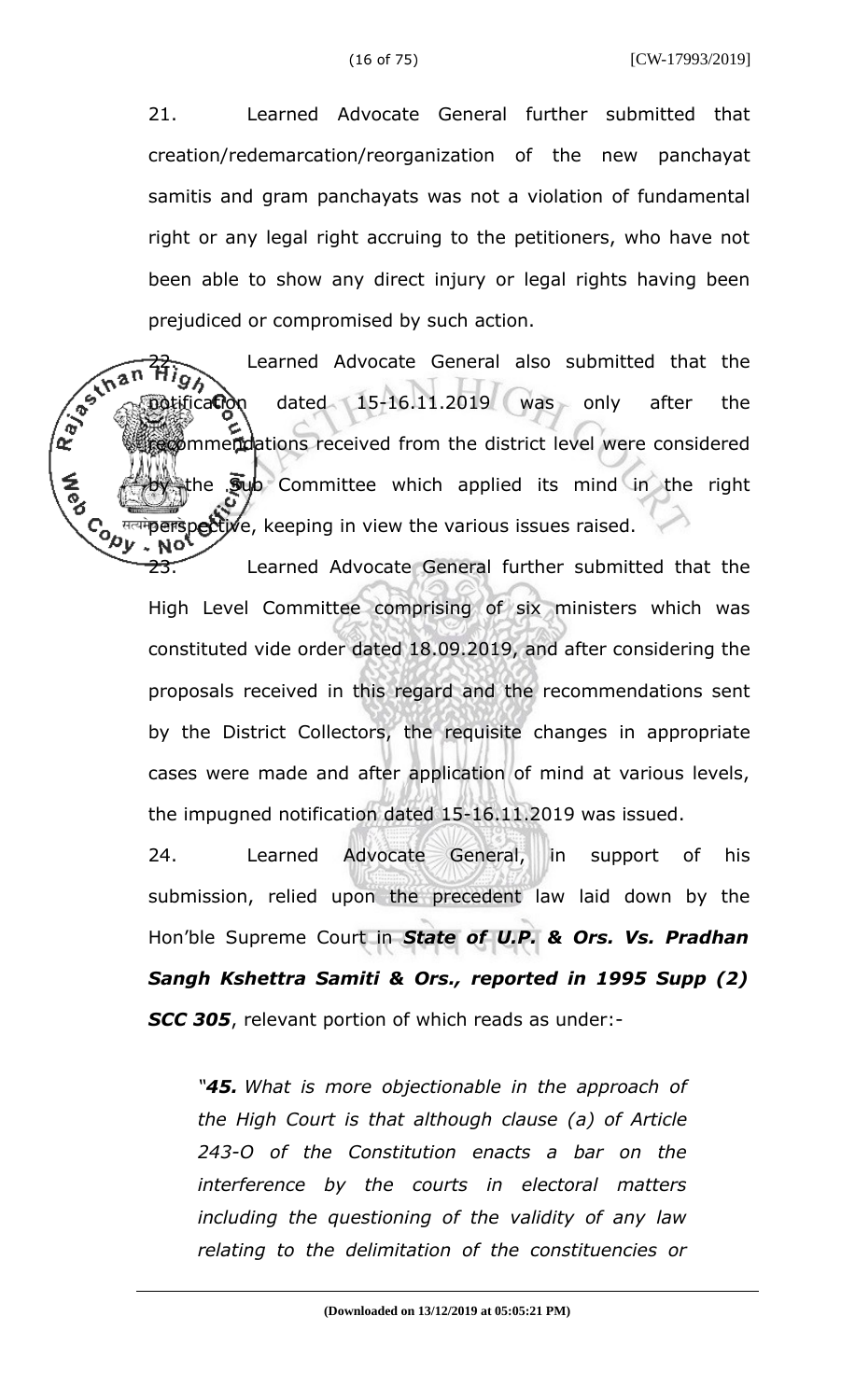R BS IN B N

Co सत्यमेव जयते<br>Version Note<br>Version Note

*the allotment of seats to such constituencies made or purported to be made under Article 243-K and the election to any panchayat, the High Court has gone into the question of the validity of the delimitation of the constituencies and also the allotment of seats to them. We may, in this connection, refer to a decision of this Court in Meghraj Kothari v. Delimitation Commission [(1967) 1 SCR 400 : AIR 1967 SC 669] .*

*In that case, a notification of the Delimitation Commission whereby a city which had been a general constituency was notified as reserved for the Scheduled Castes. This was challenged on the ground that the petitioner had a right to be a candidate for Parliament from the said constituency which had been*

*taken away. This Court held that the impugned notification was a law relating to the delimitation of the constituencies or the allotment of seats to such constituencies made under Article 327 of the Constitution, and that an examination of Sections 8 and 9 of the Delimitation Commission Act showed that the matters therein dealt with were not subject to the scrutiny of any court of law. There was a very good reason for such a provision because if the orders made under Sections 8 and 9 were not to be treated as final, the result would be that any voter, if he so wished, could hold up an election indefinitely by questioning the delimitation of the constituencies from court to court. Although an order under Section 8 or Section 9 of the Delimitation Commission Act and published under Section 10(1) of that Act is not part of an Act of Parliament, its effect is the same. Section 10(4) of that Act puts such an order in the same position as a law made by Parliament itself which could only be made by it under Article 327. If we read Articles 243-C, 243-K and 243-O in place of Article 327 and Sections 2(kk), 11-F and 12-BB of the Act in place of Sections 8 and 9 of the Delimitation Act,*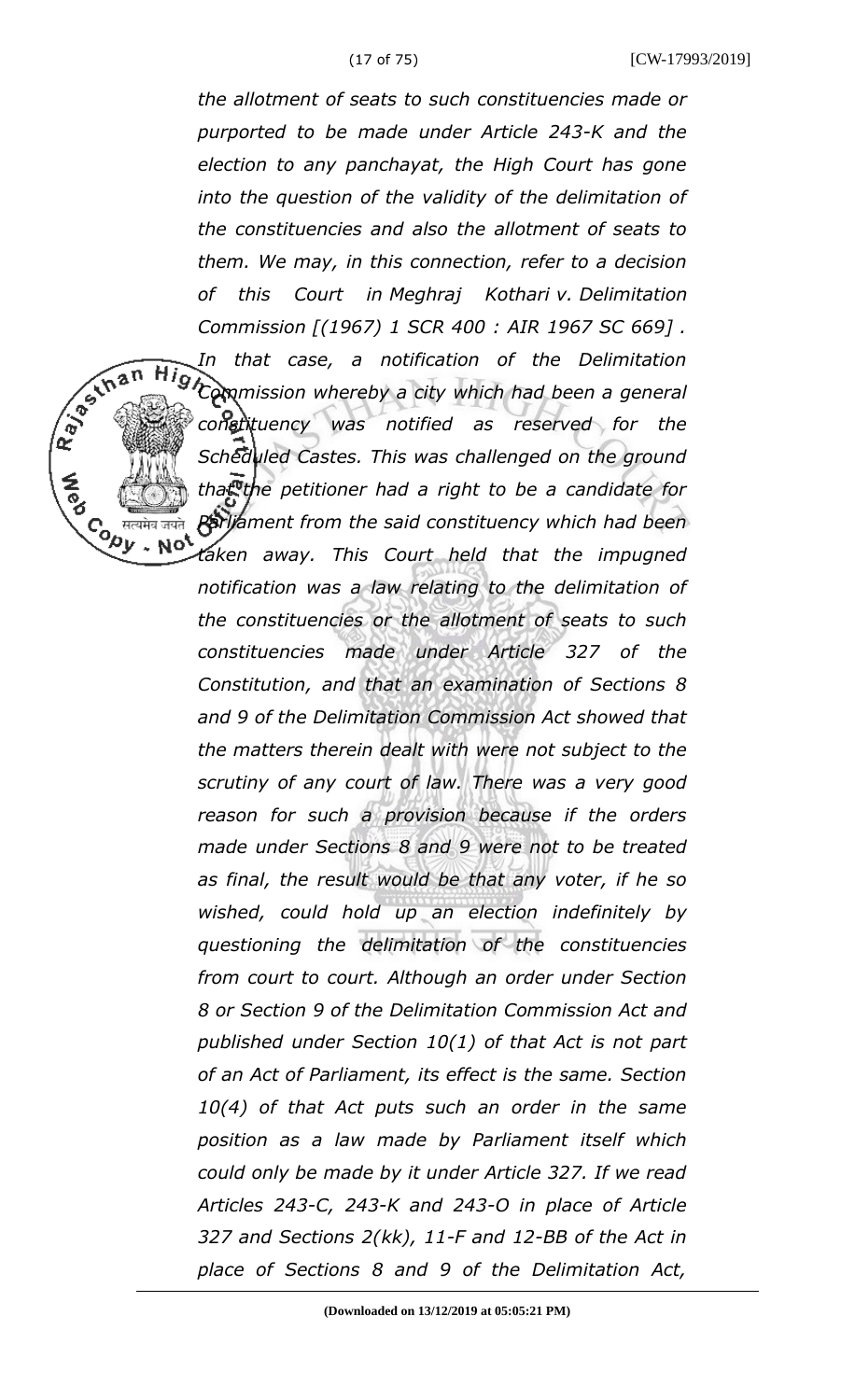*1950, it will be obvious that neither the delimitation of the panchayat area nor of the constituencies in the said areas and the allotments of seats to the constituencies could have been challenged nor the court could have entertained such challenge except on the ground that before the delimitation, no objections were invited and no hearing was given. Even this challenge could not have been entertained after the notification for holding the elections was issued. The High Court not only entertained the challenge but has also gone into the merits of the alleged grievances although the challenge was made after the notification for the election was issued on 31-8-1994.*  $\overline{c}$ *opy* - Not

R BS IN B N

*46. While supporting the judgment of the High Court, the respondents raised some additional contentions. The first contention was that it was not competent for the State Government under Section 96-A of the Act to delegate its power to the Director, the delegation being in contravention of the provisions of Article 243(g) of the Constitution. We have pointed out earlier that under the Constitution, Governor means the State Government. Article 154(1) enables the Governor to exercise the executive power of the State either directly or through officers subordinate to him in accordance with the Constitution. Hence by virtue of Article 163, the State Government can exercise the power through its officers. Neither Article 243(g) nor any other provision in Part IX of the Constitution prevents the Governor and, therefore, the State Government from delegating its power mentioned in the said Part to any subordinate officer. The Act makes a specific provision by Section 96-A thereof for the State Government to delegate all or any of its powers under the Act to any officer or authority subordinate to it subject to such conditions and restrictions as it may deem fit to impose. The State*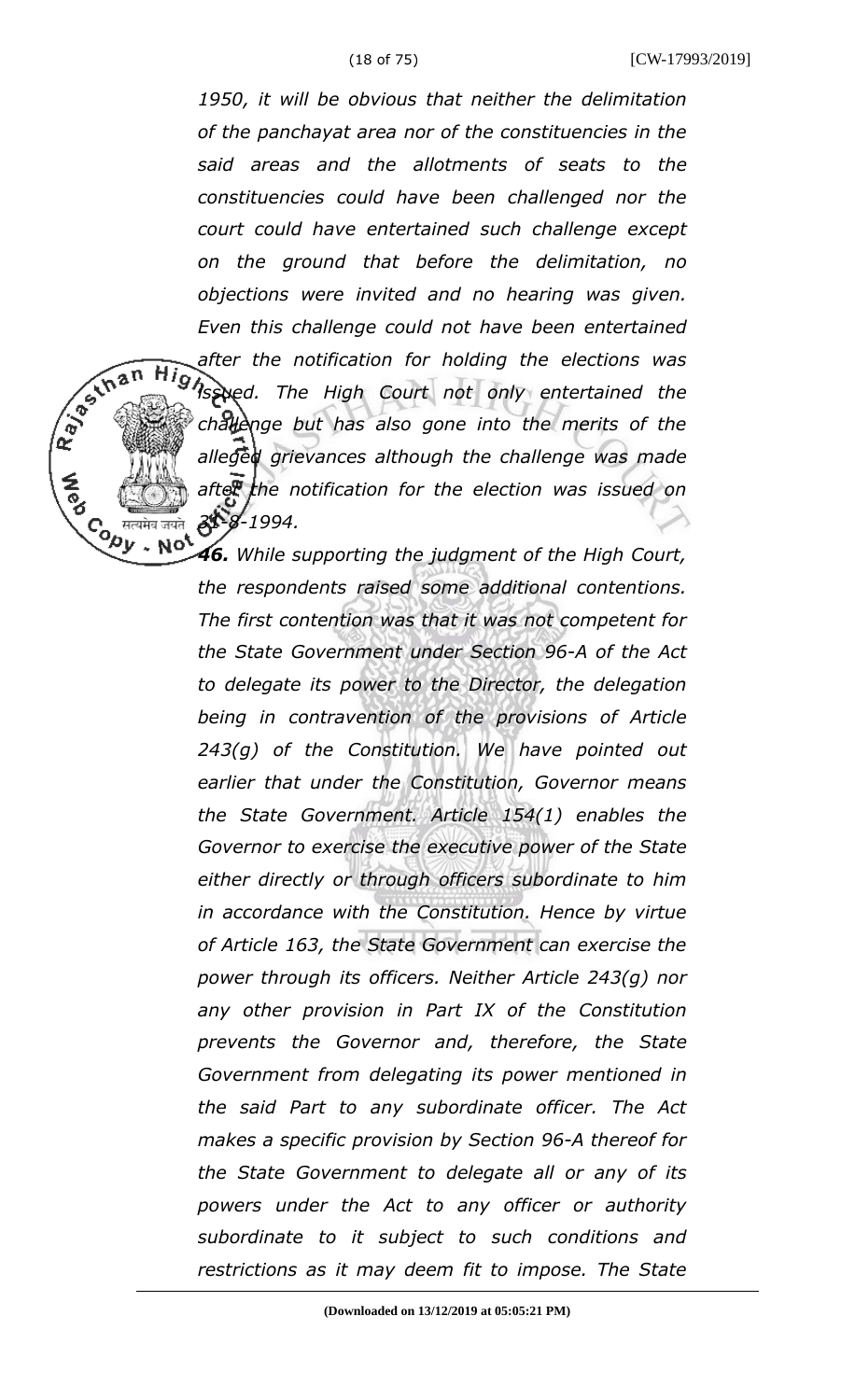*Government by a notification issued on 9-5-1994 under Section 96-A delegated its powers under Sections 3 and 11-F of the Act to the Director. We have already pointed out that the power delegated under Sections 3 and 11-F of the Act would impliedly include the power to declare 'village' under Section 2(t) of the Act although the said section is not mentioned in the notification specifically. Hence we do not see any substance in this contention either."*<br> $\overline{H}$ 

25. Learned Advocate General has also placed reliance on judgment rendered by this Hon'ble Court at Jaipur Bench in *Bhupendra Pratap Singh Rathore Vs. State of Rajasthan & Oeported in 2015(2) WLC (Raj.) 607, relevant portion of* which reads as under:-

> *16. In this regard, let us first take note of 73rd amendment to the Constitution by which Part-IX consisting of Art.243 to Art.243-O have been introduced in the Constitution. Constitution of Panchayats has been prescribed u/Art.243-B and duration of Panchayat which remain in force for a period of five years from the date appointed for its first meeting and no longer is regulated in terms of Art.243-E and Art.243-K regulates the elections of Panchayats which shall be vested in the State Election Commission for its superintendence, direction and control of the preparation of electoral rolls and conduct of all elections to the Panchayats and at the same time there is an absolute bar to interference by courts u/Art.243-O examining the validity of any lawrelating to delimitation of constituencies or the allotment of seats to such constituencies made or purporting to be made u/Art.243-K shall not be called in question in any court and at the same time, no election to any Panchayat shall be called in question except by an election petition presented to such authority and in such manner as is provided for, by or under any law, made by the Legislature of the State.*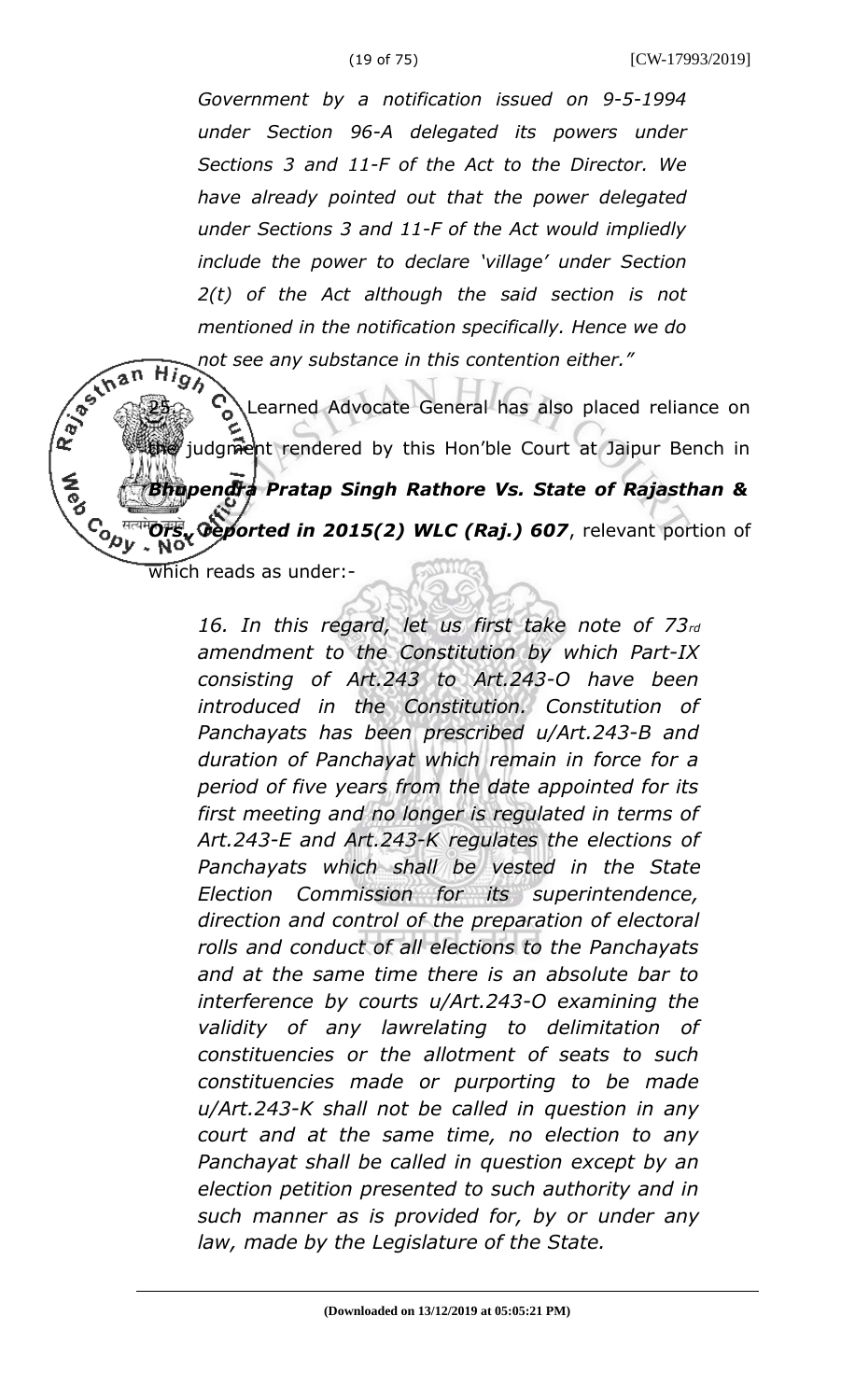*17. It is in the light of the aforesaid provisions of the Constitution that we have to examine the provisions of the Act, 1994. The State enactment, which is the Rajasthan Panchayati Raj Act, 1994, has been suitably amended to bring it in conformity with the amended provisions– 73rd amendment of the Constitution. S.2(1)(ii) of the Act, 1994 provides 'Block' & 'Panchayat Circle' which shall mean the local area over which a Panchayat Samiti or, as the case may be, a Panchayat exercises its*

*jurisdiction. 'Panchayat Area' & 'Panchayat Circle' have also been defined u/S.2(1)(xvi) which envisages the territorial area of a Panchayat.*

*18. At the same time, S.9 of the Act, 1994 lays down establishment of Panchayat and S.10 of the Act relates to the establishment of Panchayat Samiti. It is by a notification published in the*

Con<sup>सल</sup><br>√्⁄0y

- No

*official gazette, declaring any local area, comprising a village or a group of villages not included in a municipality or a cantonment board which is constituted under any law for the time being in force be called a Panchayat Circle and for every local area declared as such there shall be a Panchayat and the same should be notified in the official gazette and such of the local area, within the same District to be a Block and for every Block declared as such, there shall be a Panchayat Samiti having jurisdiction, over the entire Block excluding such of the portions of the Block as are included in a municipality or a cantonment board constituted under any law for the time being in force and have its office in any area comprised within the excluded portion of the Panchayat Samiti and every Panchayat Samiti has to be notified in the official gazette.*

*19. S.101 of the Act, 1994 envisages powers of the State Government for alteration of limits of Panchayati Raj Institutions and for undertaking the exercise of alteration of limits of Panchayat Institutions, the State Government has to issue a public notice to be published in the prescribed form and by notification in official gazette may declare*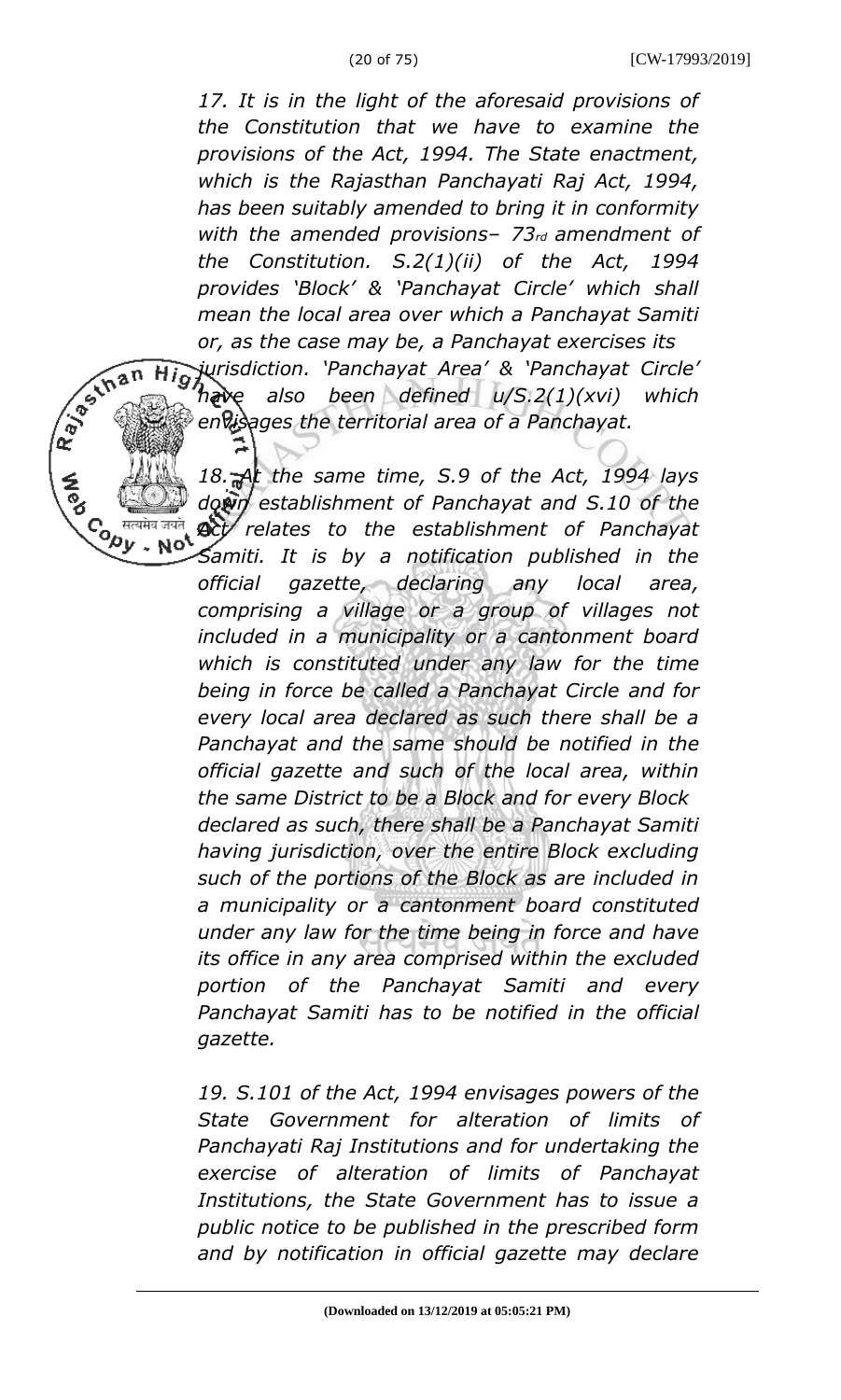*whole or any part of the local area included within the limits of a municipality to be a Panchayat Circle; or include in a Panchayat Circle any such local area or a part thereof or, as the case may be, any local area included within the limits of another Panchayat Circle; or alter the limits of a Panchayat Circle by amalgamating one Panchayat Circle into another or by splitting up a Panchayat Circle into two or more Panchayat Circles; or excluding the whole or a part of any local area from a Panchayat Circle, whether on its ceasing to be a rural area or, as the case may be, for its being included within the limits of another Panchayat Circle and as regards validity of any law relating to the delimitation of constituencies or wards or the allotment of seats to such constituencies or wards, made or purporting to be made, there is a complete bar to interference by courts in such matters, as provided u/S.117 of the Act, 1994.*

*20. It may be relevant to note Art.243-O of the Constitution and so also S.101 & S.117 of the Rajasthan Panchayati Raj Act, 1994 which read ad infra:-*

Co <sup>सत्य</sup><br>९९७

- No

*"Article 243-O. Bar to interference by courts in electoral matters.– Notwithstanding anything in this Constitution–*

*(a) the validity of any law relating to the delimitation of constituencies or the allotment of seats to such constituencies, made or purporting to be made under article 243K, shall not be called in question in any court;*

*(b) no election to any Panchayat shall be called in question except by an election petition presented to such authority and in such manner as is provided for by or under any law made by the Legislature of a State.*

*"21. At the same time, the relevant provisions under the Act, 1994, relevant for the purpose are quoted ad infra:-*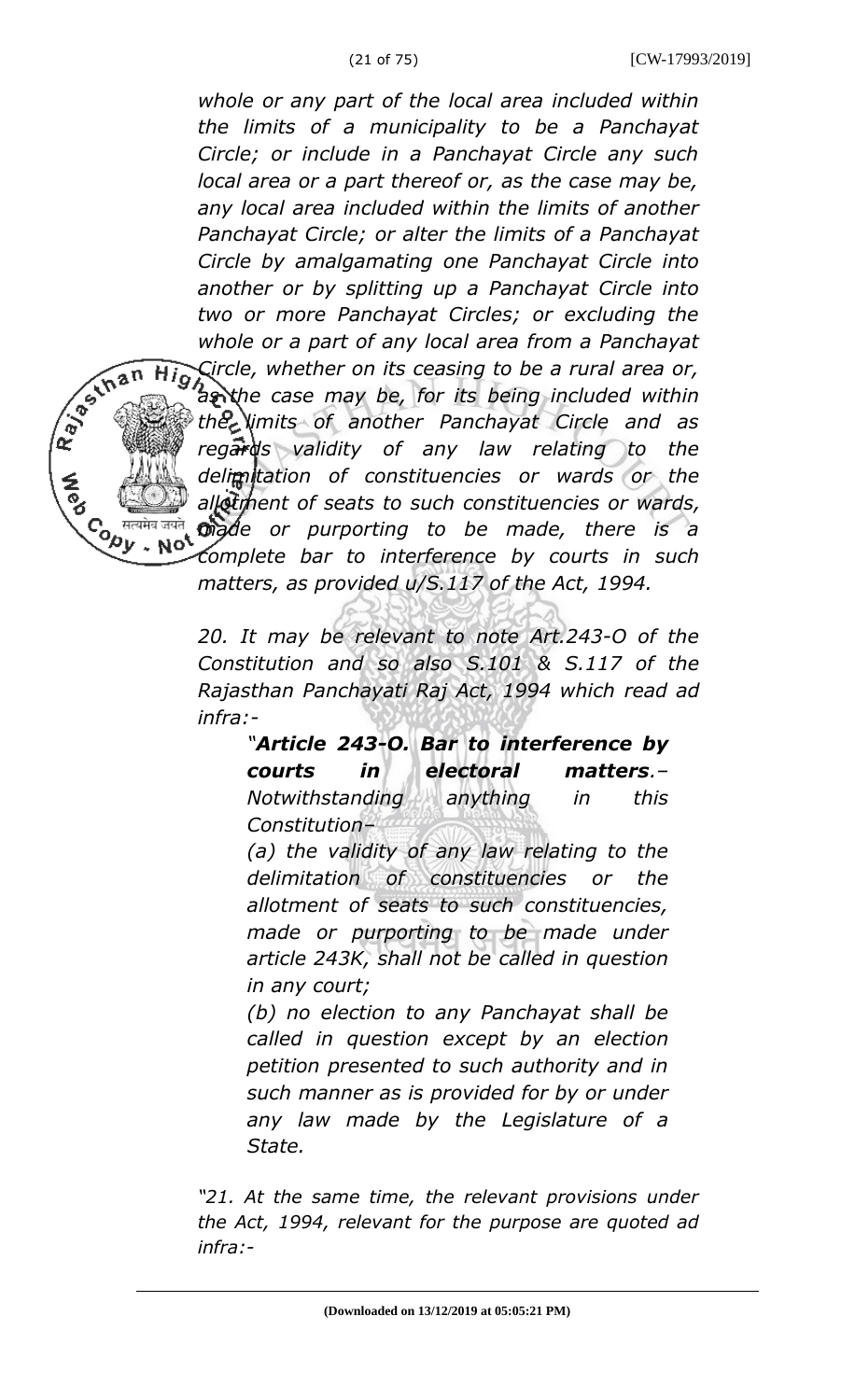*"S.101. Alteration in the limits of a Panchayati Raj Institution: (1) The State Government may, at any time, after one month's notice published in the prescribed manner either on its own motion or at the request made in this behalf, any by notification in the Official Gazette,-*

*(a) declare the whole or a part of any local area included within the limits of a municipality to be a Panchayat Circle; or*



*(b) include in a Panchayat Circle any such local area or a part thereof or, as the case may be any local area included within the limits of another Panchayat Circle; or*

*(c) otherwise alter the limits of a Panchayat Circle by amalgamating one Panchayat Circle into another or by splitting up a Panchayat Circle into two or more Panchayat Circles; or*

*(d) exclude the whole or a part of any local area from a Panchayat Circle, whether on its ceasing to be a rural area or, as the case may be, for its being included within the limits of another Panchayat Circle.*

*(2) - (7) XXX XXX XXX"*

*S.117. Bar to interference by courts in certain matters: Notwithstanding anything in this Act,-*

*(a) the validity of any law relating to the delimitation of constituencies or wards or the allotment of seats to such constituencies or wards made or purporting to be made under this Act, shall not be called in question in any court; and*

*(b) no election to any Panchayati Raj Institution shall be called in question except by an election petition presented to such authority and in such manner as is provided for by or under this Act."*

*A plain reading of the provisions of the Constitution Art.243-C, 243-K & 243-O, if read together with S.101 & S.117 of the Act, 1994 would go to show that delimitation of*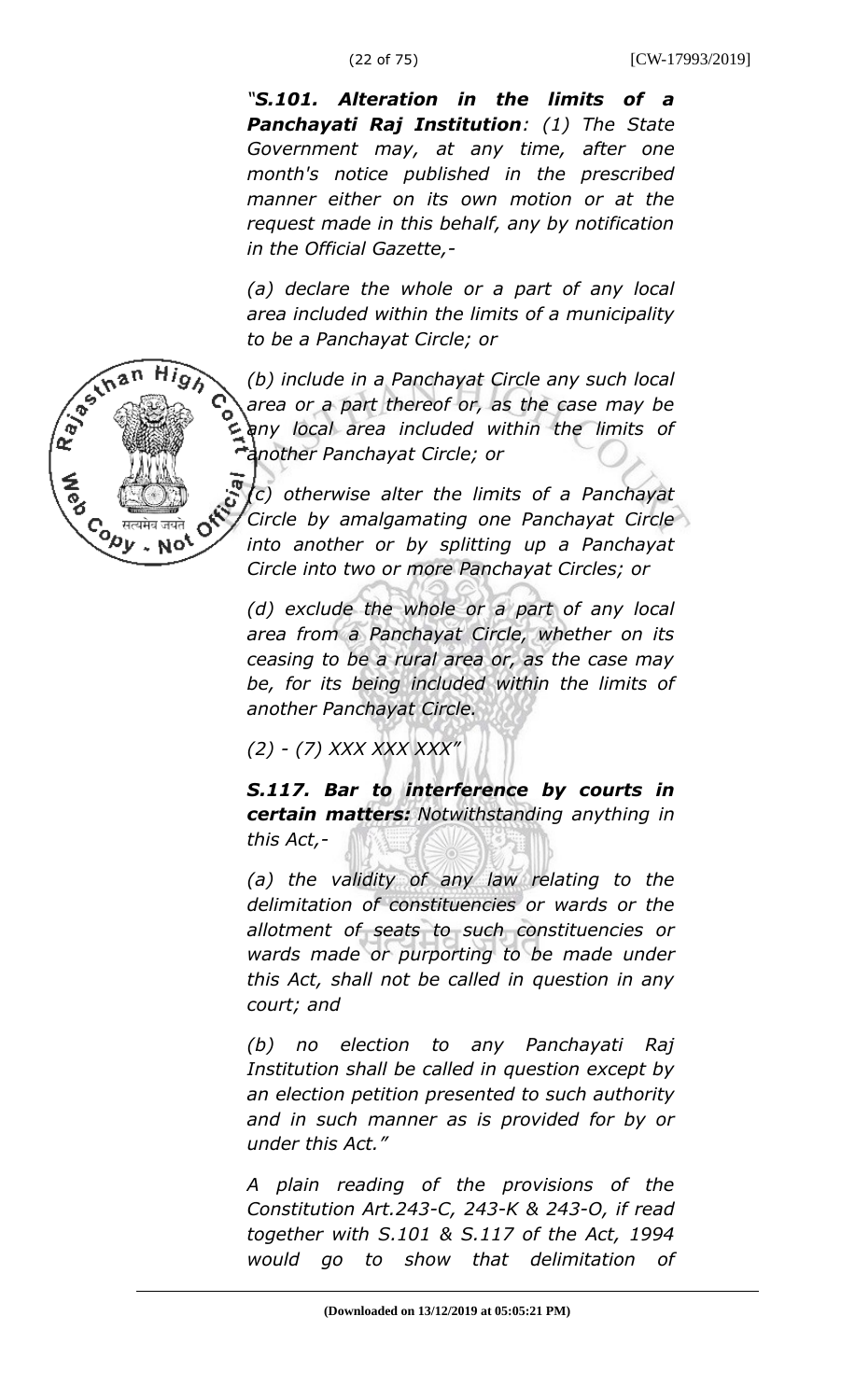*Panchayat area or the formation of constituencies in the said areas and allotments of seats to the constituencies could neither be challenged nor the court can entertain such challenge except on the ground that before delimitation, no objections were invited and no hearing was afforded, even though this challenge could not be entertained after the notification regarding delimitation came to be published in the official gazette. The law on the subject which has been declared by the Apex court is loud and clear and prohibits courts to entertain challenge in view of the Art.243-C, 243-K and 243-O of the Constitution in respect of the above aspects and, therefore, the challenge raised by the petitioners pertaining to delimitation of Panchayat areas or that of formation of constituency in the said area as well as allotments of seats to such constituencies cannot be entertained by the courts since from the procedure followed and material available on record, it reveals that objections were invited from the persons and hearing was afforded to them and only thereafter the District Collectors, keeping in view the guidelines, examined the matter and made recommendations to the State Government through the Divisional Commissioners.*

*22. Their Lordships of the Apex Court in Meghraj Kothari Vs. Delimitation Commission & Others reported in AIR 1967 SC 669 at para-25 observed, ad infra:-*

*"25. In our view, therefore, the objection to the delimitation of constituencies could only be entertained by the Commission before the date specified. Once the orders made by the Commission under Sections 8 and 9 were published in the Gazette of India and in the official gazettes of the States concerned, these matters could no longer be reagitated in a court of law. There seems to be very good reason behind such a provision. If the orders made under Sections 8 and 9 were not to*

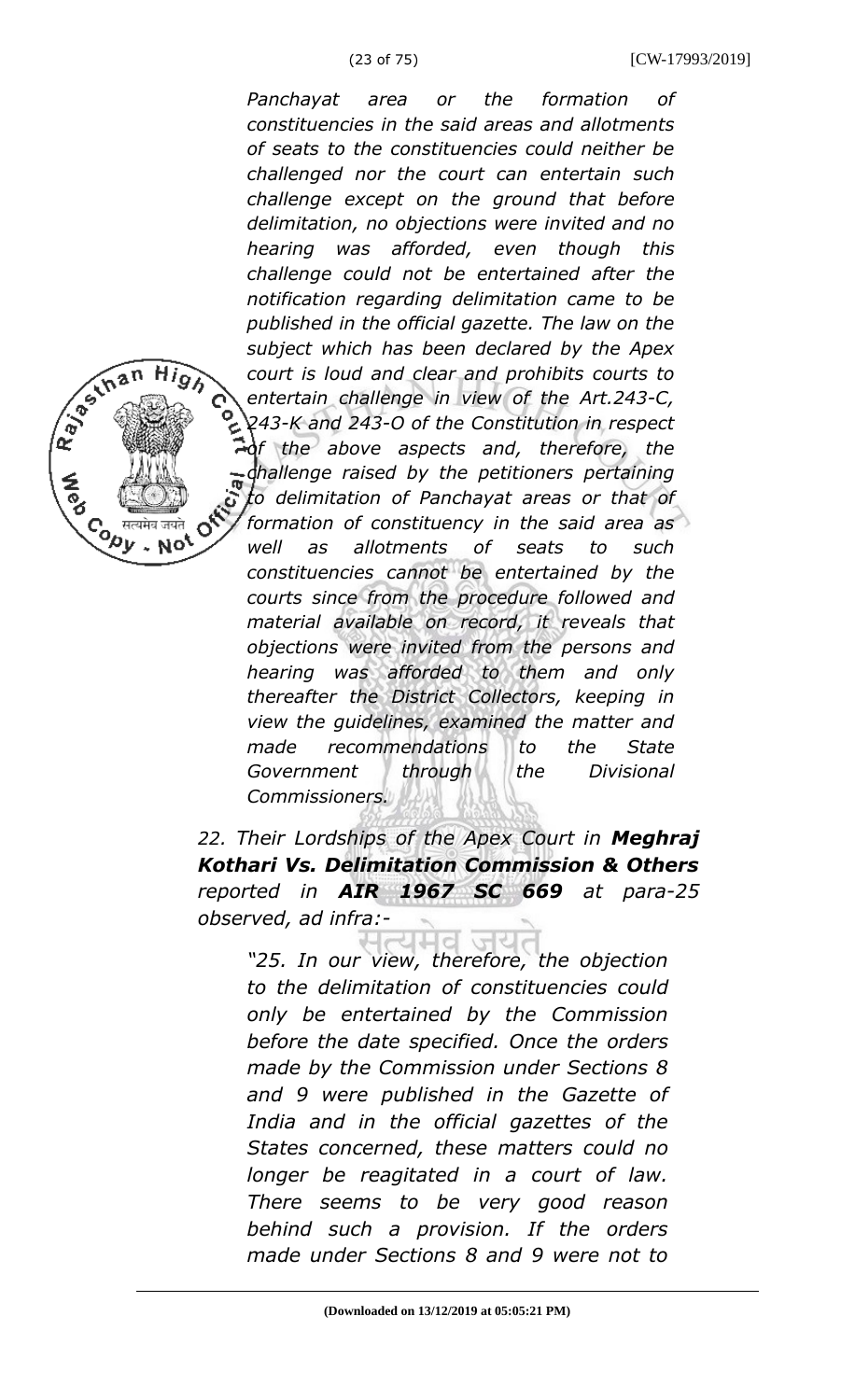*be treated as final, the effect would be that any voter, if he so wished, could hold up an election indefinitely by questioning the delimitation of the constituencies from court to court. Section 10(2) of the Act clearly demonstrates the intention of the Legislature that the orders under Sections 8 and 9 published under s.10(1) were to be treated as law which was not to be questioned in any court."*



*23. It has been examined by the Apex Court in State of U.P. & Others Vs. Pradhan Sangh Kshettra Samiti & Others reported in 1995 Suppl.(2) SCC 305 at para-46, which reads ad*

*"46. What is more objectionable in the approach of the High Court is that although Clause (a) of Article 243-O of the Constitution enacts a bar on the interference by the courts in electoral matters including the questioning of the validity of any law relating to the delimitation of the constituencies or the allotment of seats to such constituencies made or purported to be made under Article 243-K and the election to any panchayat, the High Court has gone into the question of the validity of the delimitation of the constituencies and also the allotment of seats to them. We may, in the connection, refer to a decision of this Court in Maghraj Kothari Vs. Delimitation Commission & Ors. In that case, a notification of the Delimitation Commission whereby a city which had been a general constituency was notified as reserved for the Scheduled Castes. This was challenged on the ground that the petitioner had a right to be a candidate for Parliament from the said constituency which had been taken away. This Court held that the impugned notification was a law relating to the delimitation of the constituencies or*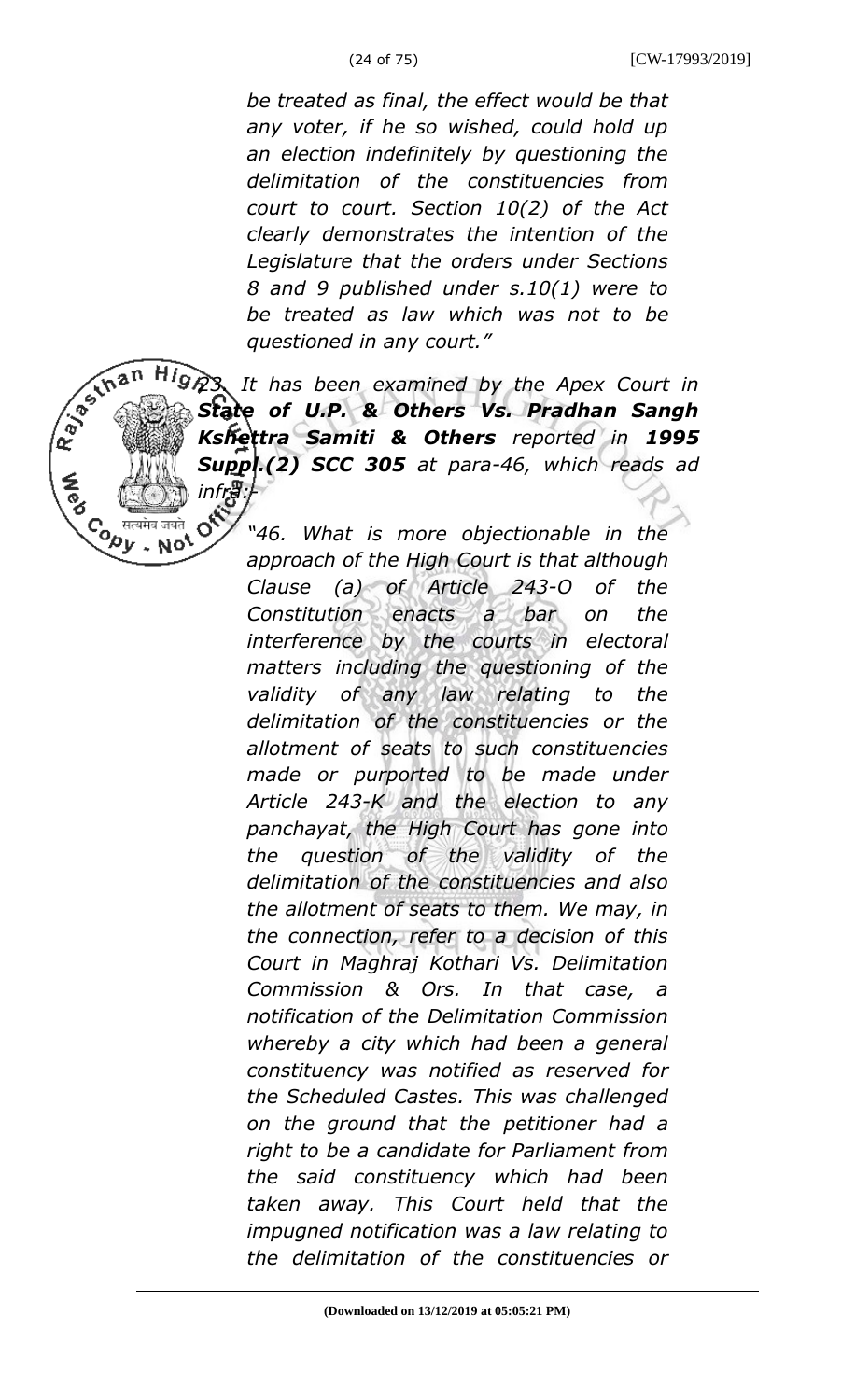*the allotment of seats to such constituencies made under Article 327 of the Constitution, and that an examination of Sections 8 and 9 of the delimitation Commission Act showed that the matters therein dealt with were not subject to the scrutiny of any court of law. There was a very good reason for such a provision because if the orders made under Sections 8 and 9 were not to be treated as final, the result would be that any voter, if he so wished, could hold up an election indefinitely by questioning the delimitation of the constituencies from court to court. Although an order under Section 8 or 9 of the Delimitation Commission Act and published under Section 10(1) of that Act is not part of an Act of Parliament, its effect is the same. Section 10(4) of that Act puts such an order in the same position as a law made by the Parliament itself which could only be made by it under Article 327. If we read Articles 243-C, 243- K and 243-O in place of Article 327 and Sections 2(kk), 11F and 12-BB of the Act in place of Sections 8 and 9 of the Delimitation Act, 1950, it will be obvious that neither the delimitation of the panchayat area nor of the constituencies in the said areas and the allotments of seats to the constituencies could have been challenged or the Court could have entertained such challenge except on the ground that before the delimitation, no objections were invited and no hearing was given. Even this challenge could not have been entertained after the notification for holding the elections was issued. The High Court not only entertained the challenge but has also gone into the merits of the alleged grievances although the challenge was made after the notification for the election was issued on 31st August, 1994."*

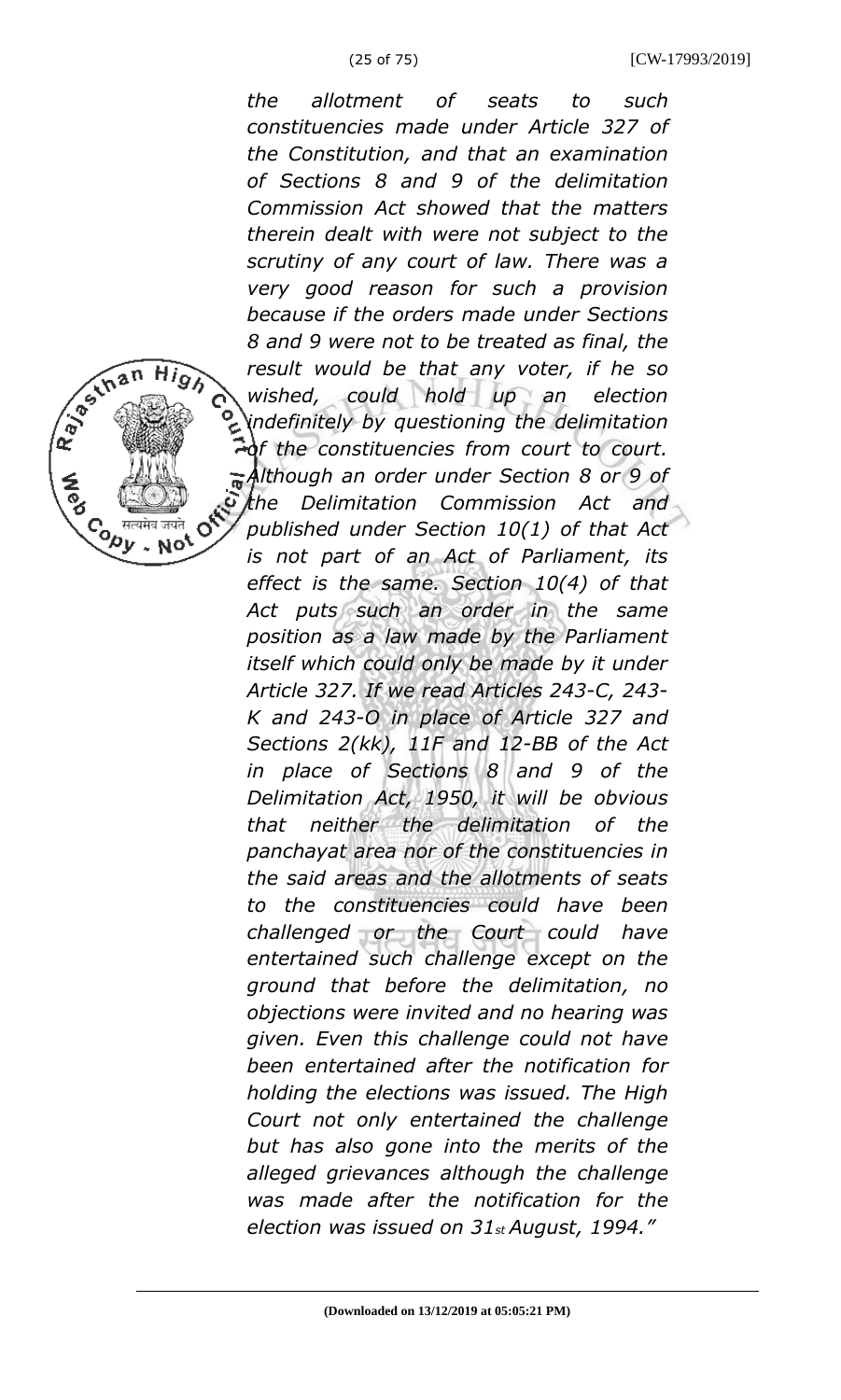R. Bestinan

Hj  $\mathbf{o}$ 

सत्यमेव जयते

*24. Keeping in view the law laid down by the Apex Court, in our considered view, the gazette notification dt.05.11.2014 relating to delimitation of Panchayat area; or formation of constituencies in the said area; or allotments of seats to the constituencies is a legislative act in nature and could neither be challenged nor the court can entertain such challenge and in view of the law declared by the Apex Court, prohibiting courts to entertain challenge in view of Art.243-C, 243-K and 243-O in respect of the above aspects, raised by the petitioners pertaining to constitution/reconstitution/delimitation of Panchayat areas under the gazette notification dt.05.11.2014 cannot be entertained by this court u/Art.226 of the Constitution and the objection and contentions canvassed by the petitioners in view of Art.243-C, 243*  $r$ *kad with 243-O coupled with law declared by the Apex Court, is wholly devoid of substance.*  $\overbrace{~~}^{\text{mean}}$  and  $\overbrace{~~}^{\text{mean}}$ 

*25. So far as the objection raised by counsel for petitioner that in the judgment cited by the Apex Court, as there was a clear prohibition of S.10(2) of the Delimitation Act, the writ petitions are maintainable as the Delimitation Act is not applicable in the facts & circumstances of the instant case. The objections raised is of no substance for the reason that under 73rd amendment to the Constitution, while introducing Part-IX bar to interference by courts in electoral matters u/Art.243-O(a) and corresponding amendments made in the Rajasthan Panchayati Raj Act, 1994 while functioning for delimitation/alteration of the Panchayati Raj Institutions are regulated in terms of S.101 of the Act, 1994 and at the same time, there is a bar to interference by courts in the matters relating to delimitation of constituencies and wards u/S.117 of the Act,1994 and that being so, the principles laid down by the Apex Court are applicable in the facts & circumstances of the instant case and the gazette notification dt.05.11.2014 being a legislative act in nature and keeping in view the bar to interference in the matters relating to the delimitation of the constituencies u/Art.243-O(a) of the Constitution and so also S.117 of the Act, 1994, the submission made by the petitioner suffers lack of merit.*

*26. In our considered view, we find substance in the preliminary objections raised by the respondents which deserve worth acceptance and keeping in view the*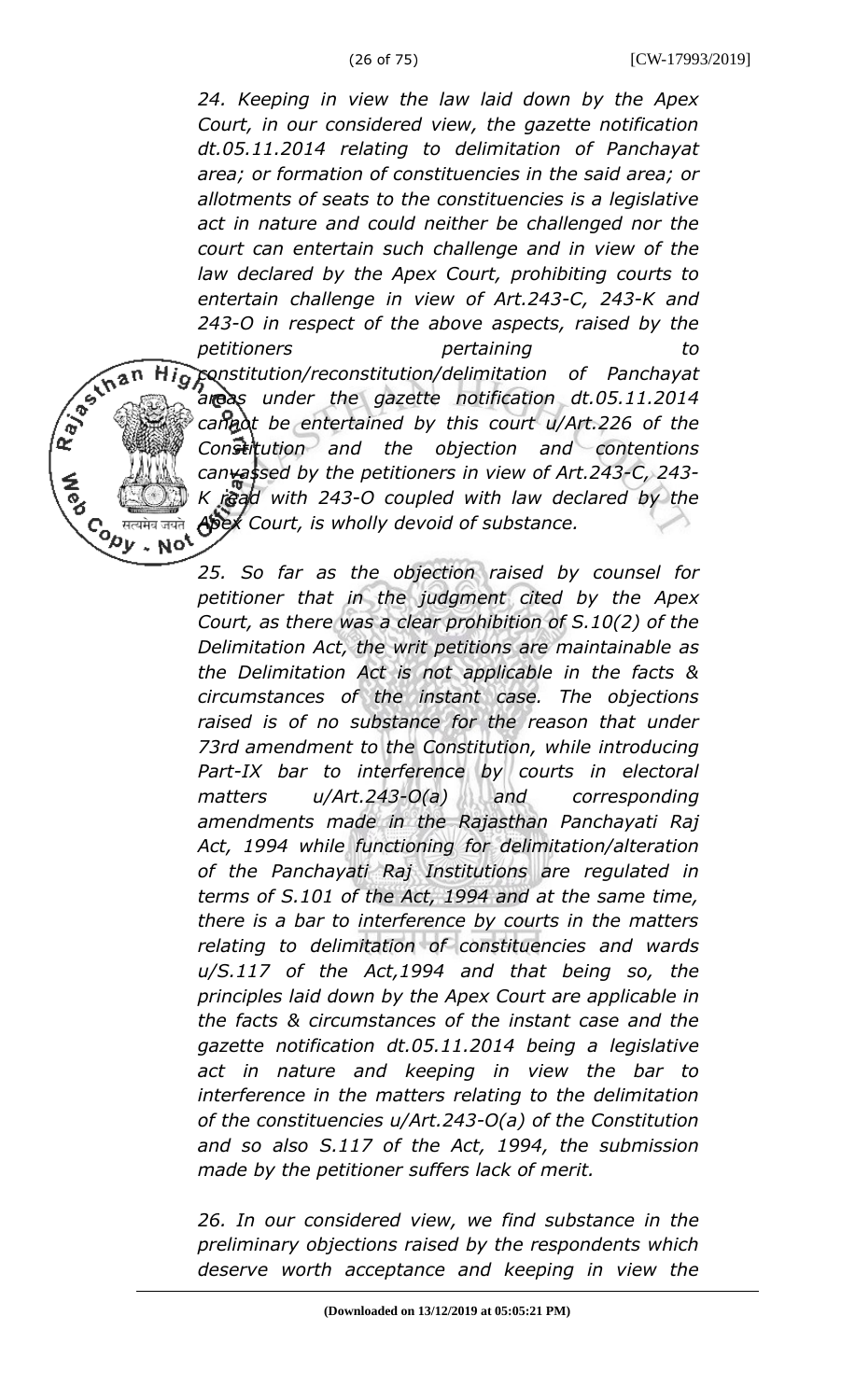*mandate of Art.243-O(a) of the Constitution read with S.117 of the Act, 1994, once a notification of delimitation of constituencies dt.05.11.2014 has been published in the official gazette u/S.101 of the Act, 1994, it has got the force of law and going by the effect of Art.243-O(a), interference by courts in respect of delimitation of constituencies is barred. Such is the importance of the said notification and the nonobstante clause therein is important and become operative.*

*27. Consequently, all the writ petitions lack merit and being not maintainable accordingly stand dismissed. No costs."*

Irned Advocate General has relied upon the aforementioned edent law to strengthen his averment that any interference by Co <sup>सल</sup><br>√ුර් the High Courts, after the notification of delimitation has been published, would be barred by Article 243-O of the Constitution of India.

26. Learned Advocate General, to fortify his averment that if there is no injury caused and there is no legal right has been infringed, then no interference by the High Court is called for, has placed reliance on the precedent law laid down by the Hon'ble Supreme Court in *Ravi Yashwant Bhoir v. Collector, reported in (2012) 4 SCC 407*, relevant portion of which reads as under:

*"58. Shri Chintaman Raghunath Gharat, ex-President was the complainant, thus, at the most, he could lead evidence as a witness. He could not claim the status of an adversarial litigant. The complainant cannot be the party to the lis. A legal right is an averment of entitlement arising out of law. In fact, it is a benefit conferred upon a person by the rule of law. Thus, a person who suffers from legal injury can only challenge the act or omission. There may be some harm or loss that may not be wrongful in the eye of the law because it may not result in injury to a legal*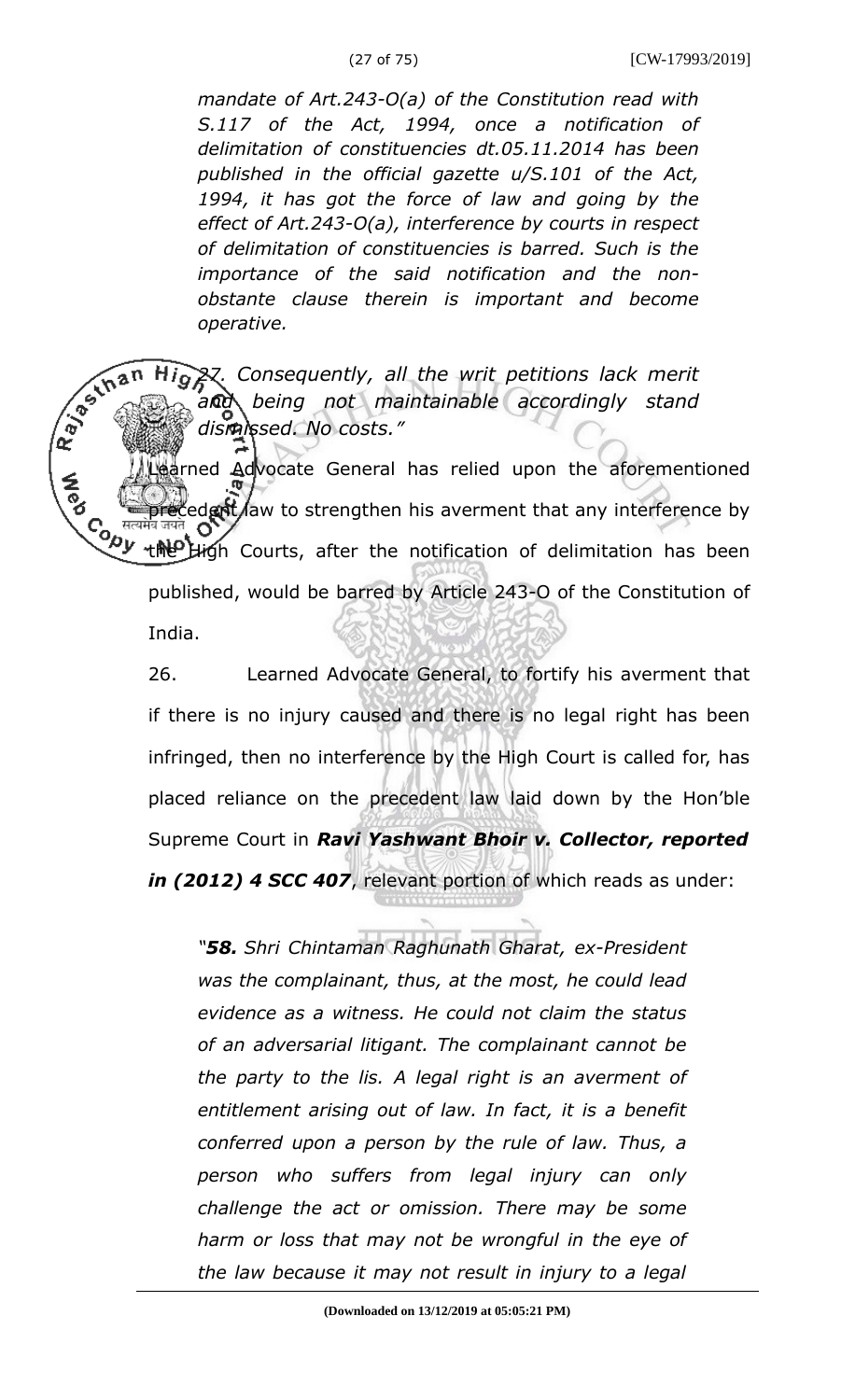*right or legally protected interest of the complainant but juridically harm of this description is called damnum sine injuria.*

*59. The complainant has to establish that he has been deprived of or denied of a legal right and he has sustained injury to any legally protected interest. In case he has no legal peg for a justiciable claim to hang on, he cannot be heard as a party in a lis. A fanciful or sentimental grievance may not be sufficient* High<sub>o</sub>confer a locus standi to sue upon the individual. *There must be injuria or a legal grievance which can be appreciated and not a stat pro ratione voluntas reasons i.e. a claim devoid of reasons."*

R BS IN B N

**CORY** 

- No

27. Learned Advocate General advocating the noninterference by the Court only on the basis of convenience of some party as a criteria to interfere has referred to the judgment rendered in *J.R. Raghupathy v. State of A.P, reported in (1988) 4 SCC 364*, relevant portion of which reads as under:

> *"30. Much of the above discussion is of little or academic interest as the jurisdiction of the High Court to grant an appropriate writ, direction or order under Article 226 of the Constitution is not subject to the archaic constraints on which prerogative writs were issued in England. Most of the cases in which the English courts had earlier enunciated their limited power to pass on the legality of the exercise of the prerogative were decided at a time when the courts took a generally rather circumscribed view of their ability to review ministerial statutory discretion. The decision of the House of Lords in Padfield case [LR 1968 AC 997: (1968) 1 All ER 694: (1968) 2 WLR 924] marks the emergence of the interventionist judicial altitude that has characterized many recent*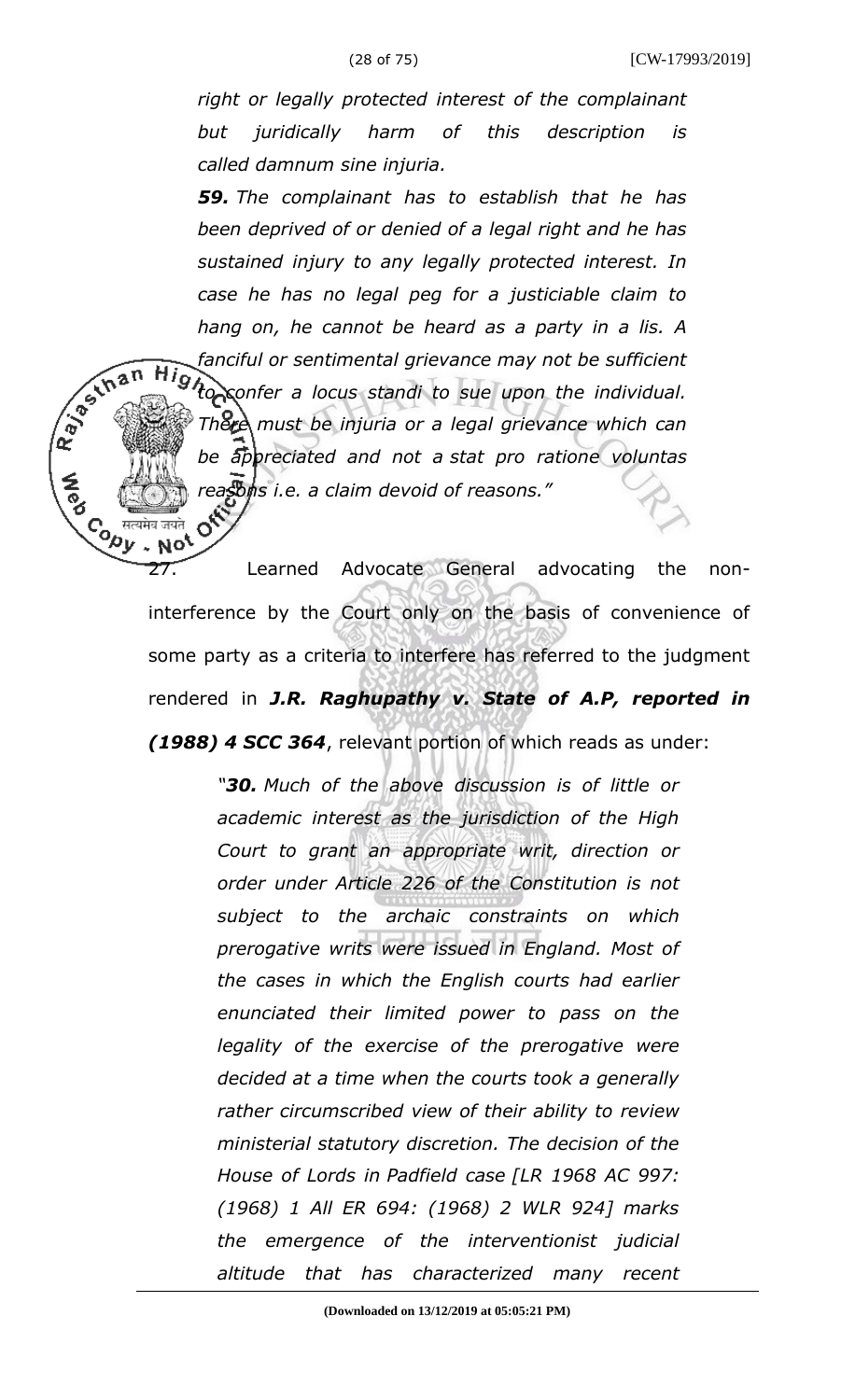R BS IN B N

**High** 

 $\mathcal{C}_{\rho}$  सत्यमेव जयते<br> $\mathcal{D}_{\nu}$  . No<sup>t</sup>

*judgments. In view of the recent decision of the House of Lords in Council of Civil Service Unions [(1984) 3 All ER 935 (HL)] it would be premature to conclude that in no circumstances would the courts be prepared to apply to the exercise by the Crown of some non-statutory powers the same criterion for review as would be applicable were the discretion conferred by statute. In the ultimate analysis, the present trend of judicial opinion in England on the question as to whether a 'prerogative' power is reviewable or not depends on whether its subject matter is suitable for judicial control. All that we need is to end this part of the judgment by extracting the cautionary note administered by H.W.R. Wade in his Administrative Law, 5th Edn. at p. 352 in these words:*

*"On the one hand, where Parliament confers power upon some minister or other authority to be used in discretion, it is obvious that the discretion ought to be that of the designated authority and not that of the court. Whether the discretion is exercised prudently or imprudently, the authority's word is to be law and the remedy is to be political only. On the other hand, Parliament cannot be supposed to have intended that the power should be open to serious abuse. It must have assumed that the designated authority would act properly and responsibility, with a view to doing what was best in the public interest and most consistent with the policy of the statute. It is from this presumption that the courts take their warrant to impose legal bounds on even the most extensive discretion." 31. We find it rather difficult to sustain the*

*judgment of the High Court in some of the cases where it has interfered with the location of Mandal Headquarters and quashed the impugned*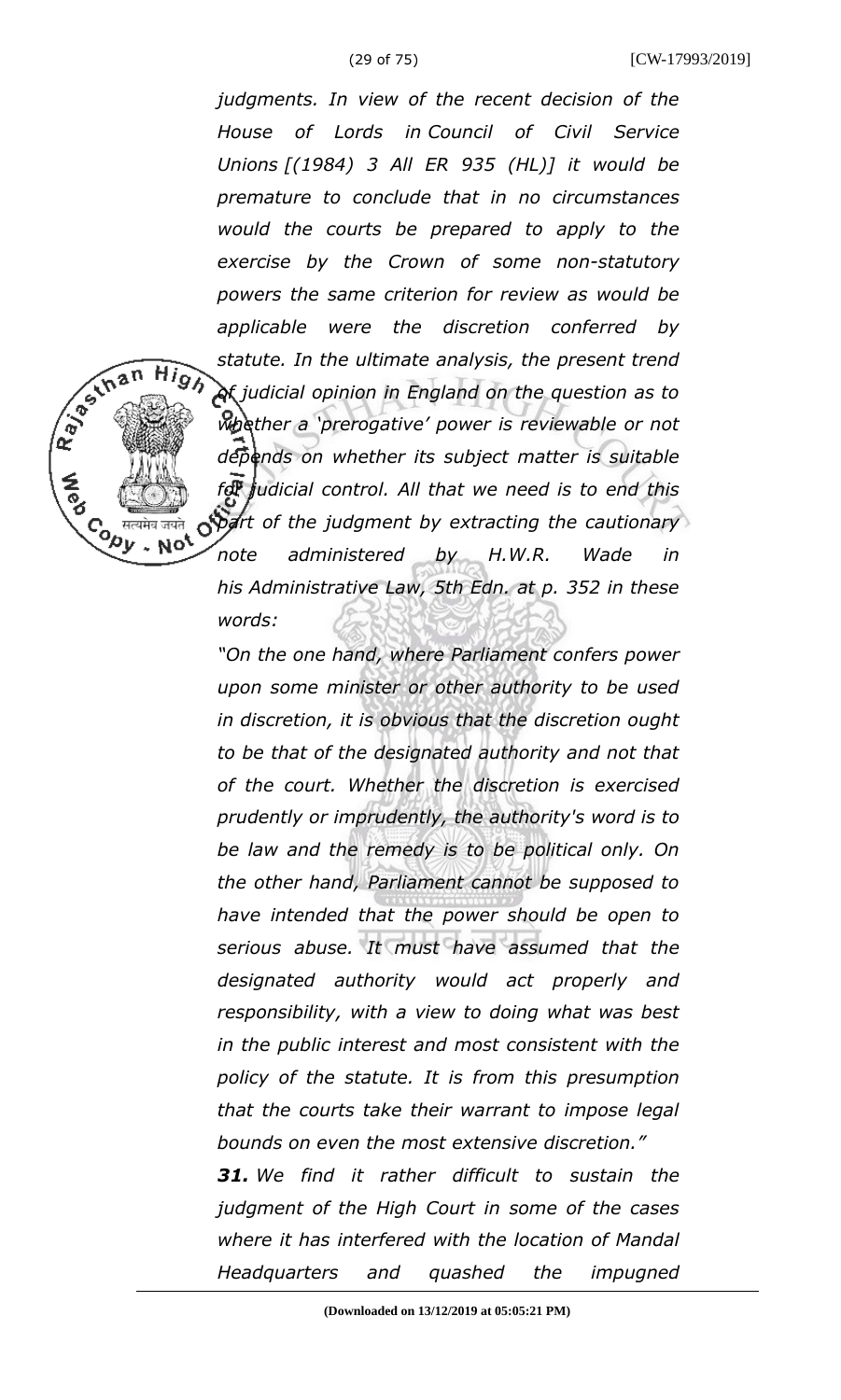**High** 

 $\overline{c}$  *erecard order*  $\overline{a}$ 

*notifications on the ground that the Government acted in breach of the guidelines in that one place or the other was more centrally located or that location at the other place would promote general public convenience, or that the headquarters should be fixed at a particular place with a view to develop the area surrounded by it. The location of headquarters by the Government by the issue of the final notification under sub-section (5) of Section 3 of the Act was on a consideration by the Cabinet Sub-Committee of the proposals submitted by the Collectors concerned and the objections and suggestions received from the local authorities like* o<sup>the</sup> Gram Panchayats and the general public. Even *assuming that the Government while accepting the recommendations of the Cabinet Sub-Committee directed that the Mandal Headquarters should be at place 'X' rather than place 'Y' as recommended by the Collector concerned in a particular case, the High Court would not have issued a writ in the nature of mandamus to enforce the guidelines which were nothing more than administrative instructions not having any statutory force, which did not give rise to any legal right in favour of the writ petitioners."*

28. Learned Advocate General further submitted that the right of delimitation is with the State and once the notices have been given initially, the administrative convenience can be looked into.

29. To fortify the issues raised and as summarized by this Court earlier, as well as to overcome the bar of Article 243-O of the Constitution of India, following precedent laws have been cited on behalf of the petitioners.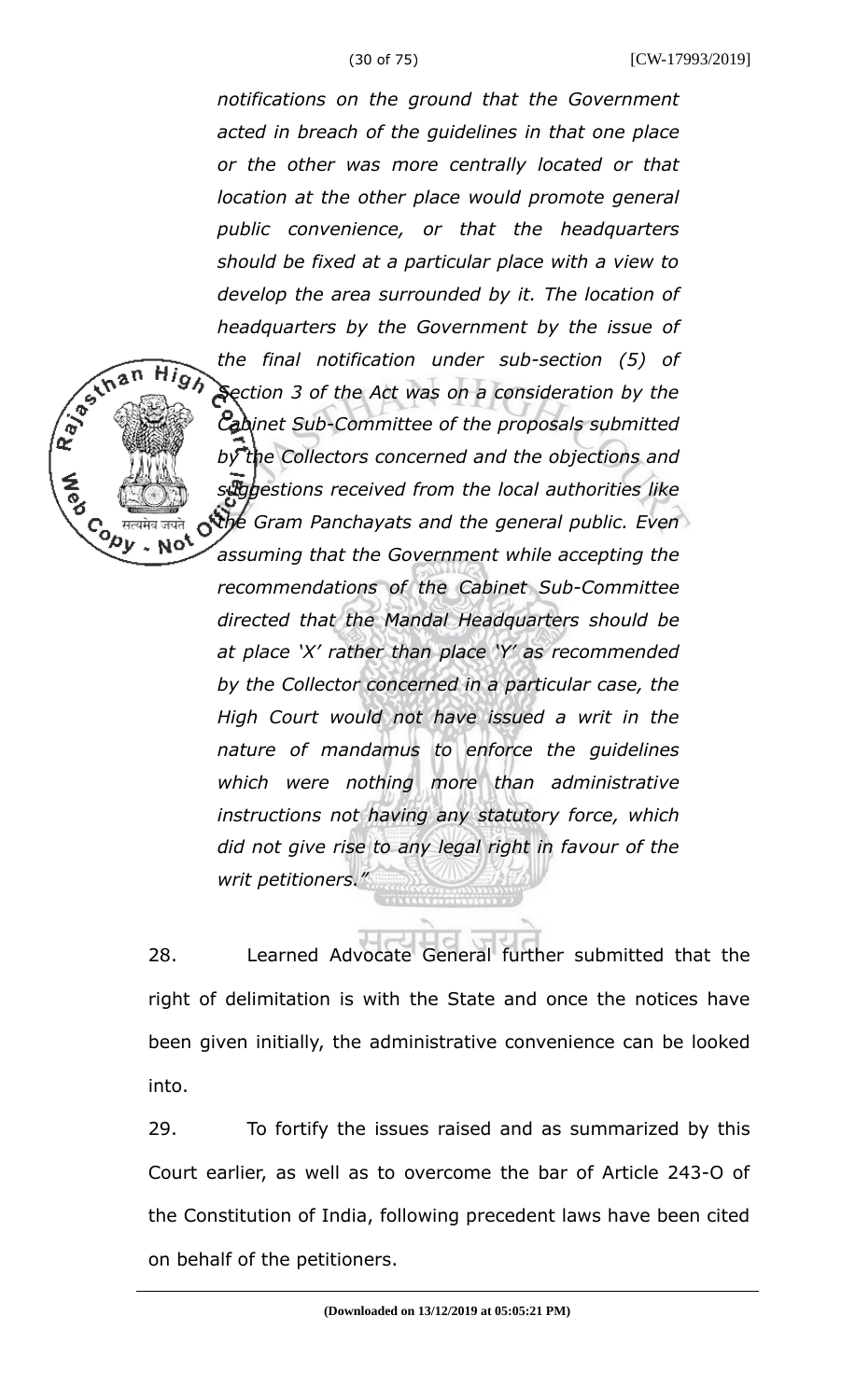30. Learned counsel for the petitioners have relied upon the precedent law laid down by the Hon'ble Supreme Court in *State of U.P. & Ors. Vs. Pradhan Sangh Kshettra Samiti & Ors., reported in 1995 Supp (2) SCC 305*, relevant portion of which reads as under:

*"51. We must also make it clear that we had passed* R 35 th an *the interim order, as stated earlier, pending the* Hig *decision and without prejudice to the contentions of the State Government that the election process once started could not be set at naught by raising objections on the ground that the delimitation of the panchayat areas was defective. We have pointed out that the original delimitation of the panchayat areas*

*having been made much prior to the election notification of 31-8-1994, the respondent-writ petitioners could not have challenged the same after the said notification and the Court could not have entertained the challenge. There was, therefore, no invalidity in the action taken by the State Government by its notification of 31-8-1994 to commence the election process. We are, in these proceedings, referring to the lacuna in the steps taken by the State Government to finalise the panchayat areas only with a view to point out that it was obligatory on the State Government to hear the objections before the panchayat areas were finalised. The ratio of the decisions of this Court in Visakhapatnam Municipality v. Kandregula Nukaraju [(1975) 2 SCC 773 : (1976) 1 SCR 544] , S.L. Kapoor v. Jagmohan [(1980) 4 SCC 379] , Baldev Singh v. State of H.P. [(1987) 2 SCC 510] , Sundarjas Kanyalal Bhatija v. Collector [(1989) 3 SCC 396] and Atlas Cycle Industries Ltd. v. State of Haryana [1993 Supp (2) SCC 278] requires that a reasonable opportunity for raising the objections and*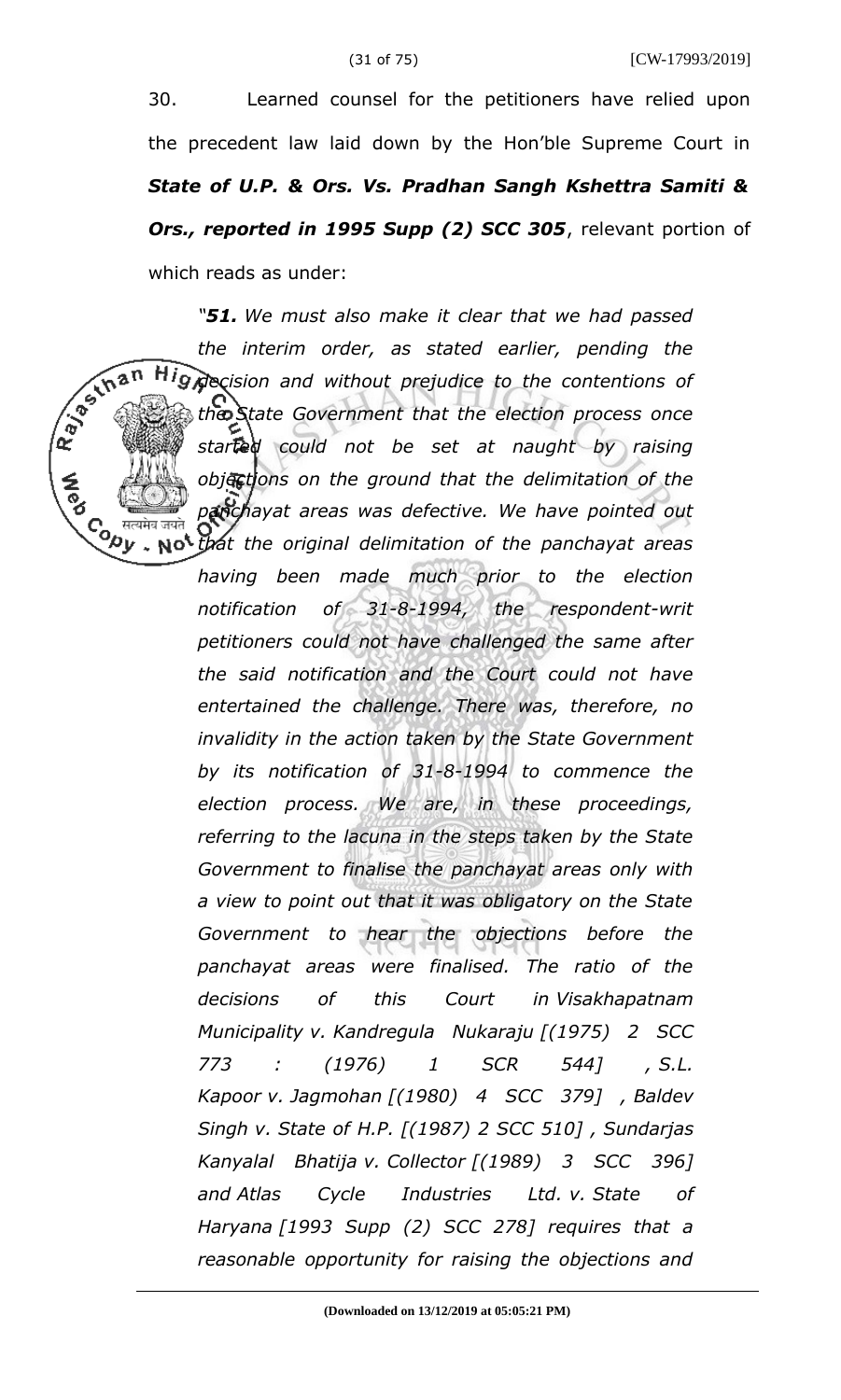*hearing them ought to be given in such matters since the change in the areas of the local bodies results in civil consequences. It was not disputed before us that the action of bringing more villages than one under one gram panchayat when they were earlier under separate gram panchayats, does involve civil consequences. However, as held in Visakhapatnam Municipality [(1975) 2 SCC 773 : (1976) 1 SCR 544] , S.L. Kapoor [(1980) 4 SCC 379] , Baldev Singh [(1987) 2 SCC 510] , S.K. Bhatija [(1989) 3 SCC 396] and Atlas Cycles [1993 Supp (2) SCC 278] cases, in matters which are urgent even a postdecisional hearing is a sufficient compliance of the principle of natural justice, viz., audi alteram partem.* Co सत्यमेव जयते<br>Version - Note *It is in view of this position in law that the State Government had offered to hear the grievances of the writ petitioners before the High Court and before us."*

R BS IN B N

31. Learned counsel for the petitioners have also relied upon the precedent law laid down by the Hon'ble Supreme Court in *Bharati Reddy v. State of Karnataka, reported in (2018) 12 SCC 61*, relevant portion of which reads as under:-

> *"11. We do not find any merit in this contention. We are of the view that a voter in a particular panchayat cannot be rendered remediless if he is aggrieved by the election of the Adhyaksha of the Panchayat. In Kesavananda Bharati v. State of Kerala [Kesavananda Bharati v. State of Kerala, (1973) 4 SCC 225] , a thirteen-Judge Bench of this Court held that Article 368 of the Constitution does not enable Parliament to alter the basic structure or framework of the Constitution. The basic structure of the Constitution could not be altered by any constitutional amendment and it was held in unambiguous terms that one of the basic*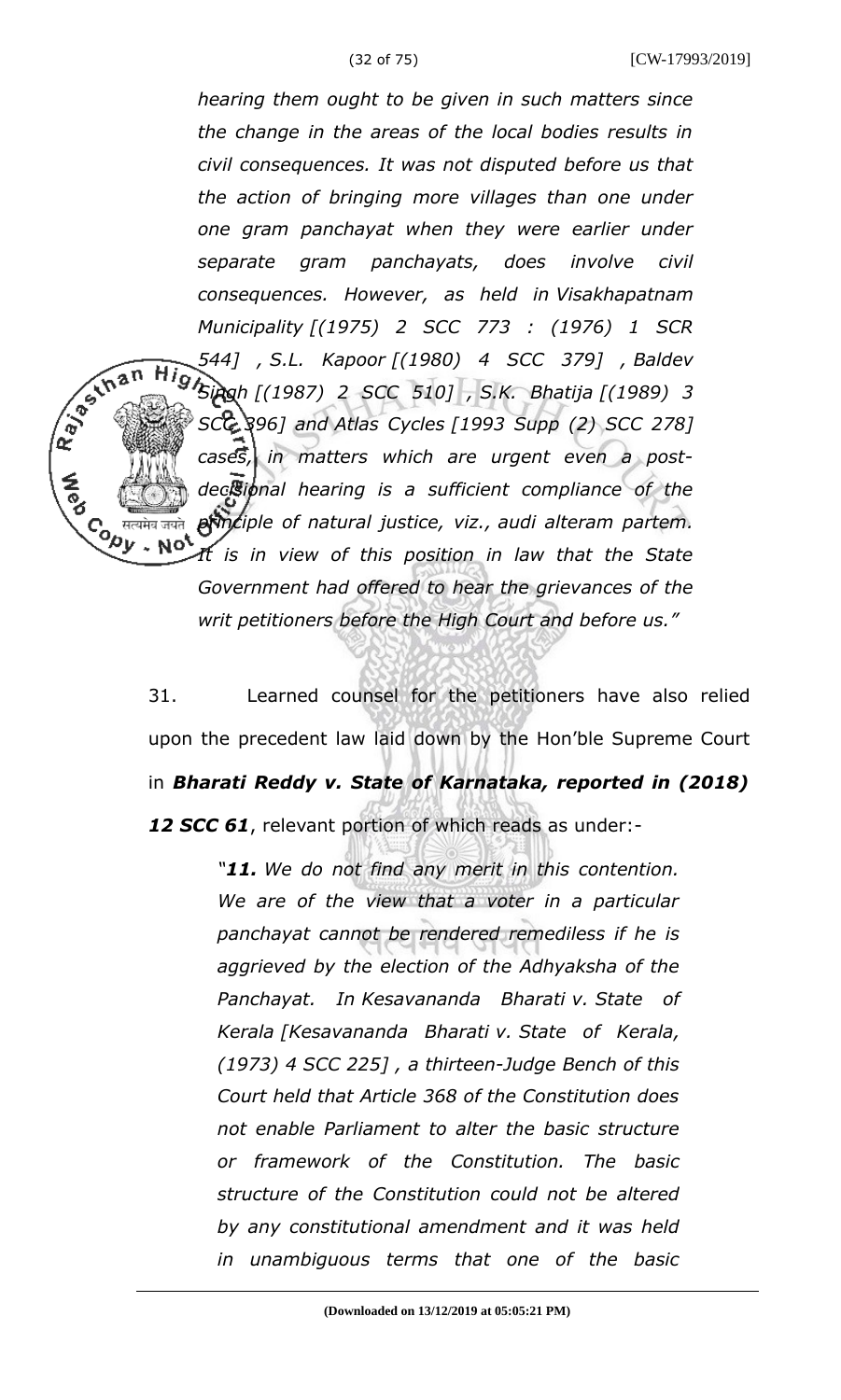High

 $\mathcal{C}_{\rho}$  सत्यमेव जयते<br> $\mathcal{D}_{\nu}$  . No<sup>t</sup>

*features is the existence of constitutional system in judicial review. This view was followed by a Constitution Bench in Minerva Mills Ltd. v. Union of India [Minerva Mills Ltd. v. Union of India, (1980) 3 SCC 625] . In L. Chandra Kumar v. Union of India [L. Chandra Kumar v. Union of India, (1997) 3 SCC 261 : 1997 SCC (L&S) 577] , a seven-Judge Bench of this Court has held that jurisdiction conferred upon the High Courts under Articles 226/227 of the Constitution and upon the Supreme Court under Article 32 of the Constitution is a part of the inviolable basic structure of our Constitution. While this jurisdiction cannot be ousted, other courts and tribunals may perform a supplementary role in discharging the powers conferred by Articles 226/227 and Article 32 of the Constitution of India. It has been held as under: (SCC p. 301, para 78) "78. … We, therefore, hold that the power of*

*judicial review over legislative action vested in the High Courts under Article 226 and in [the Supreme] Court under Article 32 of the Constitution is an integral and essential feature of the Constitution, constituting part of its basic structure. Ordinarily, therefore, the power of High Courts and the Supreme Court to test the constitutional validity of legislations can never be ousted or excluded.* 

*12. In I.R. Coelho v. State of T.N. [I.R. Coelho v. State of T.N., (2007) 2 SCC 1] , a Bench of nine Judges has again held that power of judicial review is the part of the basic structure of the Constitution. The power to amend cannot be equated with the power to frame the Constitution.*

*13. It is thus clear that power of judicial review under Articles 226/227 of the Constitution is an essential feature of the Constitution which can neither be tinkered with nor eroded. Even the*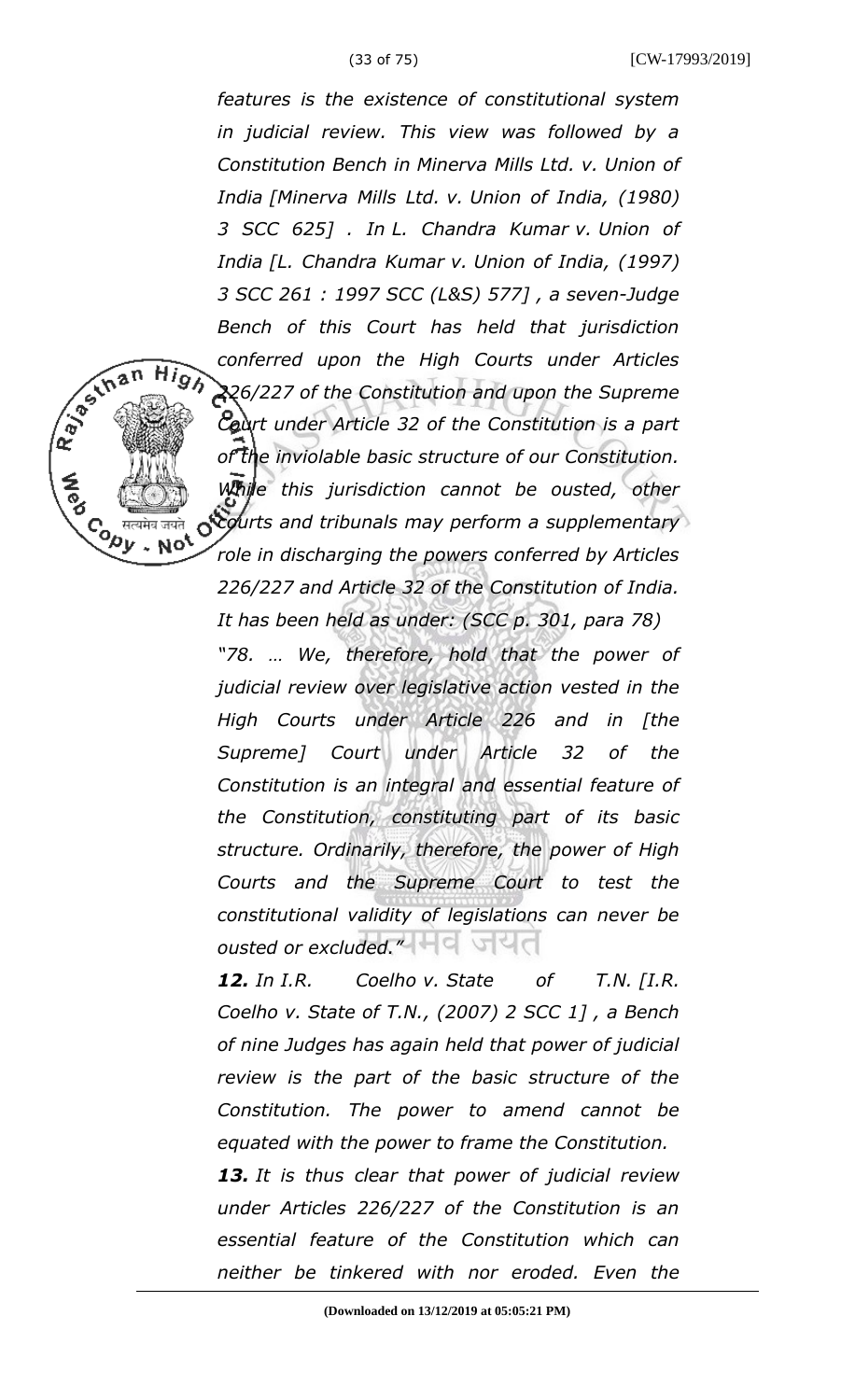*Constitution cannot be amended to erode the basic structure of the Constitution. Therefore, it cannot be said that the writ petition filed by Respondents 6 to 9 under Article 226 of the Constitution is not maintainable. However, it is left to the discretion of the court exercising the power under Articles 226/227 to entertain the writ petition."*

Learned counsel for the petitioners have further relied the judgment rendered by the Hon'ble Andhra Pradesh High rt in **S. Fakruddin v. Govt. of A.P., reported in AIR 1996 7**, relevant portion of which reads as under:-Contre मेव जयते **्री**<br>• No<sup>t</sup> *"16-17. The dissenting opinion of Bhagwati J.,*

*in Minerva Mills (AIR 1980 SC 1789) is adverted to in Harinath (1993 (2) Andh WR 484) (FB) (supra) and the following is stated therein on the interpretation of the Constitution and the laws that the same "would pre-eminently be a matter fit to be decided by the judiciary, because it is the judiciary which alone would be possessed of expertise in this field ……. and the judiciary is vested with the power of judicial review to determine the legality of the executive action and the validity of the legislation passed by the legislature …… this power of judicial review is conferred on the judiciary by Arts. 32 and 226 of the Constitution", while stating that*

*"The power of judicial review is an integral part of our constitutional system and without it, there will be no Government of laws and the rule of law would become a teasing illusion and a promise of unreality."*

*The learned Judge added a limitation:*

*"Of course, when I say this, I should not be taken to suggest that effective alternative institutional*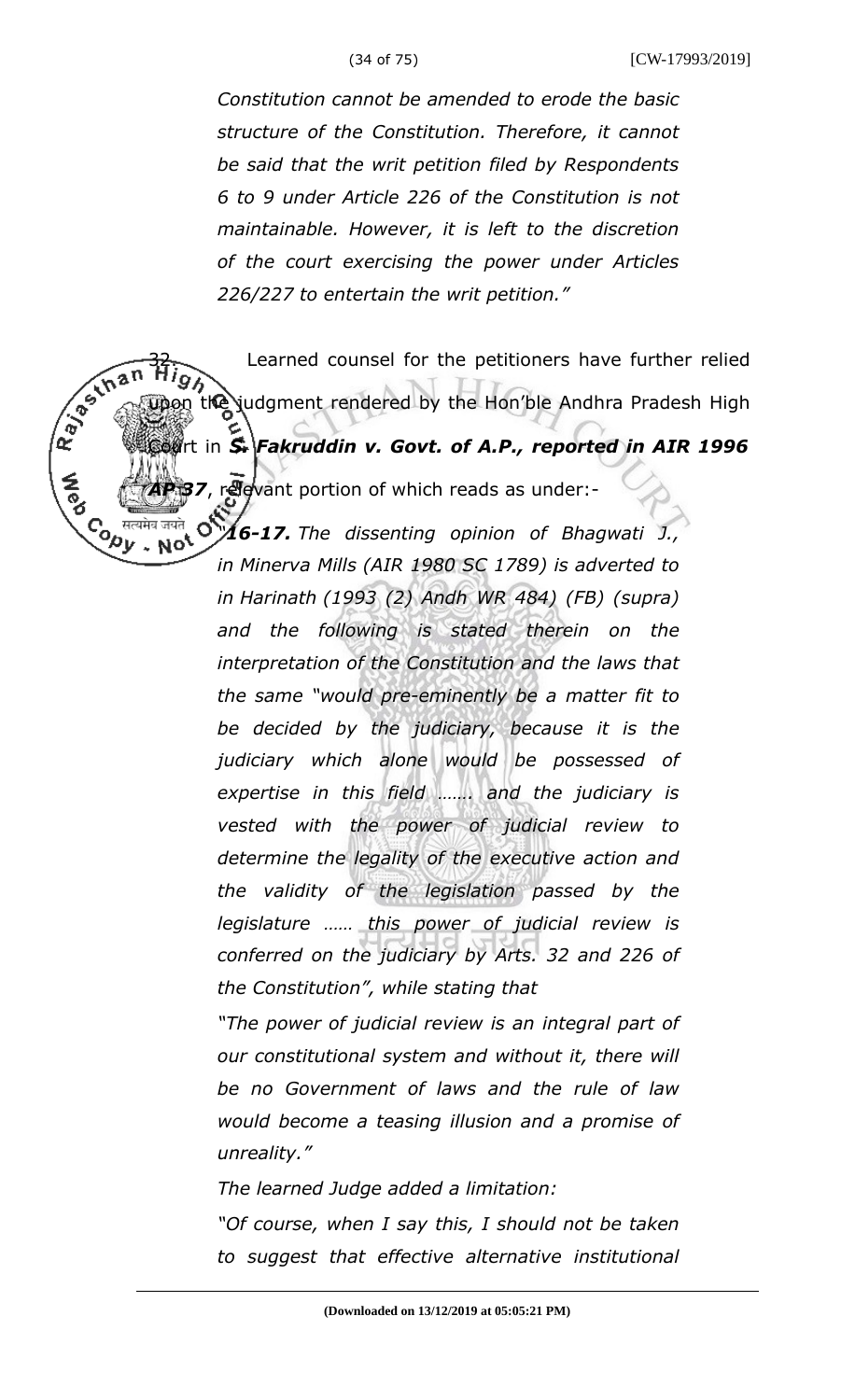R 30 S In a n

Co सत्यमेव जयते<br>Version Not

High

*mechanisms or arrangements for judicial review cannot be made by Parliament".*

*The learned Judge again observed in the next sentence:*

*"But what I wish to emphasise is that judicial review is a vital principle of our Constitution and it cannot be abrogated without affecting the basic structure of the Constitution."*

*This has however given rise to another line of judgments one in S.P. Sampath Kumar v. Union of India, AIR 1987 SC 386 in P. Sambamurthy v. State of A.P. : (AIR 1987 SC 663). These judgments proceed on the footing that the basic features of the Constitution stand* Ő *protected for Art. 32, the power of the Supreme Court, cannot be taken away and its power under Art. 136 can be a proper safeguard of judicial review of any adjudication by the alternative authority or forum provided however it is an effective alternative institutional mechanism or arrangement of judicial review. This view in Sampath Kumar found a fuller expression in P. Sambamurthy (supra). This judgment also emphasises that it is through the power of judicial review conferred on an independent institutional authority such as the High Court that the rule of law is maintained, and every organ of the State is kept within the limits of the law and that "Now if the exercise of the power of judicial review can be set at naught by the State Government by overriding the decision given against it, it would sound the death knell of the of rule law. The rule of law would cease to have any meaning, because then it would be open to the State Government to defy the law and yet to get away with it." We can conclude, without confining to the limits of the*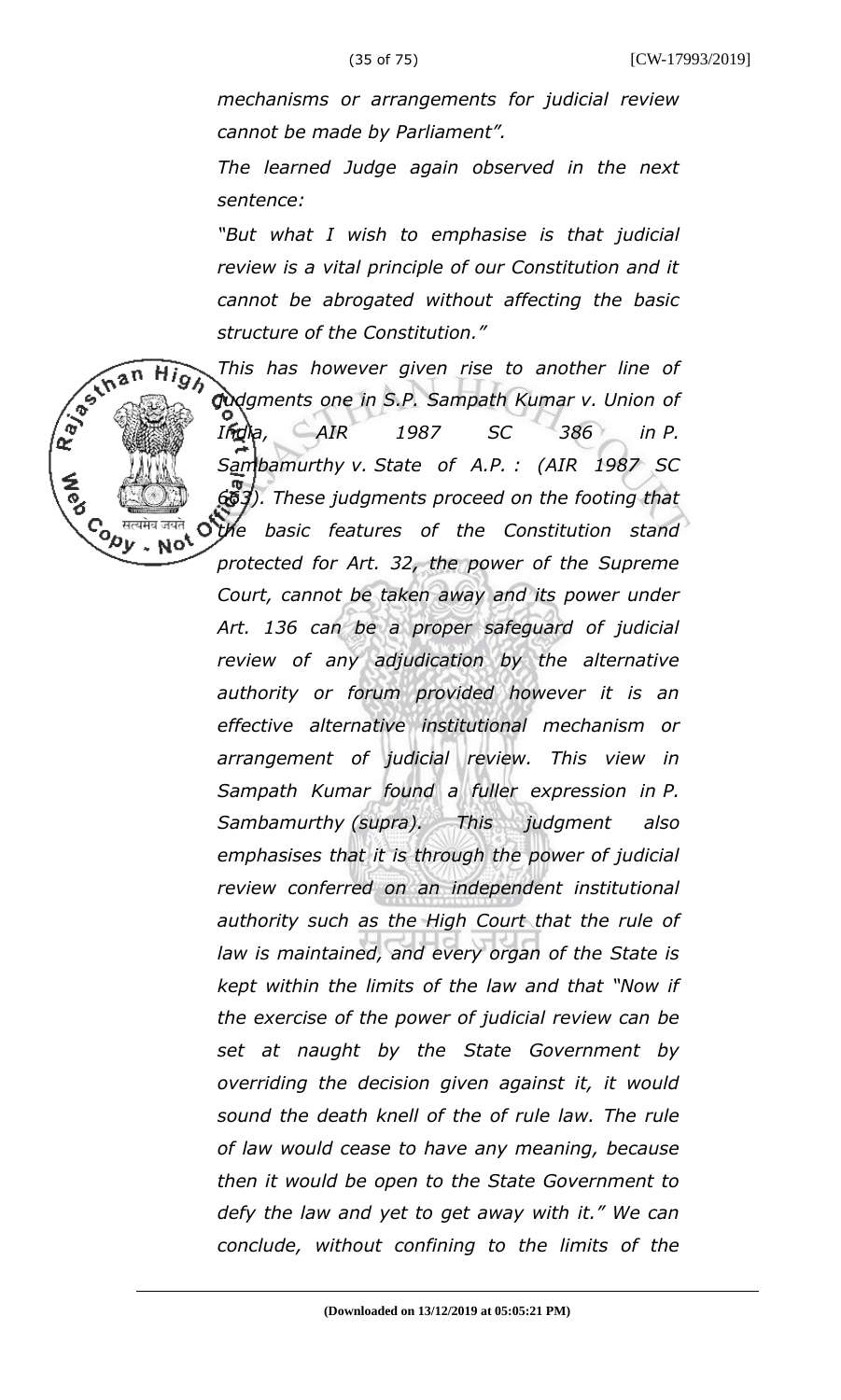Repair High

Co सत्यमेव जयते<br>Version Note

*pronouncement in S. Harinath (1993 (2) Andh WR 484) (FB) (supra), that a Constitution amendment which tends to take away the Constitutional courts power, that is the power of the High Courts under Art. 226 of the Constitution shall be invalid. There can be no matter in the hands of the Legislature in its function as the law maker which will be kept out of the scrutiny of the Courts however limited that scrutiny be. Even the conservative view that if there is an alternative effective and efficient mechanism for judicial review which is as independent as the High Court, its power under Art. 226 of the Constitution Will not be available, digaves scope for the Court to see whether the mechanism is such that the Court should refrain and not exercise its jurisdiction. We are inclined to extent this principle and hold as above as respects the matters which are sought to be excluded from the judicial review under Art. 243-O of the Constitution which has been brought in by the 73rd Amendment. We are conscious of the fact that this provision has similarities with what is provided under Art. 329 of the Constitution of India. After the words "but subject to the provisions of Art. 329-A" which had been introduced in Art. 329 i.e., the words figures and letters "but subject to the provisions of Art. 329A" have been omitted since some part of the amendment was held ultra vires in Indira Gandhi (AIR 1975 SC 2299) (supra). Art. 329 reads as follows:*

*"Notwithstanding anything in this Constitution (a) the validity of any law relating to the delimitation of constituencies or the allotment of seats to such constituencies, made or purporting to be made under Art. 327 or Art. 328 shall not be called in question in any court;*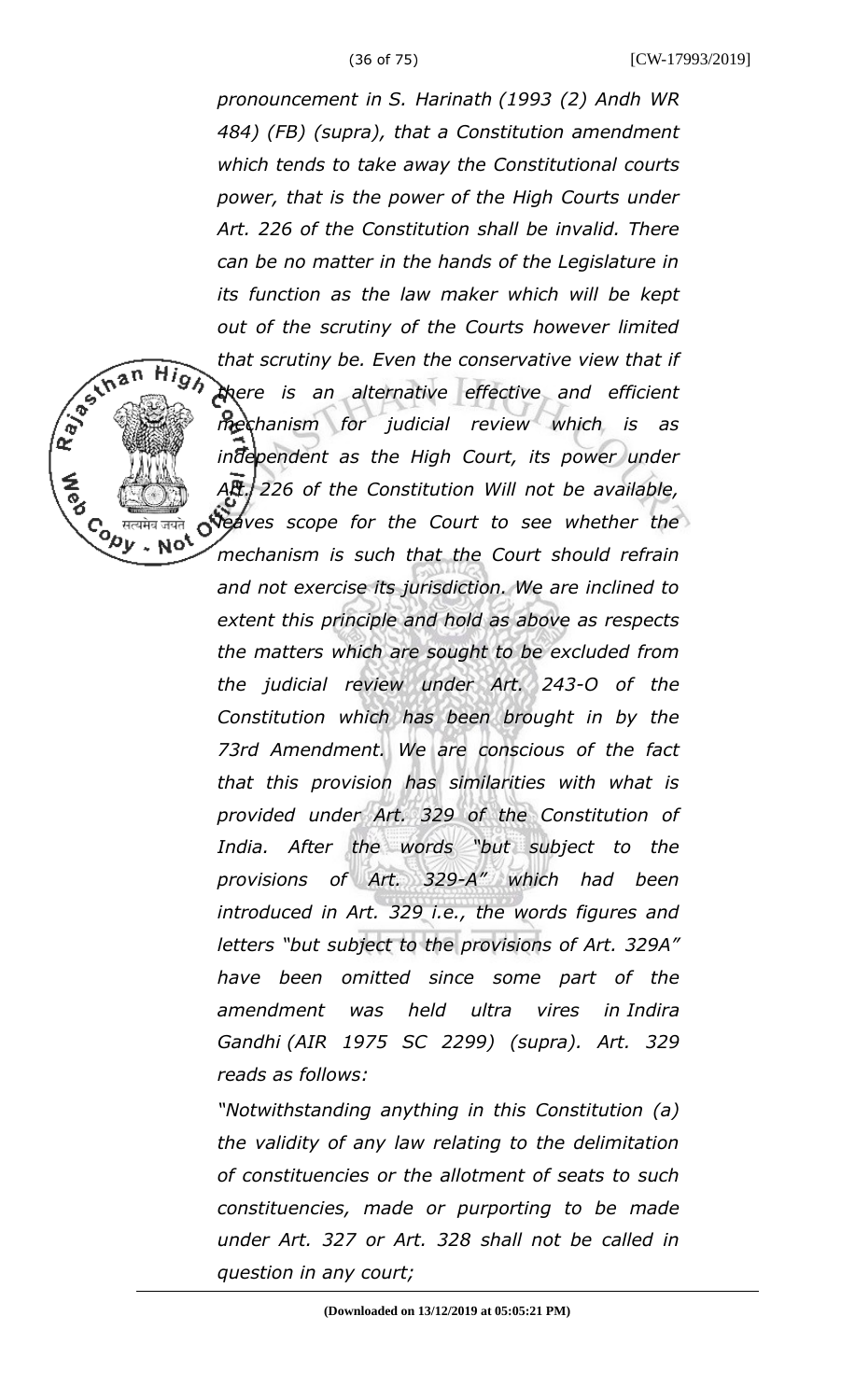(37 of 75) [CW-17993/2019]

*(b) no election to either House of Parliament or to the House or either House of the Legislature of a State shall be called in question except by an election petition presented to such authority and in such manner as may be provided for by or under any law made by the appropriate Legislature.*

*Simultaneously with the Constitution of India which contained in Part XV the provisions as to superintendence, direction and control of elections to be vested in an election commission and the bar to interference by Courts in electroal matters,*

*came the Representation of the People Act, 1950 followed soon by the Representation of the People Act, 1951. There was an attempt to amend Art. 329 itself by making it subject to the provisions of Art. 329A, but the controversy generated finally ended with the 44th amendment, dropping and omitting the amendment therein. The controversy as to the forum for challenge to the election to Lok Sabha which erupted on account of the 42nd amendment led to the verdict of the Supreme Court in Indira Gandhi v. Raj Narain (AIR 1975 SC 2299) (supra). A contemporaneous legislation for election to the legislative bodies gave reasons for contemplation that election laws under which law makers were elected to their respective houses should be left free of any state control (judiciary is a state) so that no one flirted with the basic features of the democracy and that the election commission alone should deal with all matters relating to the electoral rolls and elections. The earliest test whether the inhibitions under Art. 329 estopped the High Courts as well as the Supreme Court from going into the validity of elections in exercise of their respective constitutional powers is found in the judgment of the Supreme Court in the case of N.P. Ponnuswami v. Returning Officer,*

**High**  $\mathcal{C}_{\rho}$  सत्यमेव जयते<br> $\mathcal{D}_{\nu}$  . No<sup>t</sup>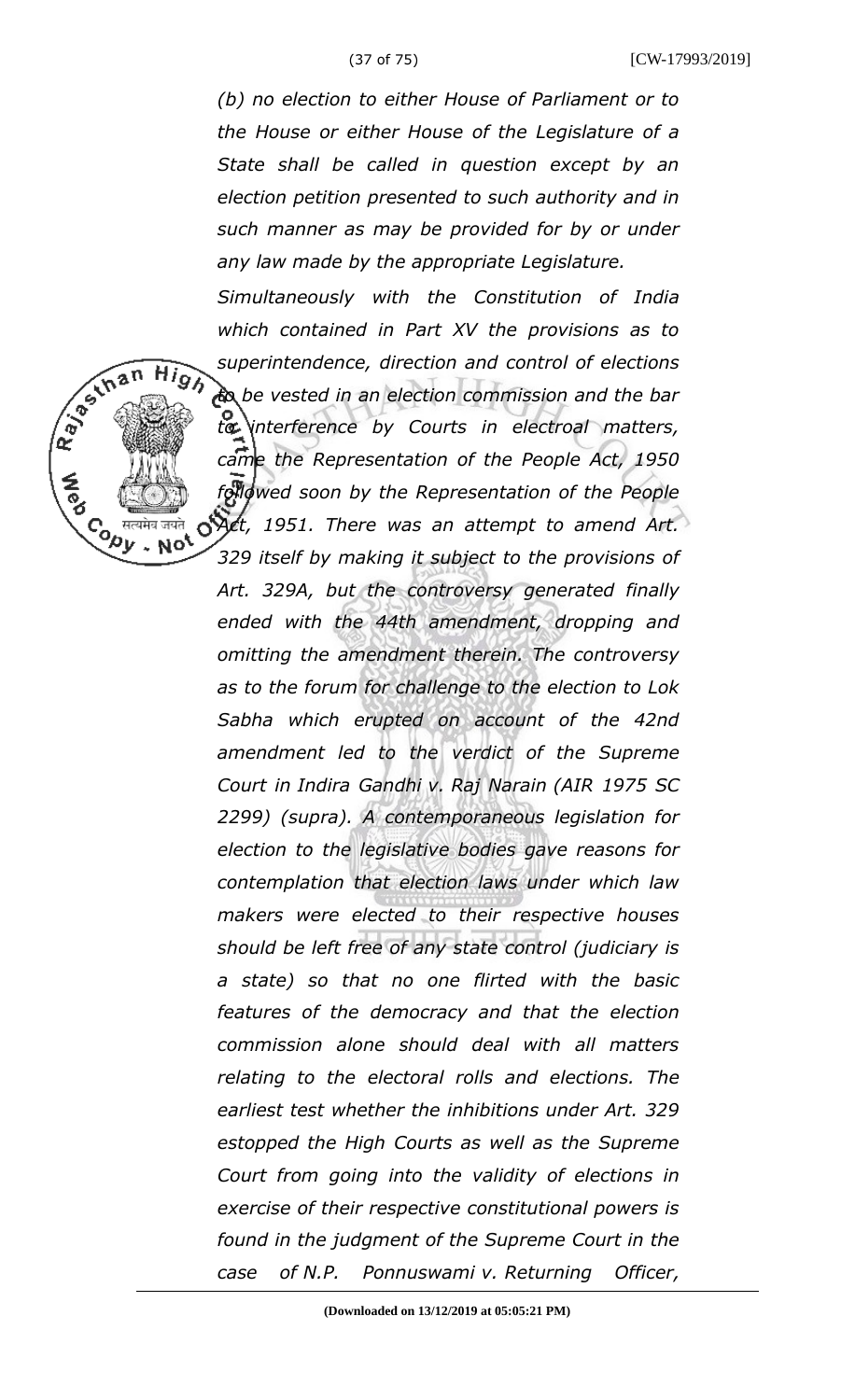R 30 In an

Co सत्यमेव जयते<br>Version Note<br>Version Note

**High** 

 $\circ$ 

*Namakkal, AIR 1952 SC 64. The judgment of the Court by Fazal Ali J., while dealing with Art. 329(b) of the Constitution considered the question what is meant by the words 'no election shall be called in question', and observed as follows (Para 8):*

*"A reference to any treatise on elections in England will show that an election processing in that country is liable to be assailed on very limited grounds, one of them being the improper rejection of a nomination paper. The law with which we are concerned is not materially different, and we find that in S. 100, Representation of the People Act, 1951, one of the grounds for declaring an election to be void is the improper rejection of nomination paper."*

*Proceeding further to consider the question (para 9)*

*"…….. whether the law of elections in this country contemplates that there should be two attacks on matters connected with election proceedings, one while they are going on by invoking the extraordinary jurisdiction of the High Court under Art. 226 of the Constitution (the ordinary jurisdiction of the Courts having been expressly excluded), and another after they have been completed by means of an election petition."*

*Fazal Ali J., gave his opinion in these words (at p 68 of AIR):*

*"In my opinion, to affirm such a position would be contrary to the scheme of Part XV of the Constitution and the Representation of the People Act, which as I shall point out later, seems to be that any matter which has the effect of vitiating an election should be brought up only at the appropriate stage in an appropriate manner before a special tribunal and should not be brought up at*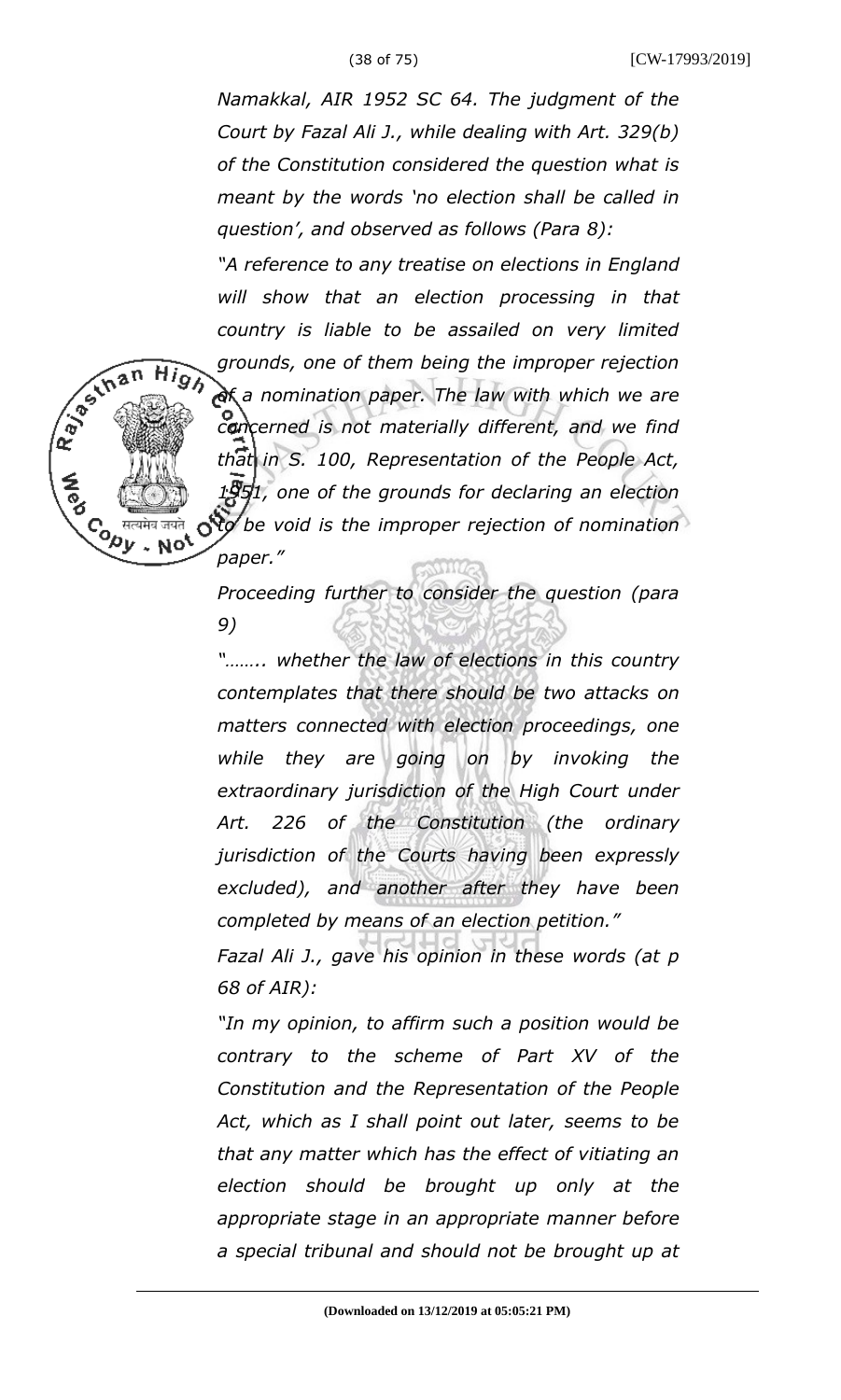R 30 S In a n

 $\mathcal{C}_{\rho}$  सत्यमेव जयते<br> $\mathcal{D}_{\nu}$  . No<sup>t</sup>

**High** 

*an intermediate stage before any Court. It seems to me that under the election law, the only significance which the rejection of a nomination paper has consisted in the fact that it can be used as a ground to call the election in question. Art. 329(b) was apparently enacted to prescribe the manner in which and the stage at which this ground, and other grounds which may be raised under the law to call the election in question, could be urged. I think it follows by necessary implication from the language of this provision that those grounds cannot be urged in any other manner, at any other stage and before any other Court. If the grounds on which an election can be*  $\circ$ *called in question could be raised at an earlier stage and errors, if any, are rectified, there will be no meaning in enacting a provision like Art. 329(b) and in setting up a special tribunal. Any other meaning ascribed to the words used in the article would lead to anomalies, which the Constitution could not have contemplated one of them being that conflicting views may be expressed by the High Court at the pre-polling stage and by the election tribunal, which is to be an independent body, at the stage when the matter is brought up before it."*

*Discussion about the scheme of Part XV of the Constitution and the Representation of the People Act, 1951 in the judgment provides the clue for the conclusions of the Court and the observations that follow i.e., where a right or liability is created by a statute which gives a special remedy for enforcing it, the remedy provided by the statute must be availed of. The Court has itself made the statement. "It should be mentioned here that the question as to what the powers of the High Court under Arts. 226 and 227 and of this Court under*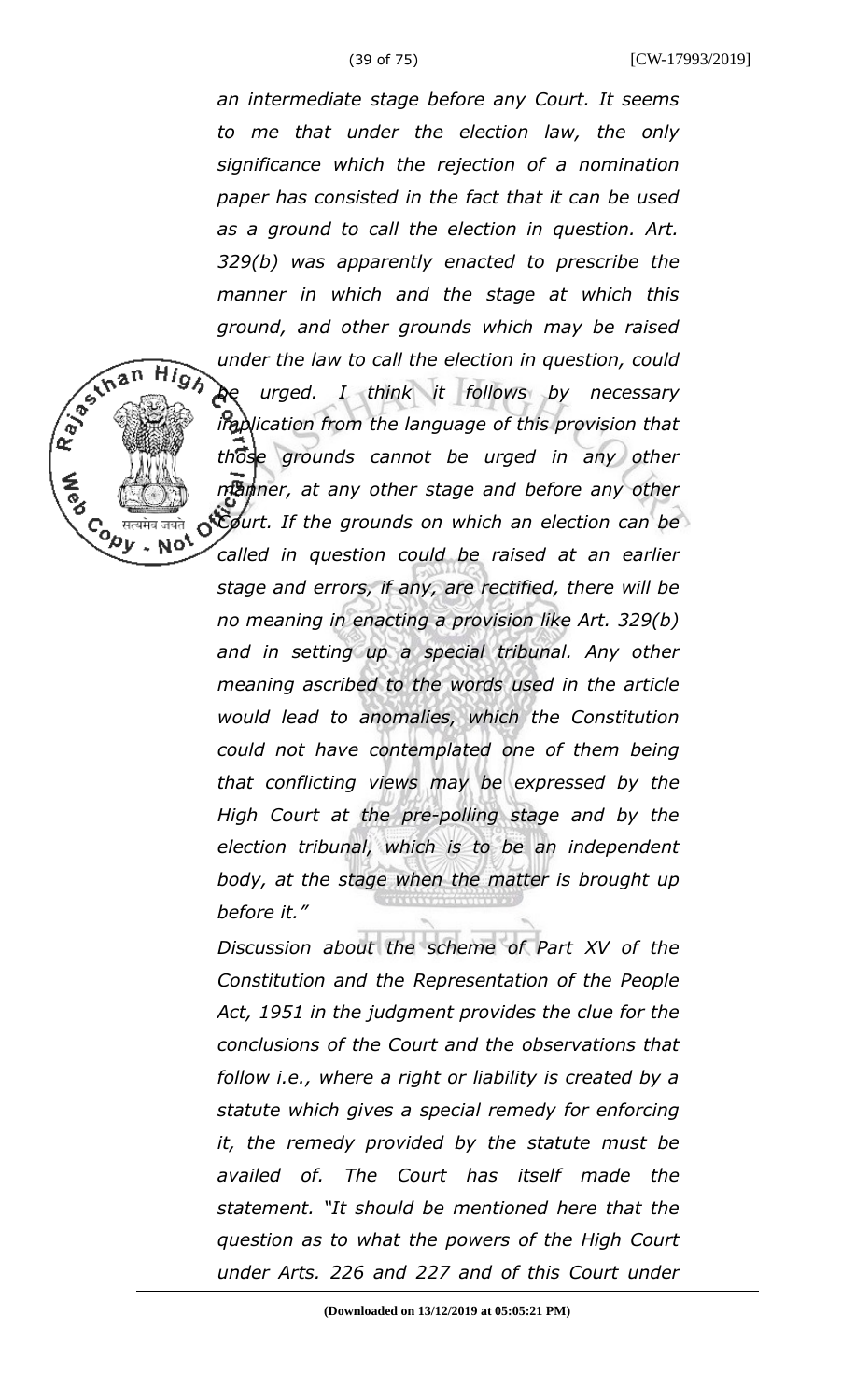R 30 S In a n

Co सत्यमेव जयते<br>Version Note

**High** 

*Art. 136 of the Constitution may be, is one that will have to be decided on proper occasion". This indicates that the Court proceeded on the footing that the ordinary jurisdiction of the Courts alone was excluded under Art. 329 and not the extraordinary jurisdiction of the High Courts under Art. 226 of the Constitution or that of the Supreme Court under Art. 136. The Courts apply the bar to their power when remedy is provided under the statute in respect of a right or liability created by it as a rule of prudence. They decline to exercise their extraordinary jurisdiction under Art. 226 of the Constitution as a self-imposed restriction.*

*18. The issue how and when extraordinary jurisdiction under Art. 226 should be exercised by the Courts has come for consideration in recent judgments of the apex court and its pronouncements on it are available to guide us. Patanjali Sastri, C.J., who presided the Bench which pronounced the judgment in B.P. Ponnuswami (AIR 1952 SC 64) (supra) separately spoke about the duty of the constitutional Courts in The State of Madras v. V.G. Row, AIR 1952 SC 196 in the context of the challenge to the validity of Criminal Law Amendment Act (1908) (as amended in Madras by Madras Act 11 of 1950) in these words (at p. 199 of AIR):*

*"Before proceeding to consider this question, we think it right to point out, what is sometimes overlooked, that our Constitution contains express provision for judicial review of legislation as to its conformity with the Constitution, unlike in America where the Supreme Court has assumed extensive powers of reviewing legislative acts under cover of the widely interpreted 'due process' clause in the Fifth and Fourteenth Amendments. If, then, the*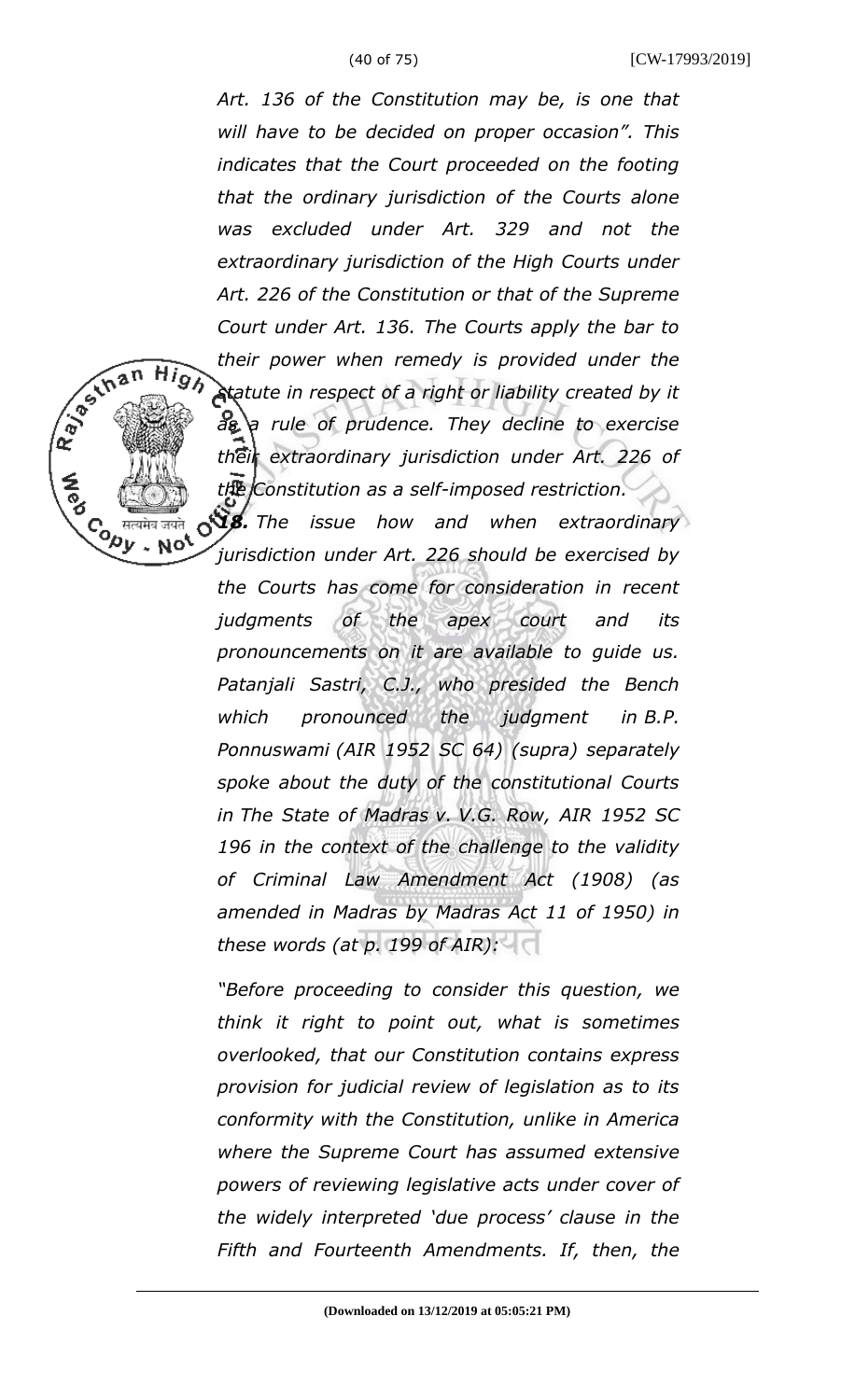R BS IN B N

**High** 

Co सत्यमेव जयते<br>Version Note<br>Version Note

*Courts in this country face upto such important and none too easy task, it is not out of any desire to tilt at legislative authority in a crusader's spirit, but in discharge of a duty plainly laid upon them by the Constitution. This is especially true as regards the 'fundamental rights', as to which this Court has been assigned the role of a sentinel on the 'qui vive'. While the Court naturally attaches great weight to the legislative judgments, it cannot desert its own duty to determine finally the constitutionality of an impugned statute. We have ventured on these obvious remarks because it appears to have been suggested in some quarters that the Courts in the new set up are out to seek clashes with the legislatures in the country."*

*Though in the minority judgment of the Supreme Court in the course of noticing the evolution of law in this behalf, the Supreme Court has adverted to the above passage and commented in the case of Kihota Hollohon v. Zachilhu, AIR 1993 SC 412 in these words (at pp 459-460 of AIR):*

*"More recently, Patanjali Shastri, C.J., while comparing the role of this Court in the constitutional scheme with that of the U.S. Supreme Court, pointed out is the State of Madras v. V.G. Row, 1952 CR 597 : AIR 1952 SC 196 that the duty of this flows from express provisions in our Constitution while such power in the U.S. Supreme Court has been assumed by the interpretative process giving a wide meaning to the 'due process' clause. Sastry C.J., at p 605 (of SCR): (at p 199 of AIR), spoke thus: ………..*

*We are in respectful agreement with the above statement of Sastry C.J., and wish to add that even though such an obvious statement may have been necessary soon after the Constitution came*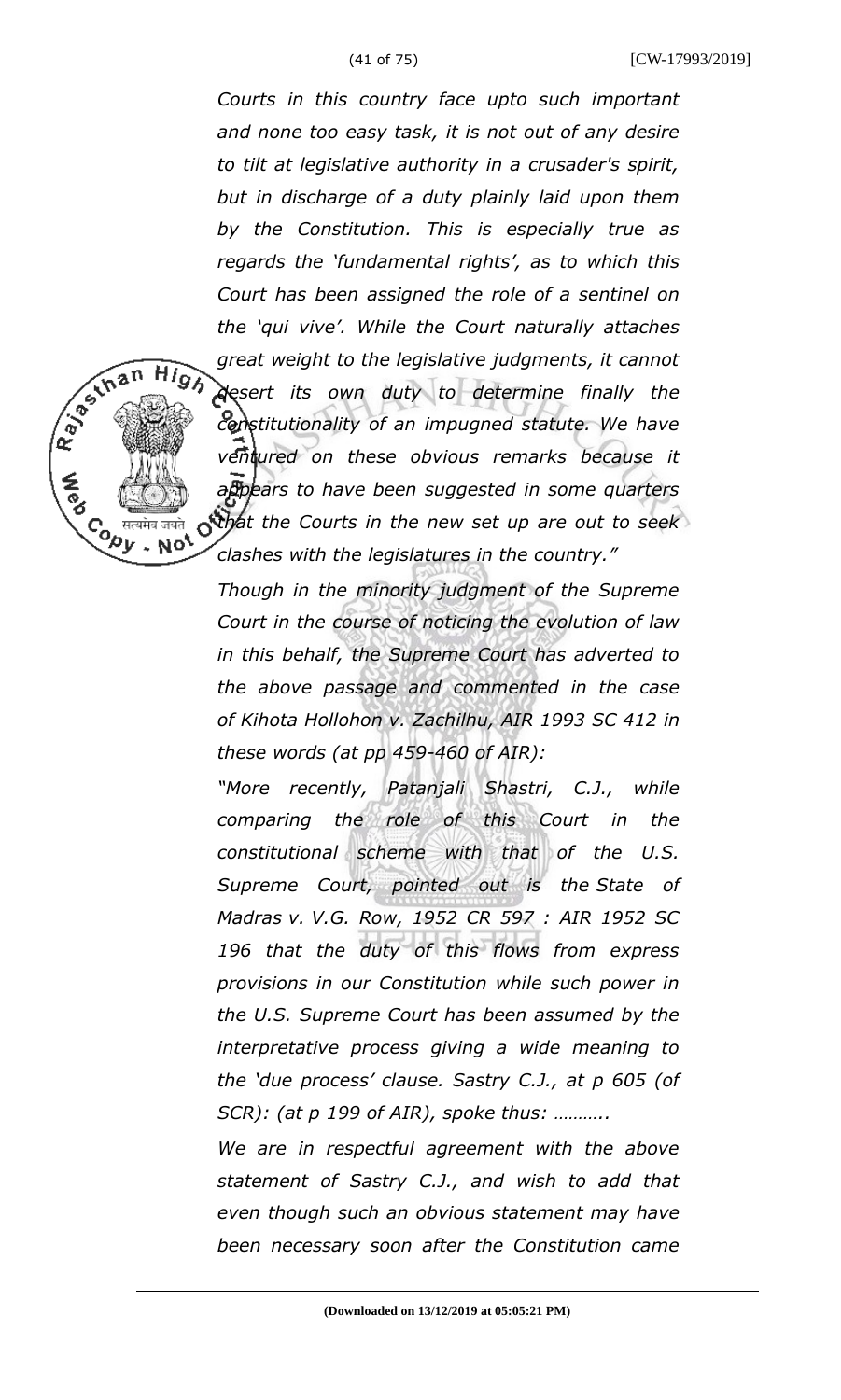**High** 

Co सत्यमेव जयते<br>Version Note<br>Version Note

*into force and may not be a necessary reminder four decades later at this juncture, yet it appears apposite in the present context to clear the lingering doubts in some minds. We have no hesitation in adding further that while we have no desire to clutch at jurisdiction, at the same time we would not be deterred in the performance of this constitutional duty whenever the need arises."*

*Majority view in Kihota's case (AIR 1993 SC 412) as to the scope of the judicial review and in answer to the question whether the Constitution (52nd amendment) Act, 1985 insofar as it sought to introduce the 10th Schedule was destructive of the basic structure of the Constitution as it was violative of the fundamental principles of Parliamentary democracy, a basic feature of the Indian constitutionalism and the question whether*

*under the Indian constitutional scheme, there is any immunity from constitutional correctives against a legislatively perceived political evil of unprincipled defections induced by the lure of office and monetary inducements is stated after an indepeth study in these words (at p 451 of AIR):*

*"In the light of the decisions referred to above and the nature of function that is exercised by the Speaker/Chairman under paragraph 6, the scope of judicial review under Arts. 136 and 226 and 227 of the Constitution in respect of an order passed by the Speaker/Chairman under paragraph 6 would be confined to jurisdictional errors only viz., infirmities based on violation of constitutional mandate, mala fides, non-compliance with rules of natural justice and perversity."*

*The Court said so on the face of the express language in paragraph 7 of the 10th Schedule of the Constitution introduced by the Constitution*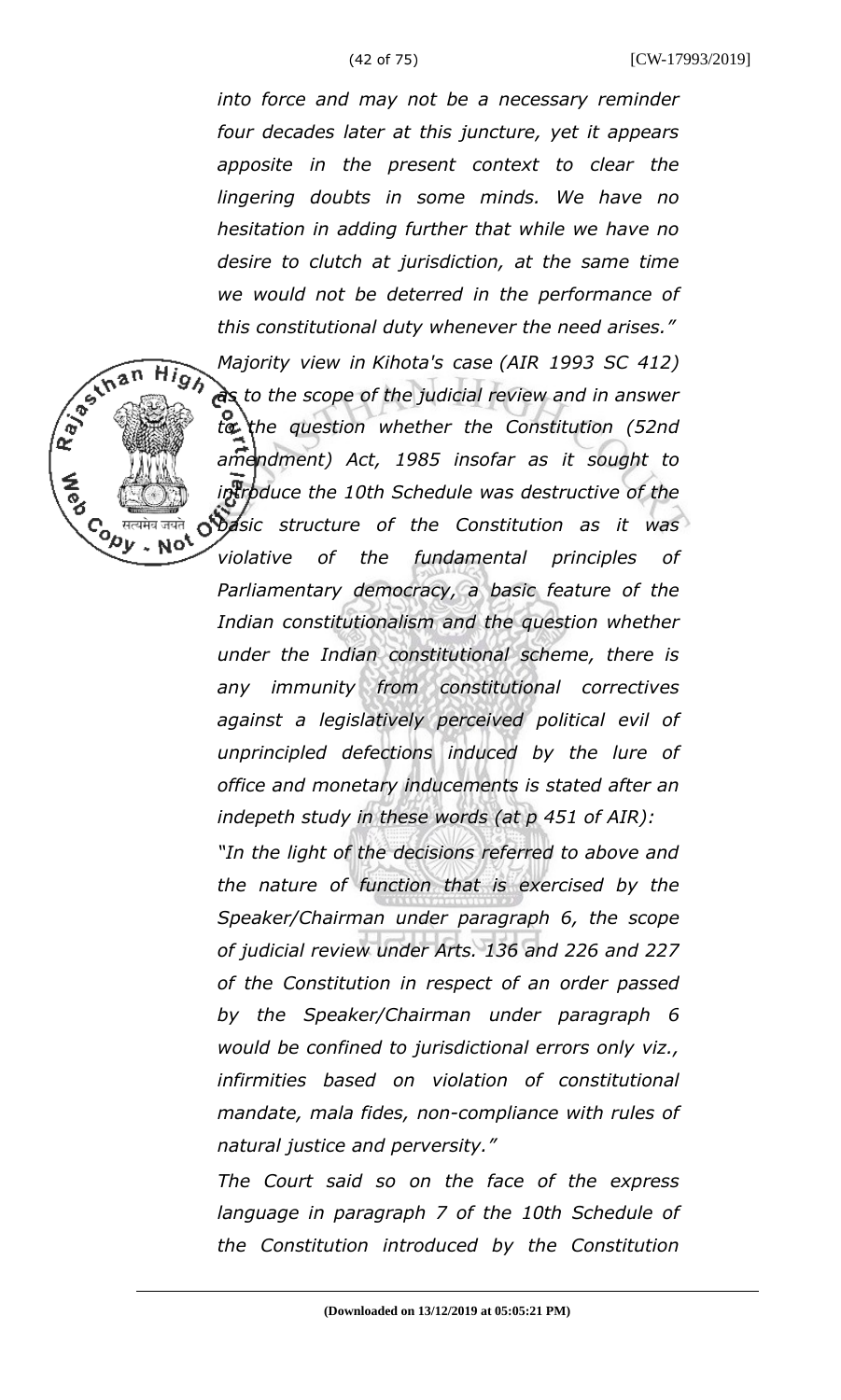Repair High

 $\mathcal{C}_{\rho}$  सत्यमेव जयते<br> $\mathcal{D}_{\nu}$  . No<sup>t</sup>

 $\infty$ 

*(52nd) Amendment Act, 1985 which provides "Bar of jurisdiction of Courts: Notwithstanding anything in this Constitution, no Court shall have any jurisdiction in respect of any matter connected with the disqualification of a Member of a House under this Schedule".*

*19. We must record in fairness to the learned Advocate-General that he has expressed his agreement with the view that the provisions as to the exclusion of the jurisdiction of the Court introduced from time to time by the Constitution Amendments including Art. 243-O with which we are concerned bar the ordinary jurisdiction of the*

*Courts and not the extraordinary jurisdiction of the High Courts and the Supreme Court under Art. 226, 32 or 136 of the Constitution of India. Learned counsel for the Union of India has however drawn our attention to the judgment of the Supreme Court in S.T. Muthusami v. K. Natarajan, AIR 1988 SC 616 to emphasise and reiterated what has always been the refrain of those who support the bar to the jurisdiction of the Constitutional Courts that as in respect of matters falling under Art. 329 of the Constitution, so in respect of matters falling under Art. 243-O thereof the bar applies to the High Court's jurisdiction under Art. 226 of the Constitution. The pronouncement of the Supreme Court in the said case however is not based on any examination of the issue whether by the Constitution Amendment the Court's power under Art. 226 of the Constitution can be taken away. We have on the other hand a clear statement in the judgment of the Supreme Court in the case of Lakshmi Charan Sen v. A.K.M. Hassan Uzzaman, AIR 1985 SC 1233. "The High Court acted within its jurisdiction in entertaining the writ petition and in issuing a*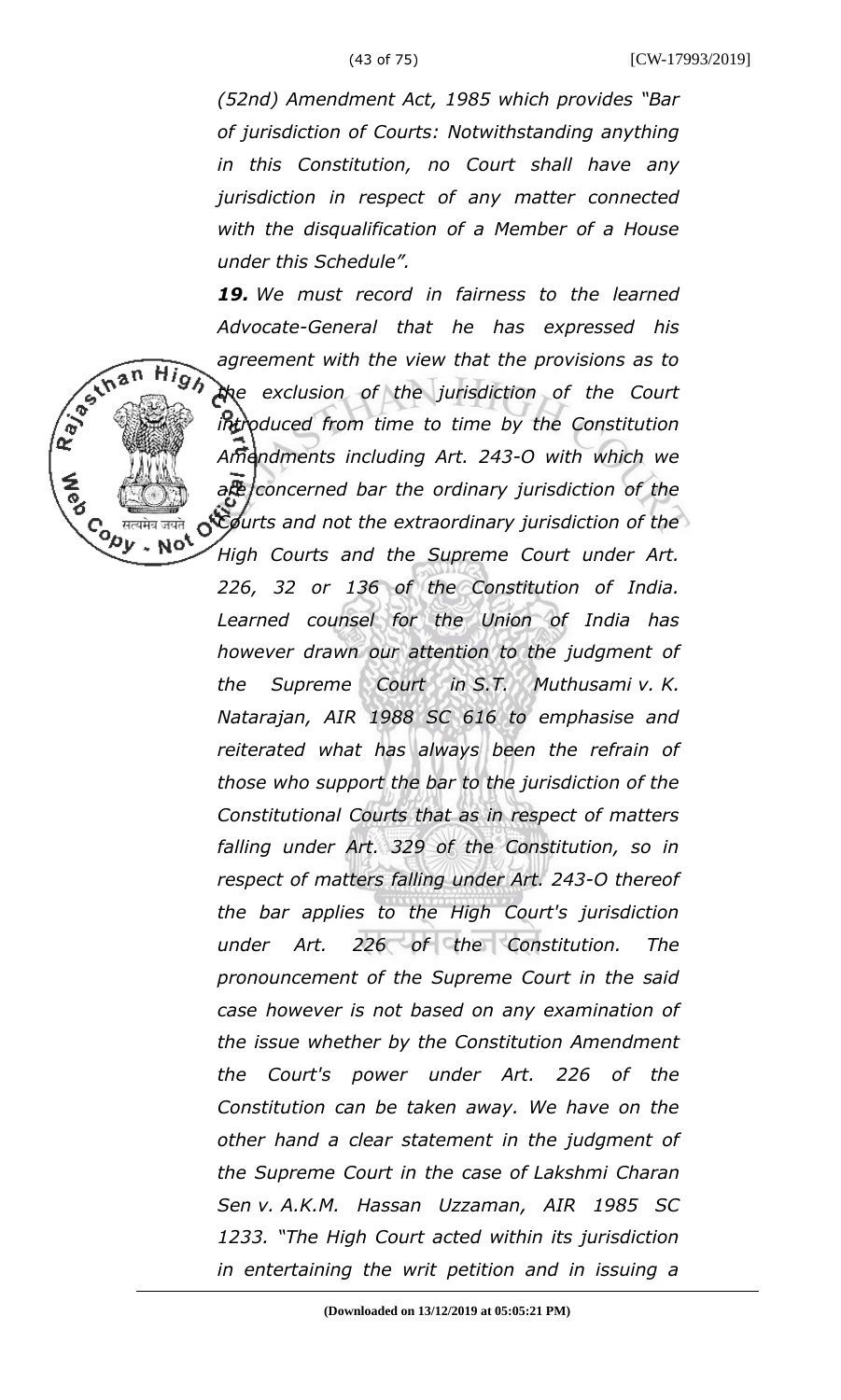**High** 

 $\mathcal{C}_{\rho}$  सत्यमेव जयते<br> $\mathcal{D}_{\nu}$  . No<sup>t</sup>

*Rule Nisi upon it, since the petition questioned the vires of the laws of election". The Court however in this judgment observed "though the High Court did not lack the jurisdiction to entertain the writ petition and to issue appropriate directions therein, no High Court in the exercise of its powers under Art. 226 of the Constitution should pass any orders, interim or otherwise, which has the tendency or effect of postponing an election, which is reasonably imminent and in relation to which its writ jurisdiction is invoked. The imminence of the electoral process is a factor which must guide and govern the passing of orders in the exercise of the High Court's writ jurisdiction. The more imminent such process, the greater ought to be the reluctance of the High Court to do anything or direct anything to be done which will postpone that process indefinitely by creating a situation in which the Government of a State cannot be carried on in accordance with the provisions of the Constitution. India is an oasis of democracy, a fact of contemporary history which demands of the Courts the use of wise statements in the exercise of their extraordinary powers under the Constitution. The High Courts must observe a self-imposed limitation on their power to act under Art. 226, by refusing to pass orders or give directions which will inevitably result in an indefinite postponement of elections to Legislative bodies, which are the very essence of the democratic foundation and functioning of our Constitution. That limitation ought to be observed irrespective of the fact whether the preparation and publication of electoral rolls are part of the process of 'election' within the meaning of Art. 329(b) of the Constitution". Although in the interim order of the Court, the above observations give us the Court's*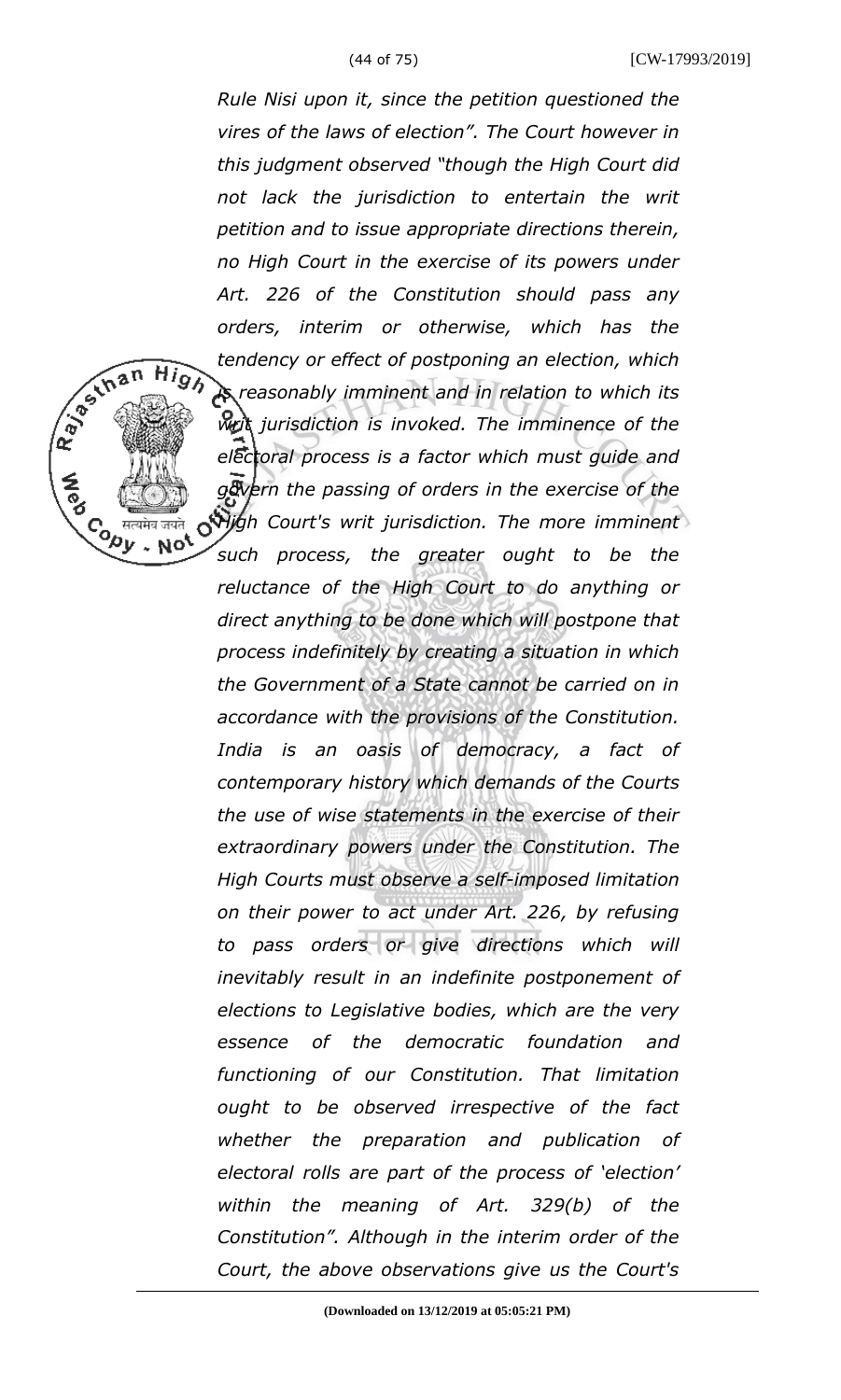**High** 

 $\mathcal{C}_{\rho}$  सत्यमेव जयते<br> $\mathcal{D}_{\nu}$  . No<sup>t</sup>

*thinking, in the final order in this behalf also as the Court reiterated the same in these words:*

*"The order dated March 30, 1982 which we will presently reproduce, contains our reasons in support of this conclusion. Very often, the exercise of jurisdiction, especially the writ jurisdiction involves questions of propriety rather than of power. The fact that the Court has the power to do a certain thing does not mean that it must exercise that power regardless of the consequences."*

*The preponderance of the judicial opinion and the view of the Supreme Court as expressed in various pronouncements leave no doubt in our mind* O *notwithstanding the bar that the bar is to the ordinary jurisdiction of the Courts and not to the extraordinary jurisdiction under Art. 226 of the Constitution and Art. 136 thereof. It is not necessary for us therefore to pronounce that Art. 243(O) is unconstitutional; simply it does not take away the power of this Court under Art. 226 of the Constitution to examine the validity of any law relating to the elections including the delimitation of constituencies or the allotment of seats to such constituencies made or purporting to be made under Art. 243K of the Constitution. As respect challenge to the election or any intermediary stage in case there is an alternative effective and independent mechanism provided, the Court shall abstain to interfere except on jurisdictional errors i.e., when infirmity is based on violation of constitutional mandate, mala fides, noncompliance with Rules of natural justice and perversity. It will be so for the reason of prudence as well as defence to the legislation by the Parliament in exercise of its constituent power."*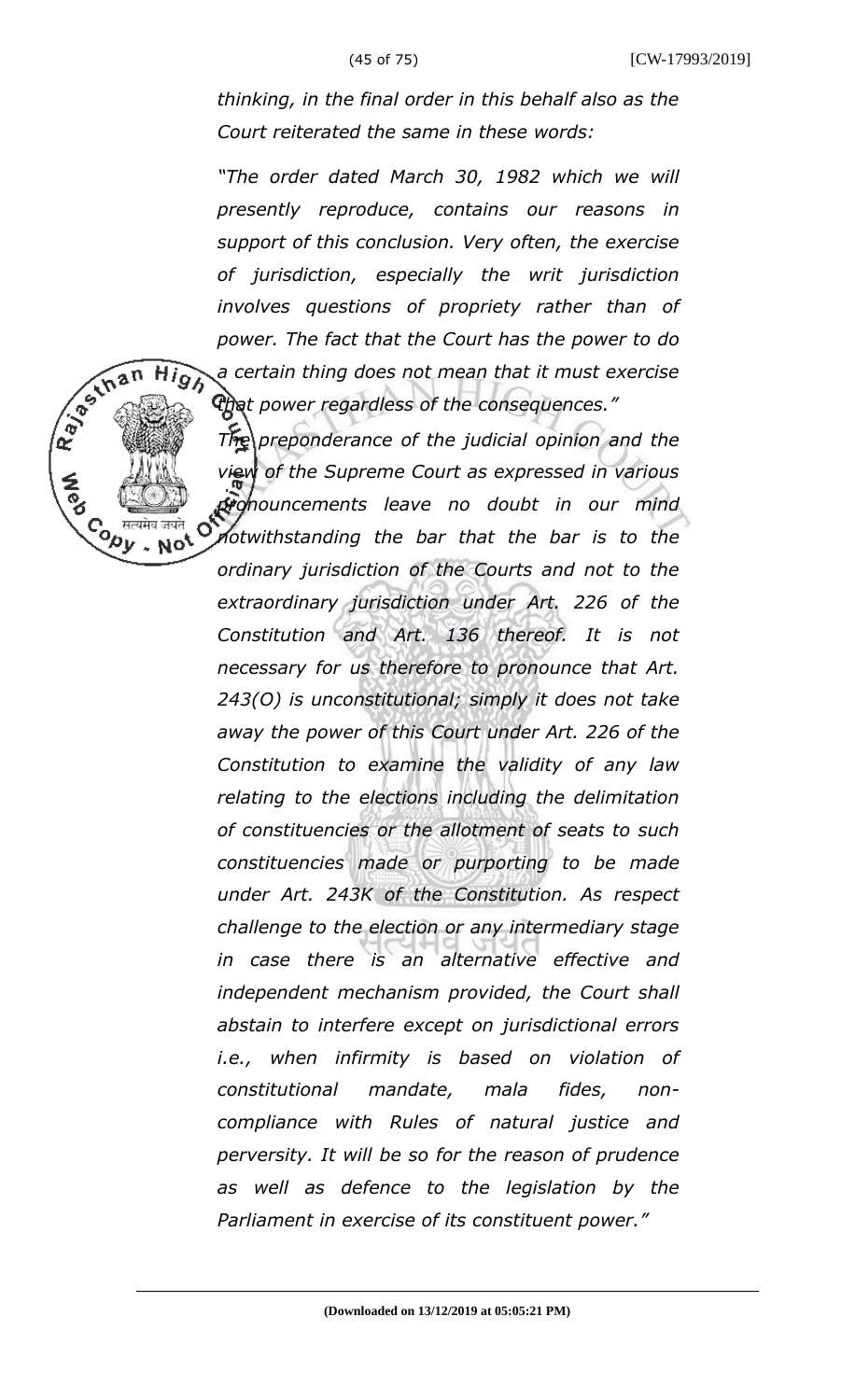33. Learned counsel for the petitioners have also placed reliance on the judgment rendered by the Hon'ble Punjab and Haryana High Court in *Prithvi Raj v. State Election Commission, reported in AIR 2007 P&H 178*, relevant portion of which reads as under:-

*"28. The words and expressions that appear in Article 243 ZG(b) of the Constitution must be*  $Hig$ *strictly construed and any interpretation beyond the simple grammatical connotations of the words and expressions appearing therein would be impremissible. The word election………and the expression…………, called into question………", used*  $\mathcal{C}_{\pmb{\rho} \pmb{y}}$  , Not  $\mathcal{C}$ 

R 35 In an

*in Article 243 ZG(b) of the Constitution, clearly postulate that where an election can be called into question by way of an election petition, presented before such authority and in such manner as is provided for by a statute enacted by the Legislature of a State, challenge to such election i.e. calling in question the election, would have to be made by way of an election petition, filed before an Election Tribunal. In such a situation, the High Court, in the exercise of its discretion, under Article 226 of the Constitution of India would relegate the petitioner to his remedy of filing an election petition.* 

*29. However the High Court's jurisdiction to issue an appropriate writ, order or direction to further the cause of an election would not be affected, in any manner, as, such a petition does not call into question an election. A petition, seeking an expeditious conclusion of an election, or filed with the object of facilitating the conduct of an election, would not be a cause, calling into question, an election and, adjudication, thereof would not be declined, by relegating the aggrieved petitioner to*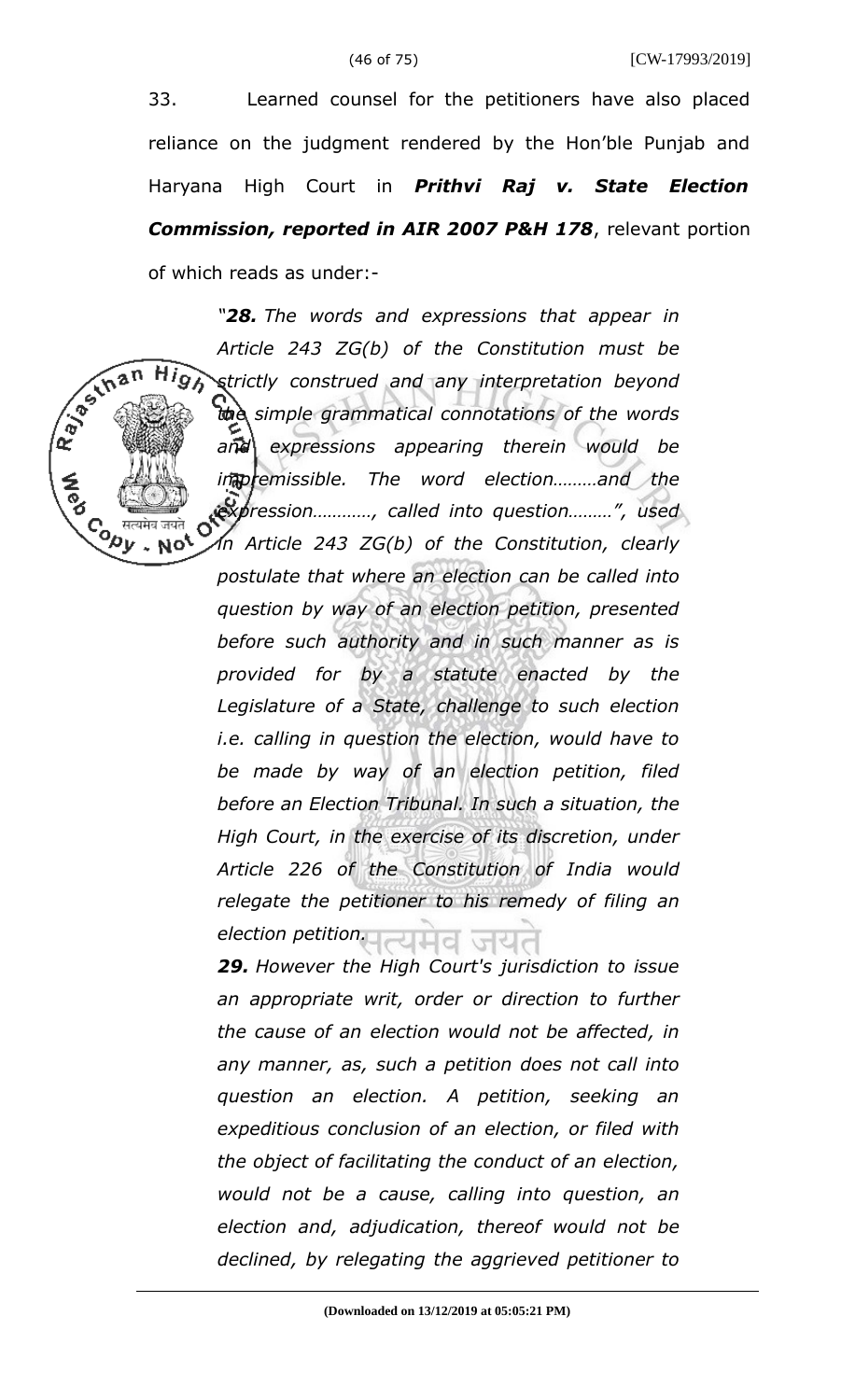R 35 man

 $\mathcal{C}_{\rho}$  सत्यमेव जयते<br> $\mathcal{D}_{\nu}$  . No<sup>t</sup>

**High** 

(47 of 75) [CW-17993/2019]

*the remedy of filing an election petition. Thus, the words, appearing in Article 243 ZG(b) of the Constitution, clearly postulate that the legislative intent expressed therein, would come into operation only where a petition discloses a grievance, that calls into question an election.* 

*30. The above exposition requires further elucidation. If the grievance put forth, falls within any of the grounds enumerated, for the filing of an election petition under Sections 89 and 108 of the Election Commission Act, Article 243 ZG(b) of the Constitution would come into play, and the grievance urged, would have to be redressed by*

*filing an election petition, after the conclusion of the election. The High Court, would in the exercise of judicial restraint, relegate such a petitioner to his remedy of an election petition. This exercise of judicial restraint cannot be equated with lack of or bar of jurisdiction. Thus, the Full Bench in Lal Chand's case (supra) did not commit any error of law, while holding that Article 226 of the Constitution, being an integral part of the basic structure of the Constitution, could not be diluted and exercise thereof could not be barred by any provision of the Constitution of India. The judgments of the Hon'ble Supreme Court in Ponnuswami's case and Mohinder Singh Gill's case (supra), were apparently not brought to the notice of the Full Bench. The principle of judicial/jurisdictional restraint enunciated therein was apparently not placed before the Full Bench.* 

*31. Reference may also be made to judgments of the Hon'ble Supreme Court reported as State of U.P. v. Pradhan Singh Kshetra Samiti (supra), Anugrah Narain Singh v. State of Uttar Pradesh (supra), Jaspal Singh Arora v. State of Madhya Pradesh, (supra).*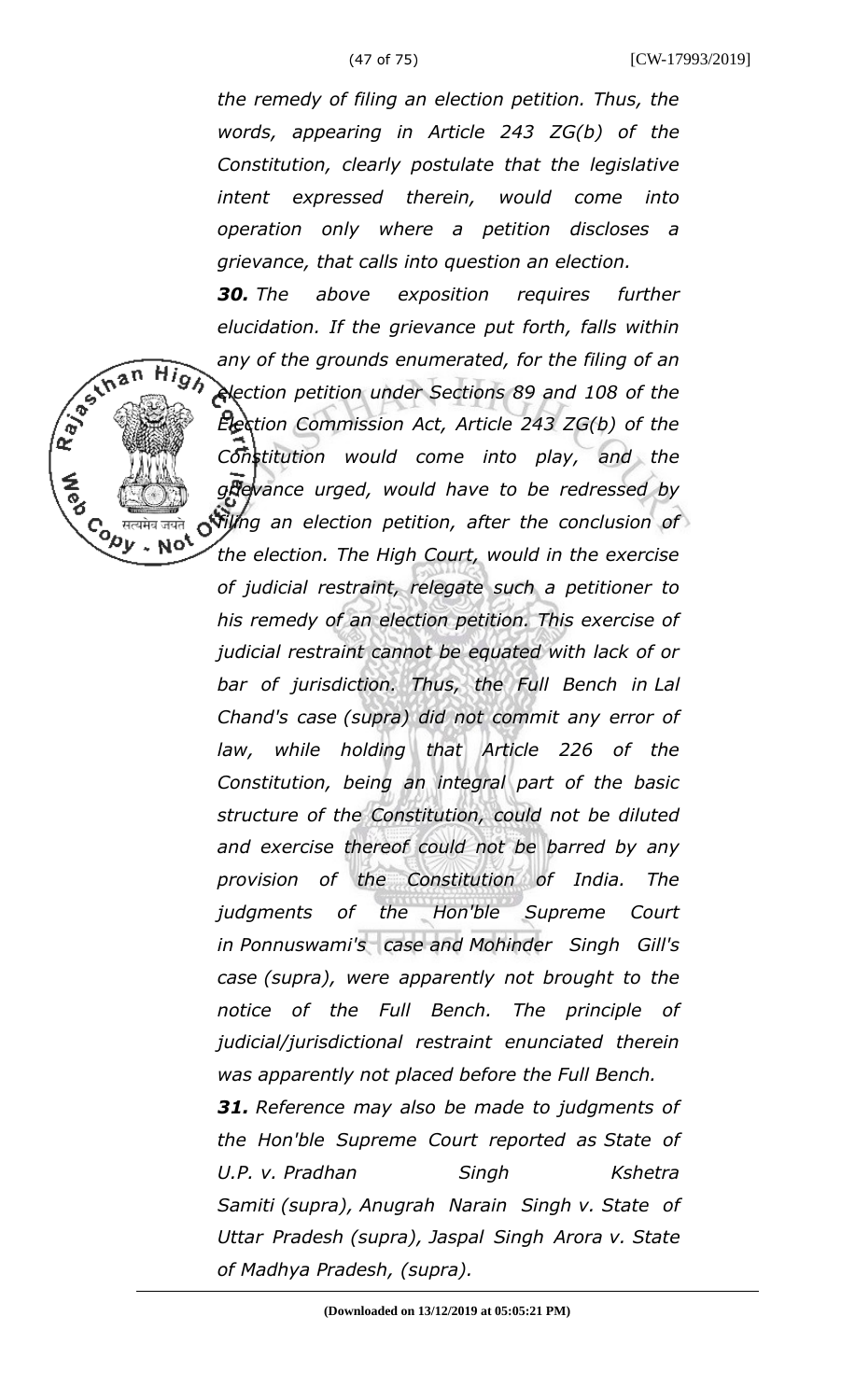(48 of 75) [CW-17993/2019]

*32. In State of U.P. v. Pradhan Singh Kshetra Samiti (supra), the Hon'ble Supreme Court, while considering the ambit and scope of clause (a) of Article 243—O of the Constitution, which bars any Court from taking cognizance of any dispute, raised with respect to delimitation of constituencies etc., held as follows:—*

R. Bertham High *"What is more objectionable in the approach of the High Court is that although clause (a) of Article 243-O of the Constitution enacts a bar on the interference by the Courts in electoral matters including the questioning of the validity of any law relating to the delimitation of the constituencies or* Co सत्यमेव जयते<br>Version Not Ő *the allotment of seats to such constituencies made or purported to be made under Article 243-K and the election to any panchayat, the High Court has gone into the question of the validity of the delimitation of the constituencies and also the allotment of seats to them. We may, in this connection, refer to a decision of this Court in Meghraj Kothari v. Delimitation Commission, (1967) 1 SCR 400 : (AIR 1967 SC 669). In that case, a notification of the Delimitation Commissioner whereby a city which had been a general constituency was notified as reserved for the Scheduled Castes. This was challenged on the ground that the petitioner had a right to be a candidate for Parliament from the said constituency which had been taken away. This Court held that the impugned notification was a law relating to the delimitation of the constituencies or the allotment of seats to such constituencies made under Article 327 of the Constitution, and that an examination of Sections 8 and 9 of the Delimitation Commission Act showed that the matters therein dealt with were*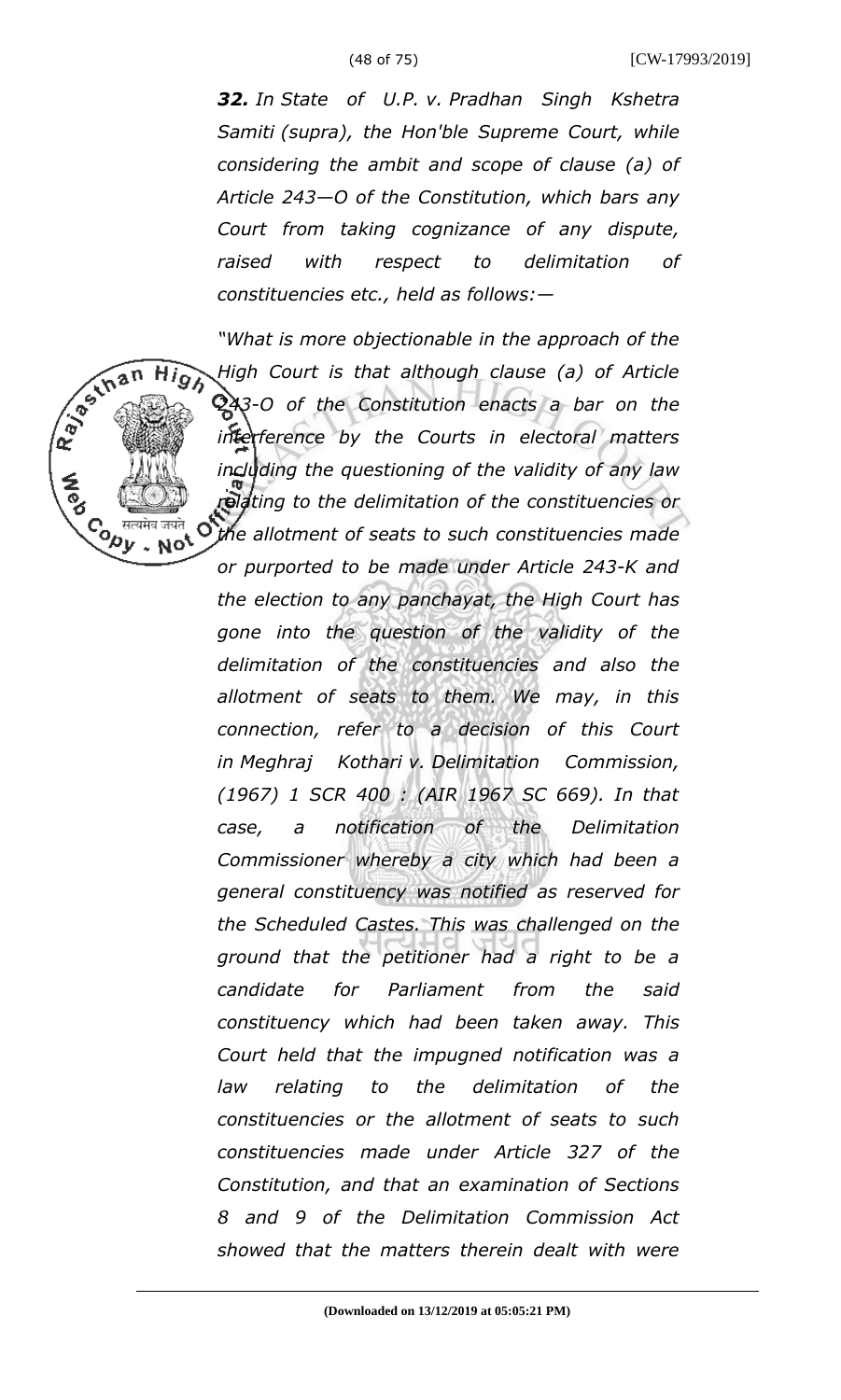R BS IN B N

**High** 

 $\mathcal{C}_{\rho}$  सत्यमेव जयते<br> $\mathcal{D}_{\nu}$  . No<sup>t</sup>

*not subject to the scrutiny of any Court of law. There was a very good reason for such a provision because if the orders made under Sections 8 and 9 were not to be termed as final, the result would be that any voter, if he so wished, could hold up an election indefinitely by questioning the delimitation of the constituencies from Court to Court. Although an order under Section 8 or 9 of the Delimitation Commission Act and published under Section 10(1) of that Act is not part of an Act of parliament, its effect is the same. Section 10(4), of that Act puts such an order in the same position as a law made by the Parliament itself which could only be made by the Parliament itself which could only be made by it under Article 327. If we read Article 243-C, 243-K and 243-O in place of Article 327 and Section 2(k k), of the Delimitation Act, 1950, it will be obvious that neither the delimitation of the panchayat area nor of the constituencies in the said areas and the allotments of seats to the constituencies could have been challenged or the Court could have entertained such challenge except on the ground that before the delimitation, no objections were invited and no hearing was given. Even this challenge could not have been entertained after the notification for holding the elections was issued. The High Court not only entertained the challenge but has also gone into the merits of the alleged grievances although the challenge was made after the notification for the election was issued on 31st August, 1994."*

34. Reliance has also been placed by learned counsel for the petitioners on the precedent law laid down by the Hon'ble Supreme Court in *L. Chandra Kumar v. Union of India,*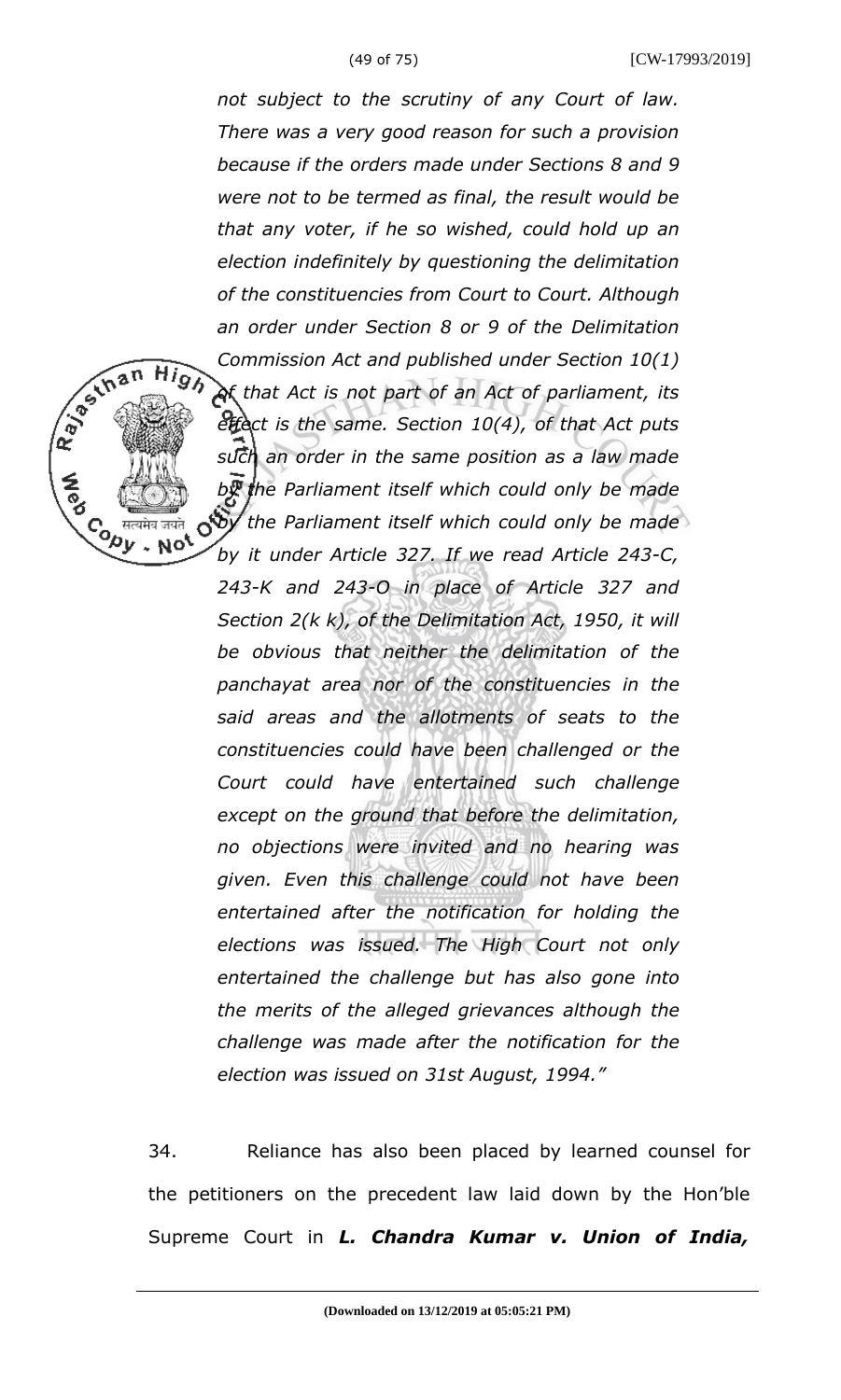*reported in (1997) 3 SCC 261*, relevant portion of which reads

as under:

**Copy** 

*"76. To express our opinion on the issue whether the power of judicial review vested in the High Courts and in the Supreme Court under Articles 226/227 and 32 is part of the basic structure of the Constitution, we must first attempt to understand what constitutes the basic structure of the Constitution. The doctrine of*

*basic structure was evolved in Kesavananda Bharati case [(1973) 4 SCC 225] . However, as already mentioned, that case did not lay down that the specific and particular features mentioned in that judgment alone would constitute the basic structure of our Constitution. Indeed, in the judgments of*

 $\sim$  Not *Shelat and Grover, JJ., Hegde and Mukherjea, JJ. and Jaganmohan Reddy, J., there are specific observations to the effect that their list of essential features comprising the basic structure of the Constitution are illustrative and are not intended to be exhaustive. In Indira Gandhi case [1975 Supp SCC 1] , Chandrachud, J. held that the proper approach for a Judge who is confronted with the question whether a particular facet of the Constitution is part of the basic structure, is to examine, in each individual case, the place of the particular feature in the scheme of our Constitution, its object and purpose, and the consequences of its denial on the integrity of our Constitution as a fundamental instrument for the governance of the country. (supra at pp. 751-752). This approach was specifically adopted by Bhagwati, J. in Minerva Mills case [(1980) 3 SCC 625] (at pp. 671-672) and is not regarded as the definitive test in this field of Constitutional Law.* 

*77. We find that the various factors mentioned in the test evolved by Chandrachud, J. have already been considered by decisions of various Benches of this*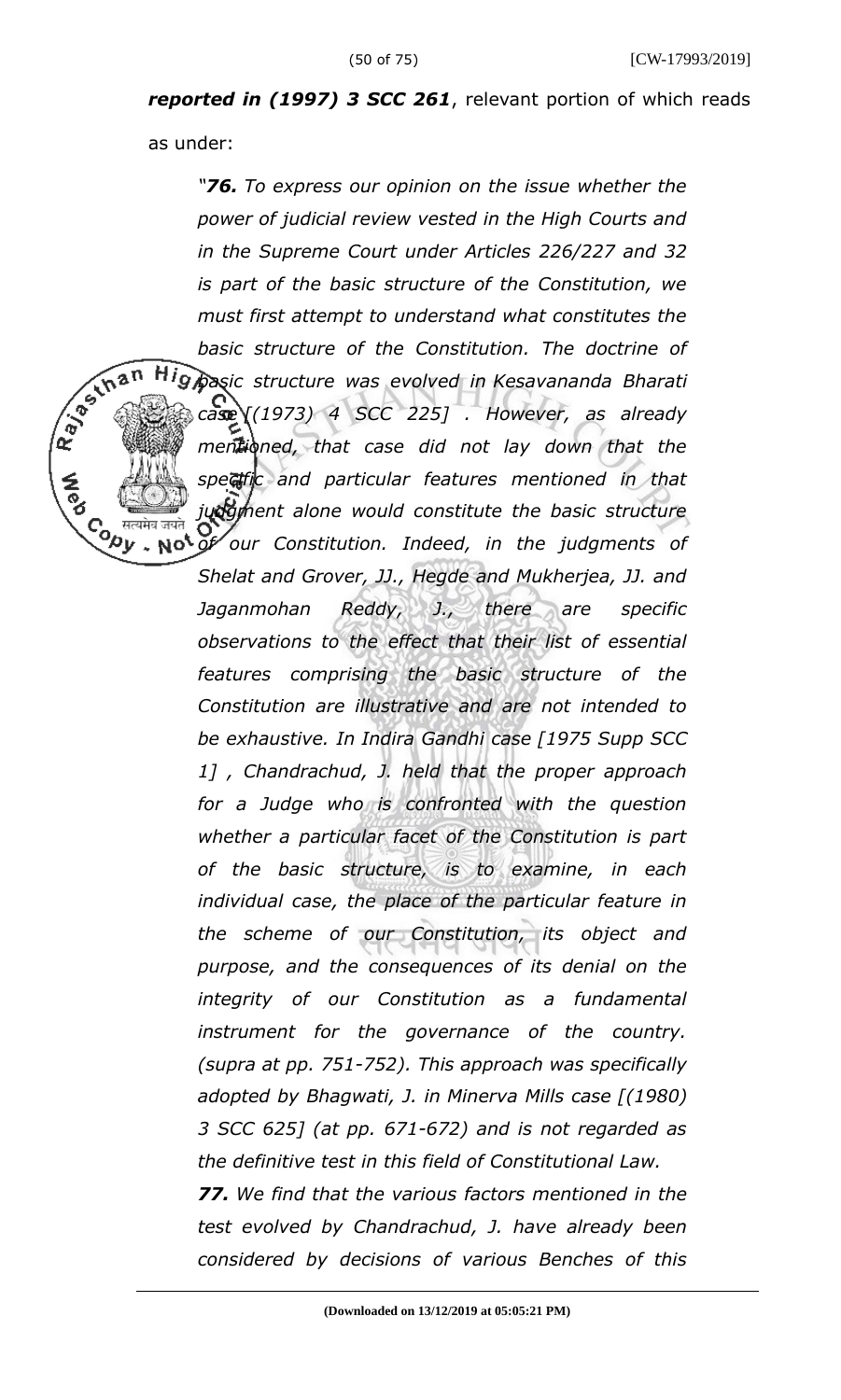(51 of 75) [CW-17993/2019] *Court that have been referred to in the course of our analysis. From their conclusions, many of which have been extracted by us in toto, it appears that this Court has always considered the power of judicial review vested in the High Courts and in this Court under Articles 226 and 32 respectively, enabling legislative action to be subjected to the scrutiny of superior courts, to be integral to our constitutional scheme. While several judgments have made specific references to this aspect [Gajendragadkar, C.J. in Keshav Singh case [(1965) 1 SCR 413 : AIR 1965 SC 745] , Beg, J. and Khanna, J. in Kesavananda Bharati case [(1973) 4 SCC 225] , Chandrachud, C.J. and Bhagwati, J. in Minerva Mills [(1980) 3 SCC* Co सत्यमेव जयते<br>Version Not *625] , Chandrachud, C.J. in Fertilizer Kamgar [(1981)*

R. Berthan

*1 SCC 568] , K.N. Singh, J. in Delhi Judicial Service Assn. [(1991) 4 SCC 406] , etc.] the rest have made general observations highlighting the significance of this feature.* 

*78. The legitimacy of the power of courts within constitutional democracies to review legislative action has been questioned since the time it was first conceived. The Constitution of India, being alive to such criticism, has, while conferring such power upon the higher judiciary, incorporated important safeguards. An analysis of the manner in which the Framers of our Constitution incorporated provisions relating to the judiciary would indicate that they were very greatly concerned with securing the independence of the judiciary. [ See Chapter VII, "The Judiciary and the Social Revolution" in Granville Austin, The Indian Constitution : Cornerstone of a Nation, Oxford University Press, 1972; the chapter includes exhaustive references to the relevant preparatory works and debates in the Constituent Assembly.] These attempts were directed at ensuring that the judiciary would be capable of effectively*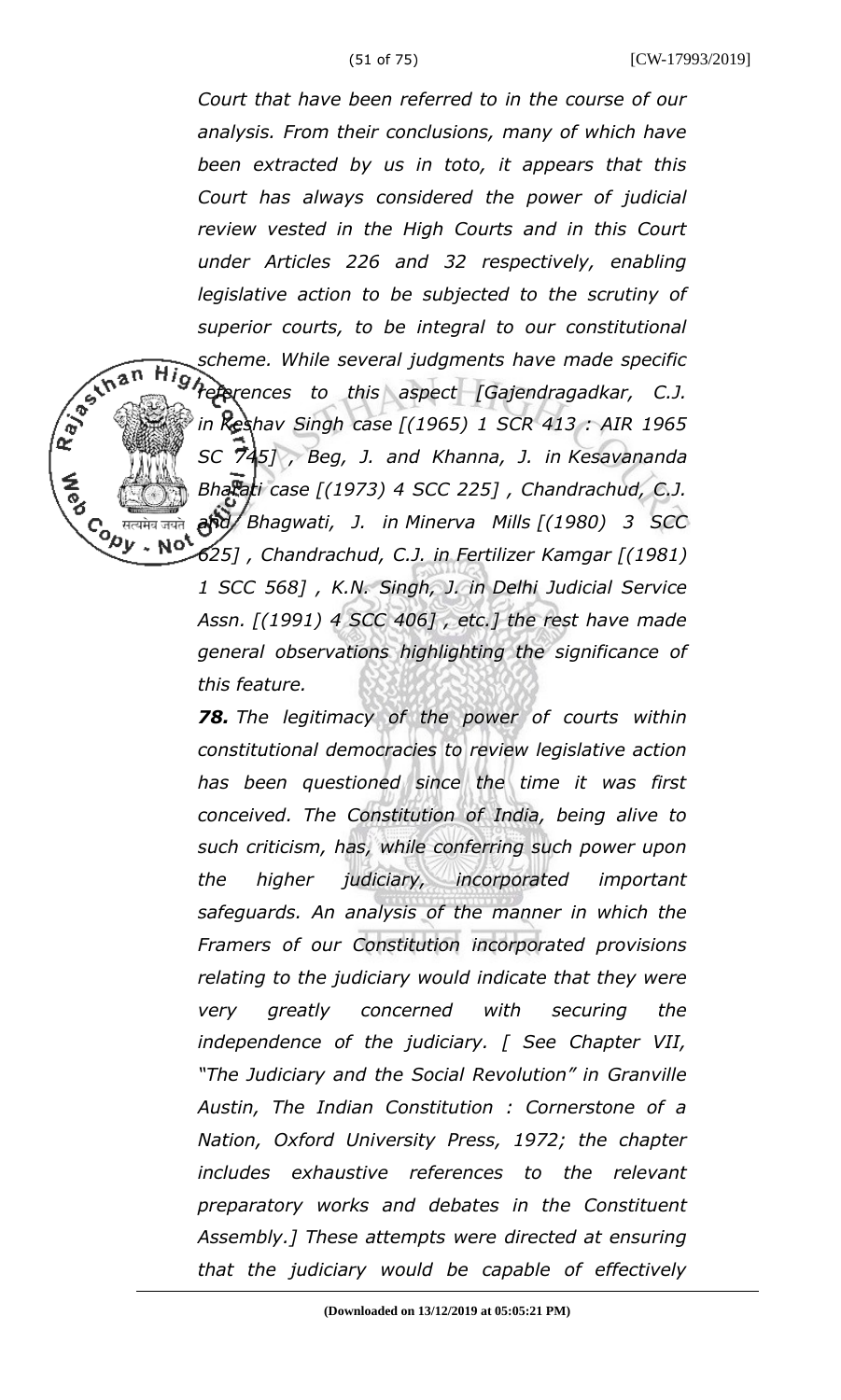*discharging its wide powers of judicial review. While the Constitution confers the power to strike down laws upon the High Courts and the Supreme Court, it also contains elaborate provisions dealing with the tenure, salaries, allowances, retirement age of Judges as well as the mechanism for selecting Judges to the superior courts. The inclusion of such elaborate provisions appears to have been occasioned by the belief that, armed by such provisions, the superior courts would be insulated from any executive or legislative attempts to interfere with the making of their decisions. The Judges of the superior courts have been entrusted with the task of upholding the Constitution and to this end, have been conferred the*  $. No$ *power to interpret it. It is they who have to ensure that the balance of power envisaged by the Constitution is maintained and that the legislature and the executive do not, in the discharge of their functions, transgress constitutional limitations. It is*

R BS IN B N

Contract

*equally their duty to oversee that the judicial decisions rendered by those who man the subordinate courts and tribunals do not fall foul of strict standards of legal correctness and judicial independence. The constitutional safeguards which ensure the independence of the Judges of the superior judiciary, are not available to the Judges of the subordinate judiciary or to those who man tribunals created by ordinary legislations. Consequently, Judges of the latter category can never be considered full and effective substitutes for the superior judiciary in discharging the function of constitutional interpretation. We, therefore, hold that the power of judicial review over legislative action vested in the High Courts under Article 226 and in this Court under Article 32 of the Constitution is an integral and essential feature of the Constitution, constituting part of its basic structure. Ordinarily, therefore, the power*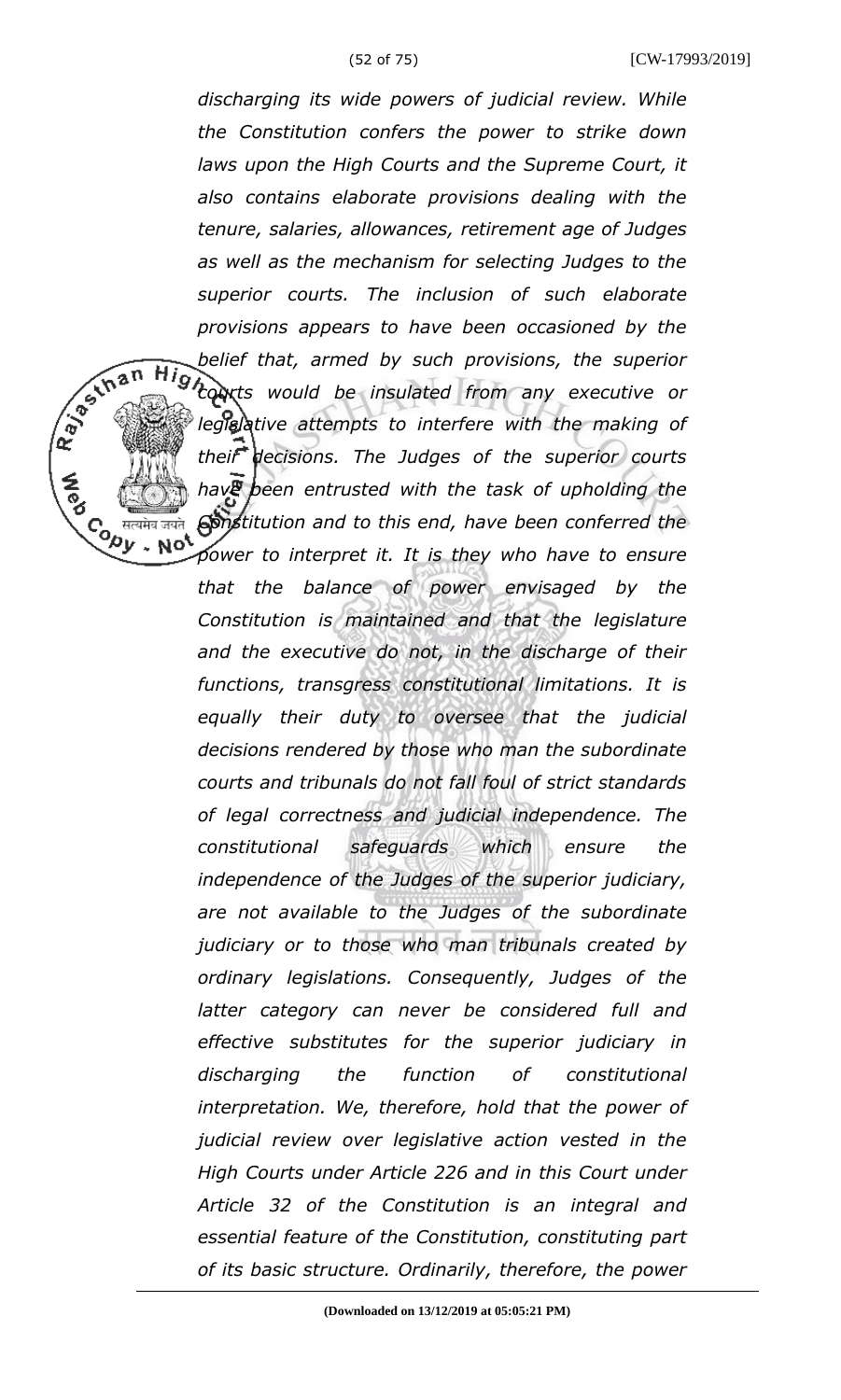R. B. Ellis

 $Hi_Q$ 

*of High Courts and the Supreme Court to test the constitutional validity of legislations can never be ousted or excluded.* 

*79. We also hold that the power vested in the High Courts to exercise judicial superintendence over the decisions of all courts and tribunals within their respective jurisdictions is also part of the basic structure of the Constitution. This is because a situation where the High Courts are divested of all other judicial functions apart from that of constitutional interpretation, is equally to be avoided."*

 $\Omega$  Mr. Vikas Balia, learned counsel appearing for the Co सत्यमेव जयते **OV**<br>Nullet Commission submitted that the sanctity of the deadline prescribed under Article 243-E of the Constitution of India for holding the elections in the panchayats every five years would be violated, if a prolonged adjudication and interference by the Hon'ble Court takes place, as the elections are scheduled to be held in January and February, 2020, and the election commission itself would require some time to finalize the same.

36. Learned counsel for the Election Commission also furnished the schedule, under which the Election Commission was working to conduct the time bound elections of the gram panchayats and panchayat samitis.

37. At this juncture, when the arguments were at the stage of conclusion, a query was made to the learned Advocate General by the Court, as to whether any other notification has been issued after 15-16.11.2019, to which learned Advocate General submitted that the State shall file a separate affidavit regarding position of the notifications issued after 15-16.11.2019.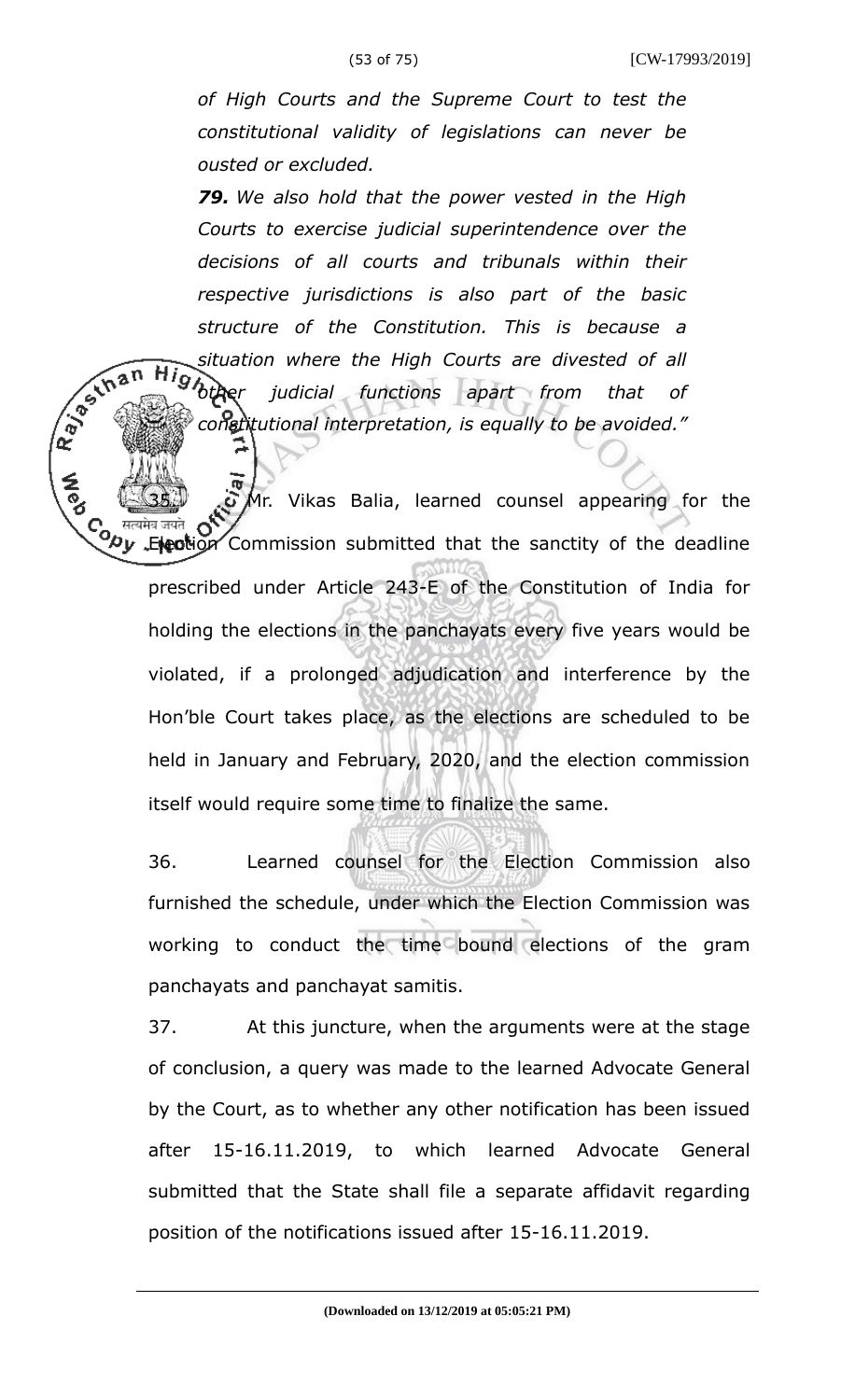In response to such query, though he candidly accepted that the notifications have been issued after 15-16.11.2019, the learned Advocate General submitted that for assistance of the Court and in furtherance of the argument already made, further arguments shall be made by the learned Additional Advocate General, Mr. Sunil Beniwal.

R. Bechan The State was asked to file an affidavit because the was seriously concerned about continuance of the process of delimitation, even after final notification of 15-16.11.2019 was **Buishedy whereupon the learned Advocate General sought some Cody** <sup>सत्यमे</sup>शिलोके **to** furnish the affidavit and to explain the notification post 15-NO. <del>16.</del>11.2019.

Time prayed for was allowed, and thereafter, affidavit was filed.

39. Mr. Sunil Beniwal, learned Additional Advocate General, on the next date, submitted that position of the notifications is as follows.

On 23.11.2019, notification No.3085 and 3086 were issued making corrections in the error which were purely in the shape of a corrigendum. Thereafter, notifications Number 3095 to 3116 were issued on 01.12.2019/02.12.2019 making amendments in the earlier notification of 15-16.11.2019. On 01.12.2019 itself, the State Government again issued notifications Number 3117 including Gram Panchayats which were left out in the original notification of 15-16.11.2019 and also on the same date issued notification No.3118 whereby the original notification of 15- 16.11.2019 was altered and left out Panchayat Samitis were also included.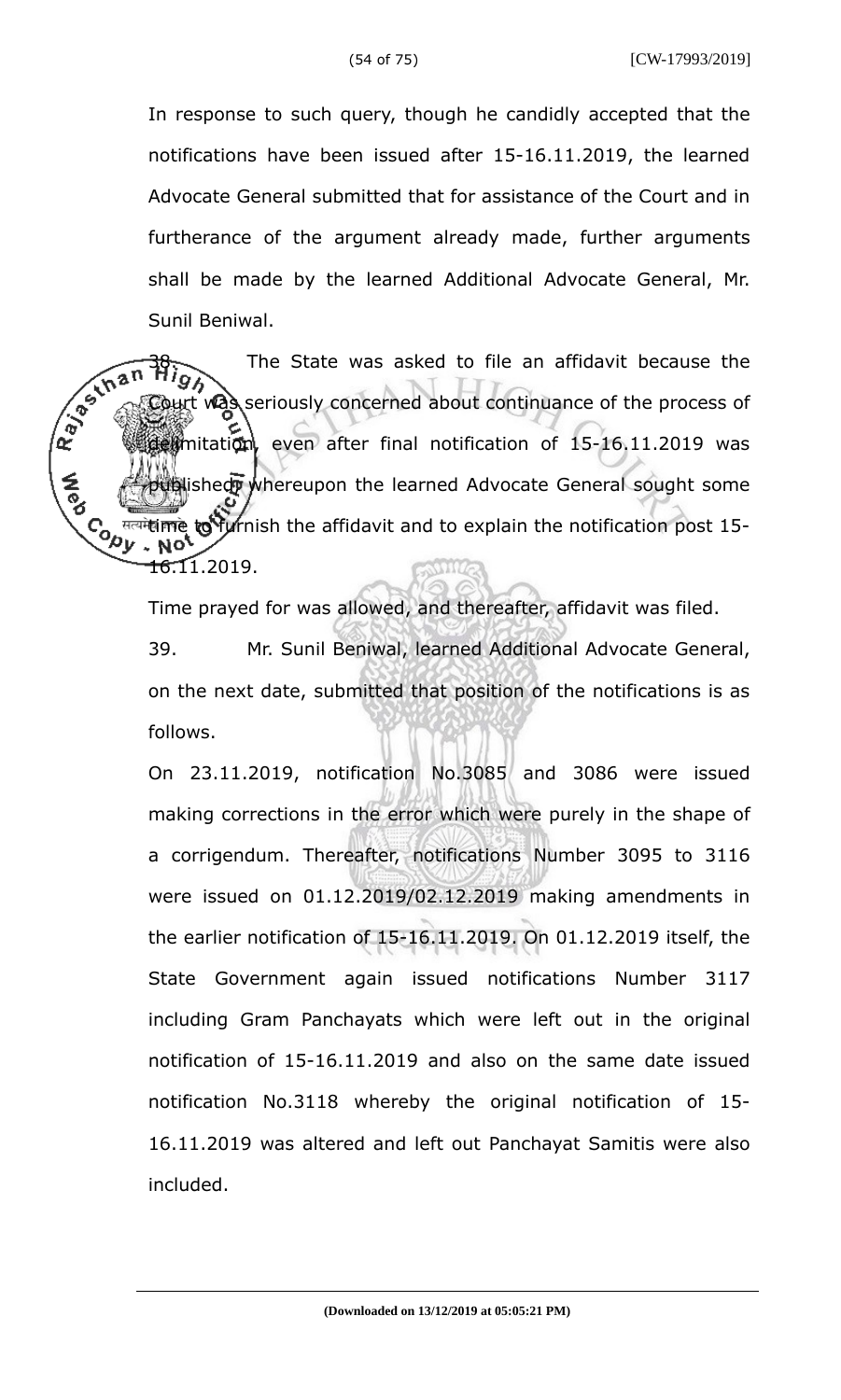40. Mr. Sunil Beniwal, learned Additional Advocate General further submitted that the notifications post 15-16.11.2019 were on three counts, namely:

(i) To remove typographical errors.

(ii) To cover the omissions regarding consideration of representations and recommendations, while making delimitation of gram panchayats and panchayat samitis.

R. Bechan  $\vec{p}$  cover the left out bodies from the consideration earlier. 41. Learned Additional Advocate General further referred to ion 15 of the Rajasthan Clauses Act, 1955, whereby the power **CONTROL** मत्यमेल के **was always available with the State. The said Section 15** reads as under:-

> *"15. Power or duty to be exercisable from time to time.— Where, by any Rajasthan law, any power is conferred or any duty is imposed then, unless a different intention appears, that power may be exercised and that duty shall be performed from time to time as occasion requires."*

42. Learned Additional Advocate General also submitted that the exercise was completed on 02.12.2019, and thus, in pursuance of the notice under Section 101 of the Act of 1994, they were entitled to make such revision/correction/review, whereby the omissions by the Committee were to be taken care of and it was not a new exercise, and it was a merely consideration of the omissions made by the Sub Committee.

43. Learned Additional Advocate General further submitted that the inadvertent errors and omissions in consideration of the representations and recommendations required the State to revisit the exercise, and the amendment was necessitated on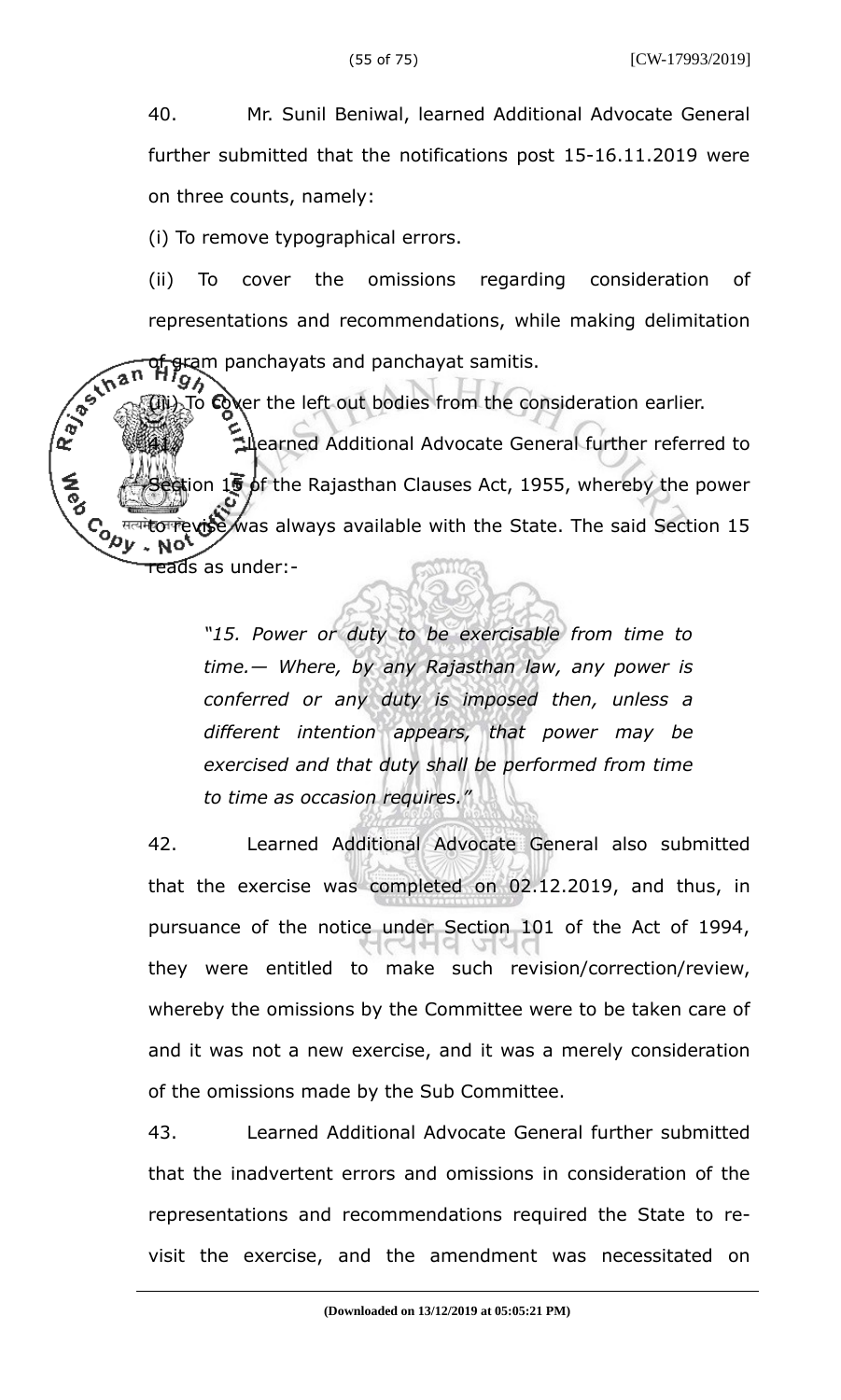account of such consideration, which was under the purview of the power to revise which emanated out of Section 15 of the Rajasthan General Clauses Act.

44. Learned Additional Advocate General also submitted that the objections for certain gram panchayats were invited and proposals regarding the same were sent, but such objections and R. B. Schan proposals were not considered, while issuing the final notification  $\frac{1}{2}$  dated  $\frac{1}{2}$ , 16.11.2019, and therefore, in continuation, other notifications were issued on 23.11.2019 and 01/02.12.2019 elating to gram panchayats and panchayat samitis were issued. **Cody** <sup>सत्यमे</sup>गिले details furnished by the learned Additional Advocate General  $\overline{\texttt{read}}$ s as follows. WMG

> On 15-16.11.2019, notifications Number from 2989 to 3021 were issued finalizing the alteration/delimitation process for the Gram Panchayats under consideration and notifications No.3022 to 3044 issued for alteration/delimitation process for the Panchayat Samitis. Thereafter, on 23.11.2019, notification No.3085 and 3086 were issued making corrections in the error which were purely in the shape of a corrigendum. Thereafter, notifications Number 3095 to 3116 were issued on 01.12.2019/02.12.2019 making amendments in the earlier notification of 15-16.11.2019. On 01.12.2019 itself, the State Government again issued notifications Number 3117 including Gram Panchayats which were left out in the original notification of 15-16.11.2019 and also on the same date issued notification No.3118 whereby the original notification of 15-16.11.2019 was altered and left out Panchayat Samitis were also included.

> 45. Learned Additional Advocate General further submitted that certain gram panchayats, for which objections were invited,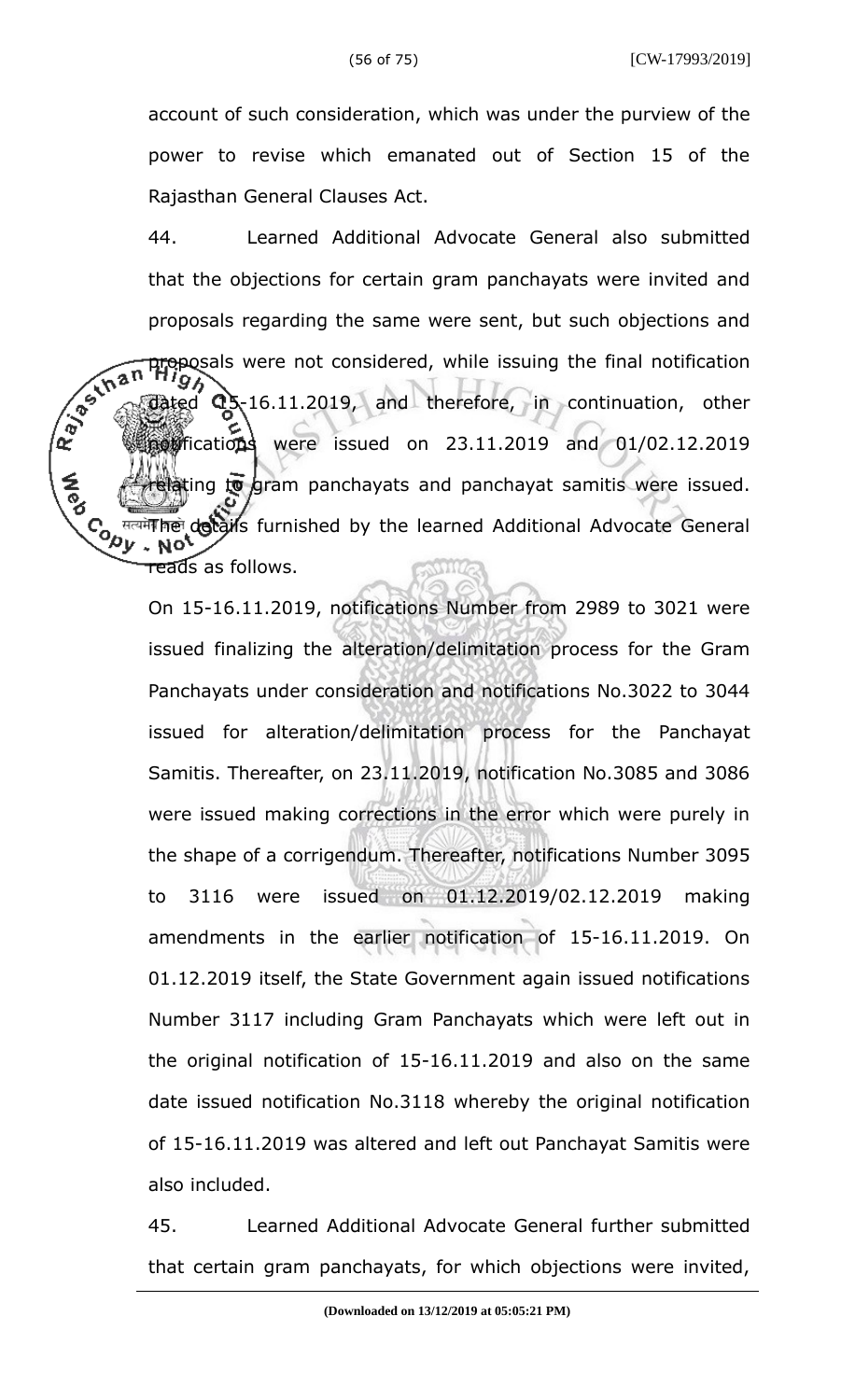proposals were made, and the matters were placed before the Six Member Ministerial Sub Committee and they were included in the notification dated 15-16.11.2019. However, as per learned Additional Advocate General, the decision relating to some gram panchayats were reconsidered and amendment was brought by notification dated 01.12.2019.

R. Bechan Learned Additional Advocate General also submitted  $\det$  carrying out the exercise of delimitation, as many as new gram panchayats have been constituted vide fication dated 15-16.11.2019, and thereafter, by way of **Cody** <sup>सत्यमें</sup>वला **लोगोव्र the said notification, another notification dated** NO' 01.12.2019 was published, whereby further 178 new gram panchayats were notified.

> 47. In support of his submissions, learned Additional Advocate General relied upon the precedent law laid down by the Hon'ble Supreme Court in *Thammanna v. K. Veera Reddy, reported in (1980) 4 SCC 62*, relevant portion of which reads as under:

*"16. Although the meaning of the expression 'person aggrieved' may vary according to the context of the statute and the facts of the case, nevertheless, normally, "a 'person aggrieved' must be a man who has suffered a legal grievance, a man against whom a decision has been pronounced which has wrongfully deprived him of something or wrongfully refused him something, or wrongfully affected his title to something". As per James, L.J., in Re Sidebothem [(1880) 14 Ch D 458] referred to by this Court in Bar Council of Maharashtra v. M.V. Dabkolkar [(1976) 1 SCR 306 : (1975) 2 SCC 702] and J.N. Desai v. Roshan Kumar [(1976) 1 SCC 671, 681 : AIR 1976 SC 578, 584] ."*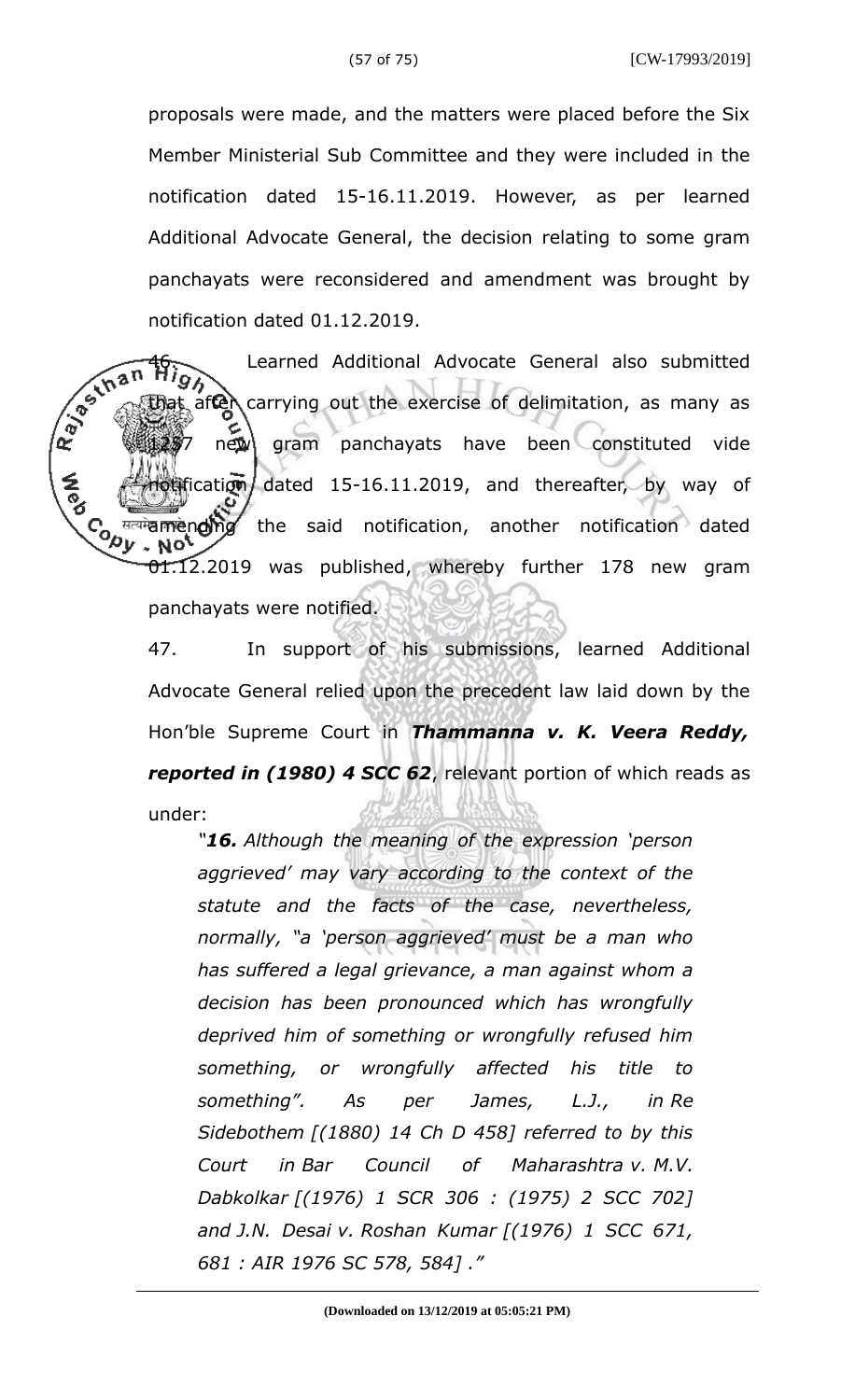48. Learned Additional Advocate General has also relied upon the precedent law laid down by the Hon'ble Supreme Court in *Adi Pherozshah Gandhi v. H.M. Seervai, Advocate General of Maharashtra, reported in (1970) 2 SCC 484*, relevant portion of which reads as under:

*"32. If he is not a person summoned to be bound by the order but a person who is heard in a dispute between others merely to be of assistance in reaching the right conclusion he can hardly have a grievance. The Advocate-General must after he has done his duty leave the matter to the complainant and the advocate or the Bar Council to take the matter further if they*

Copy<br>√्⁄20

*choose. In no event the Advocate-General is in the nature of a party having independent rights which he can claim are injured by the decision. The decision does not deny him anything nor does it ask him to do anything. It is thus that Lord Denning says that in these disciplinary proceedings the Attorney-General is not a party as in a lis and after the decision, his duty ends. Lord Denning points this out clearly by saying that the Advocate-General in that case could not have been aggrieved by the order of the Deputy Judge if he had acquitted the delinquent advocate in that case. The Attorney-General's interest was found by Lord Denning in relation to the Crown and the Colony and that too for the special reason that appeal court had denied that the Deputy Judge possessed jurisdiction to hear the case. In our country the Advocate-General does not represent the Executive or the Legislature or the Judiciary in disciplinary proceedings before the Disciplinary Committee. His function is advisory and more akin to an amicus curiae. He is not to take sides except in so far his arguments lend weight to the case of the one side or that of the other. Beyond that he is*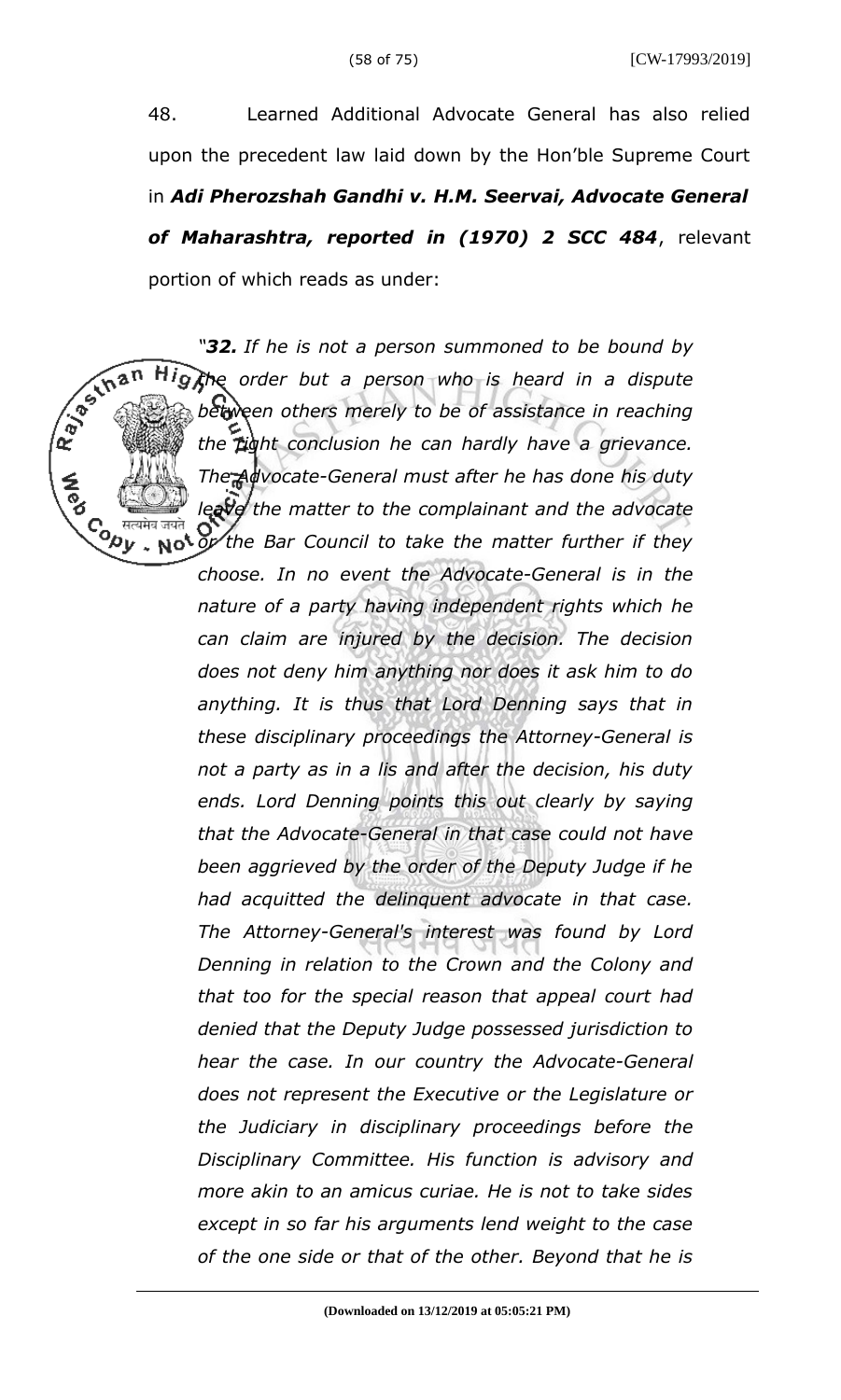*not interested in the dispute either in his personal capacity or in his capacity as an Advocate-General. He does not represent the Government in these proceedings. If the Government was interested the notice would have gone to it. In other statutes, where the Central Government is vitally interested, as for example, in the Chartered Accountants' Act, the notice does not go to the Advocate-General but to Government and the Government appears through the Advocate-General. The Advocate-General under the Act finishes his duty when the hearing is over and he cannot be considered to be a party interested or a "person aggrieved". I do not find anything in the Act which indicates that the Advocate-General is to be treated as "person aggrieved" by a decision whether in favour of the advocate or against him. Indeed it would have been the easiest thing to give a right of appeal to the Advocate-General eo nomine without including him in the compendious phrase "person aggrieved". If he is not noticed, the order would be held to deny him*

R BS IN B N

Co सत्यमेव जयते<br>Version Note

*something which the law entitled him to. That is quite different. The larger proposition contended for by Mr Desai is therefore not acceptable to me.* 

*35. The advocate here explained that he was held guilty before the Magistrate in the circumstances in which he was placed. The fact of his conviction as well as his full statement bearing on his conduct were before the Disciplinary Committee of the State Bar Council. They had to choose between the two, that is to say, the result of a summary trial without going into merits and proof of the misconduct. Having examined the advocate and seen the record, the Disciplinary Committee of the State Bar Council chose to accept the plea of the advocate and held that he was not guilty. They were also satisfied that the summary proceedings in the criminal trial in England offended against the principles of natural justice. They were*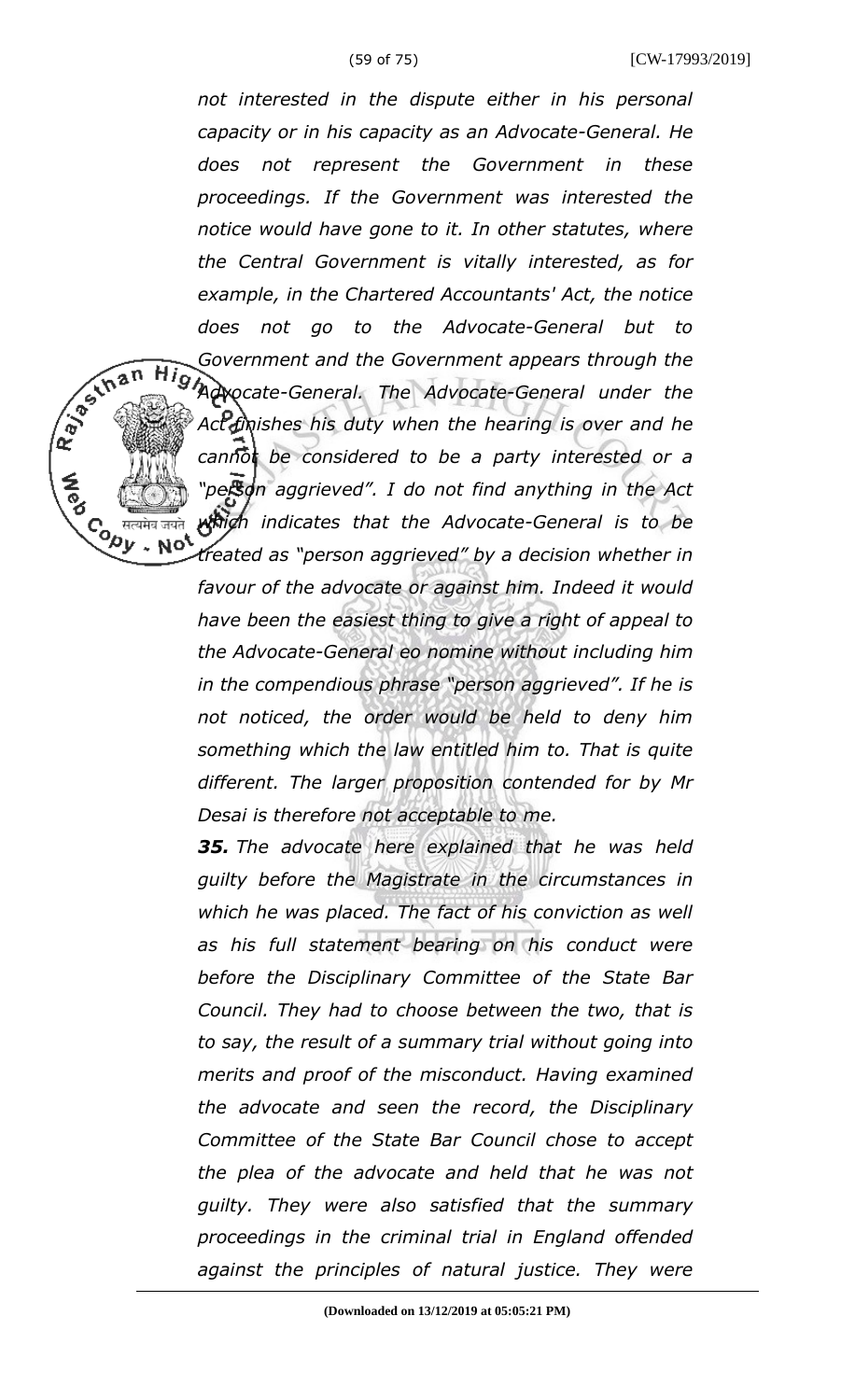*entitled to this view on which much can be said on both sides. If the Advocate-General's view of the case was not accepted by the Disciplinary Committee he could not have any grievance. He could not make this into his own cause or a cause on behalf of persons he did not represent. He had done his duty and the matter should have rested there. For this reason I am of the view that in this case the Advocate-General was*

*not a "person aggrieved" within the meaning of Section 37 of the Advocates' Act even on the narrow ground and the appeal filed by him before the Disciplinary Committee of the Bar Council of India was incompetent."*

R BS IN B N

Co *Realig State of Additional Advocate General has further relied* upon the precedent law laid down by the Hon'ble Supreme Court in *Mohd. Serajuddin v. State of Orissa, reported in (1975) 2 SCC 47*, relevant portion of which reads as under:

> *"64. The matter can also be looked at from another angle. According to Article 286, no law of a State shall impose or authorise the imposition of tax on the purchase or sale of goods where such purchase or sale takes place in the course of import of the goods into or the export of the goods out of the territory of India. There is nothing in this article which restricts the exemption from payment of tax to only one sale or purchase. Likewise, there is nothing in Section 5 of the Central Sales Tax Act which restricts the sale or purchase occasioning export or import to only one sale or purchase. The fact that Section 5 refers to sale or purchase in singular and not in plural would not make much material difference because according to Section 13 of the General Clauses Act, unless there is anything repugnant in the subject or context, words in the singular shall include the plural, and vice versa.*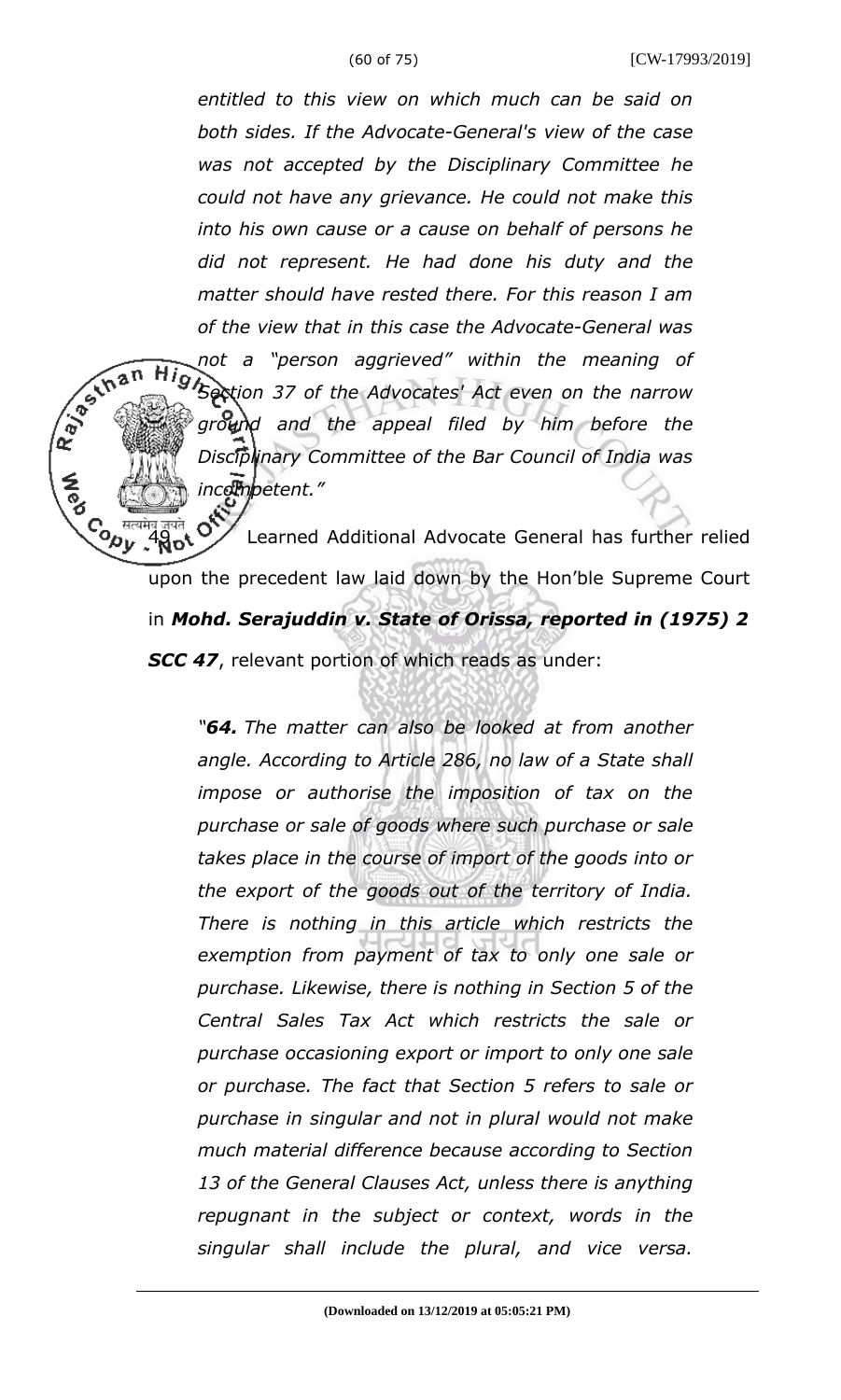*Although in a vast majority of cases it would be only one sale or purchase which would qualify for exemption from payment of tax, this is not an absolute rule. There is nothing in law to rule out two sales qualifying for the exemption, if the facts of the case show that each of the sales is so interlinked with the export of the goods, that the export can be said to be direct result of the two sales which are part of one integrated transaction."<br>Hin* 

 $\sqrt{\frac{50}{\pi}}$ <br> $\approx$  Reliance has also been placed by the learned Additional<br> $\approx$ ocate General on the precedent law laid down by the Hon'ble reme Court in *U.P. Hindi Sahitya Sammelan v. State of* **Cody** *Uttar Pradesh, reported in (2014) 9 SCC 716*, relevant portion

of which reads as under:

*"34. In what we have stated above, we are unable to agree with the learned Senior Counsel for the appellant that since the Statement of Objects and Reasons accompanying the Uttar Pradesh Official Language (Amendment) Bill, 1989 expressly records "demand for the declaration of Urdu as the second language of the State was made from time to time", the impugned law covers the situation contemplated in Article 347 and, therefore, invoking the legislative power by the State Legislature under Article 345 is constitutionally bad.* 

*36. Article 367 of the Constitution is an interpretational provision. Clause (1) of Article 367 reads:*

*"367.Interpretation.—(1) Unless the context otherwise requires, the General Clauses Act, 1897, shall, subject to any adaptations and modifications that may be made therein under Article 372, apply for the interpretation of this Constitution as it*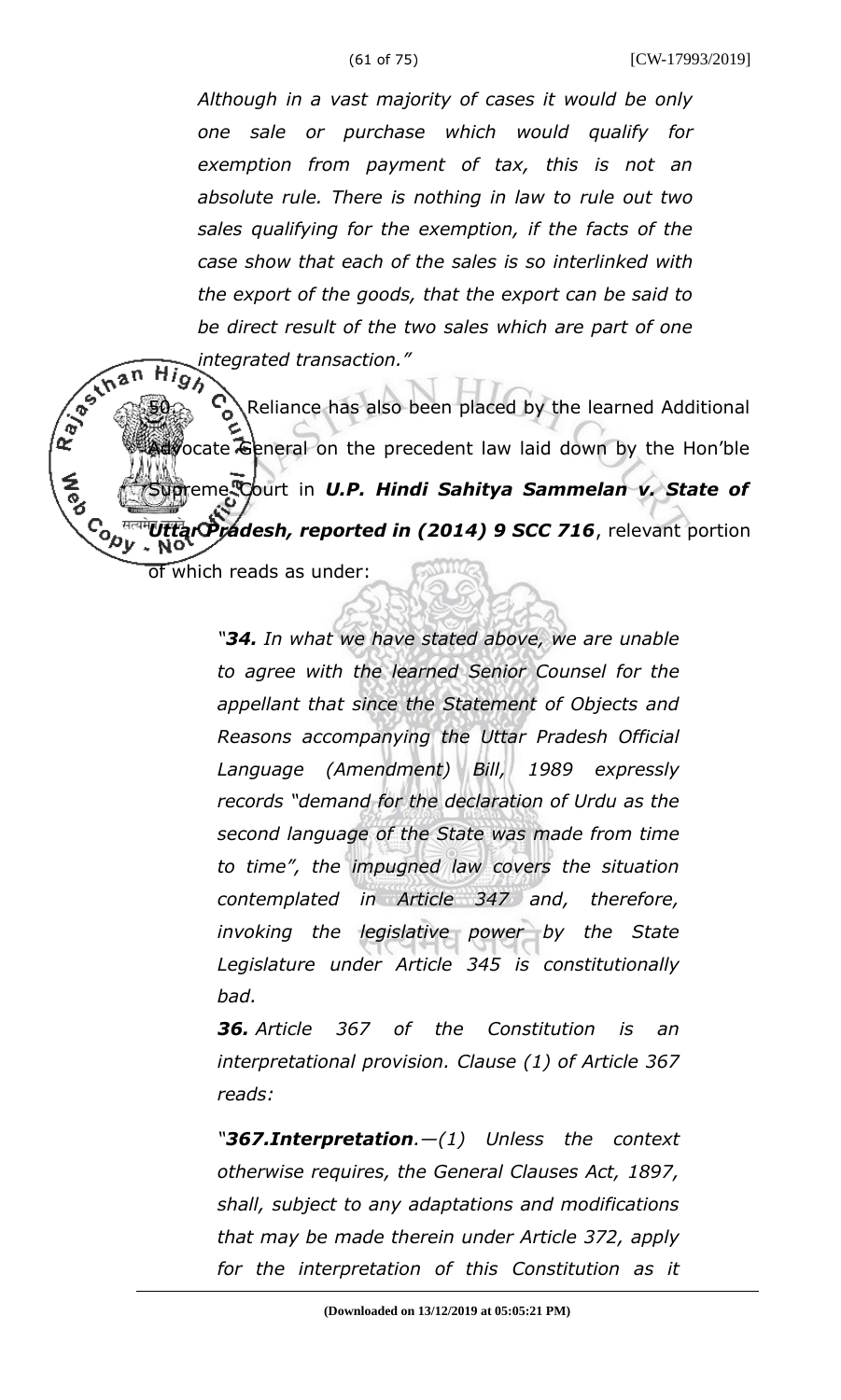*applies for the interpretation of an Act of the legislature of the Dominion of India.*

*(2)-(3)\*\*\*"*

Repair High

*37. By virtue of the above provision in the Constitution, the provision of Section 14 [ "14.Powers conferred to be exercisable from time to time.—(1) Where, by any Central Act or Regulation made after the commencement of this Act, any power is conferred, then, unless a different intention appears, that power may be exercised from time to time as occasion requires. (2) This section applies also to all Central Acts and Regulations made on or after the fourteenth day of January, 1887."] of the General Clauses Act, 1897 applies to the interpretation of the Constitution and that leaves no manner of doubt that the State Legislature may exercise its power under Article 345 from time to time. We do not find any merit in the argument of the learned Senior Counsel for the appellant that Section 14 of the General Clauses Act has no application in the present case since a different intention appears in the constitutional scheme of Part XVII. We have already explained the constitutional scheme of Part XVII and so also ambit and scope of Articles 345 and 347. For the reasons we have indicated above, we do not find any merit in the argument of the learned Senior Counsel for the appellant that the power of the State Legislature under Article 345 gets exhausted after a single use. The argument is constitutionally flawed and does not flow from Articles 345 and 347. In our view, it will be unreasonable to construe Article 345 in the manner suggested by the learned Senior Counsel for the appellant. It is said that law and language are both organic in their mode of development. In India, these are*

*evolving through the process of accepting*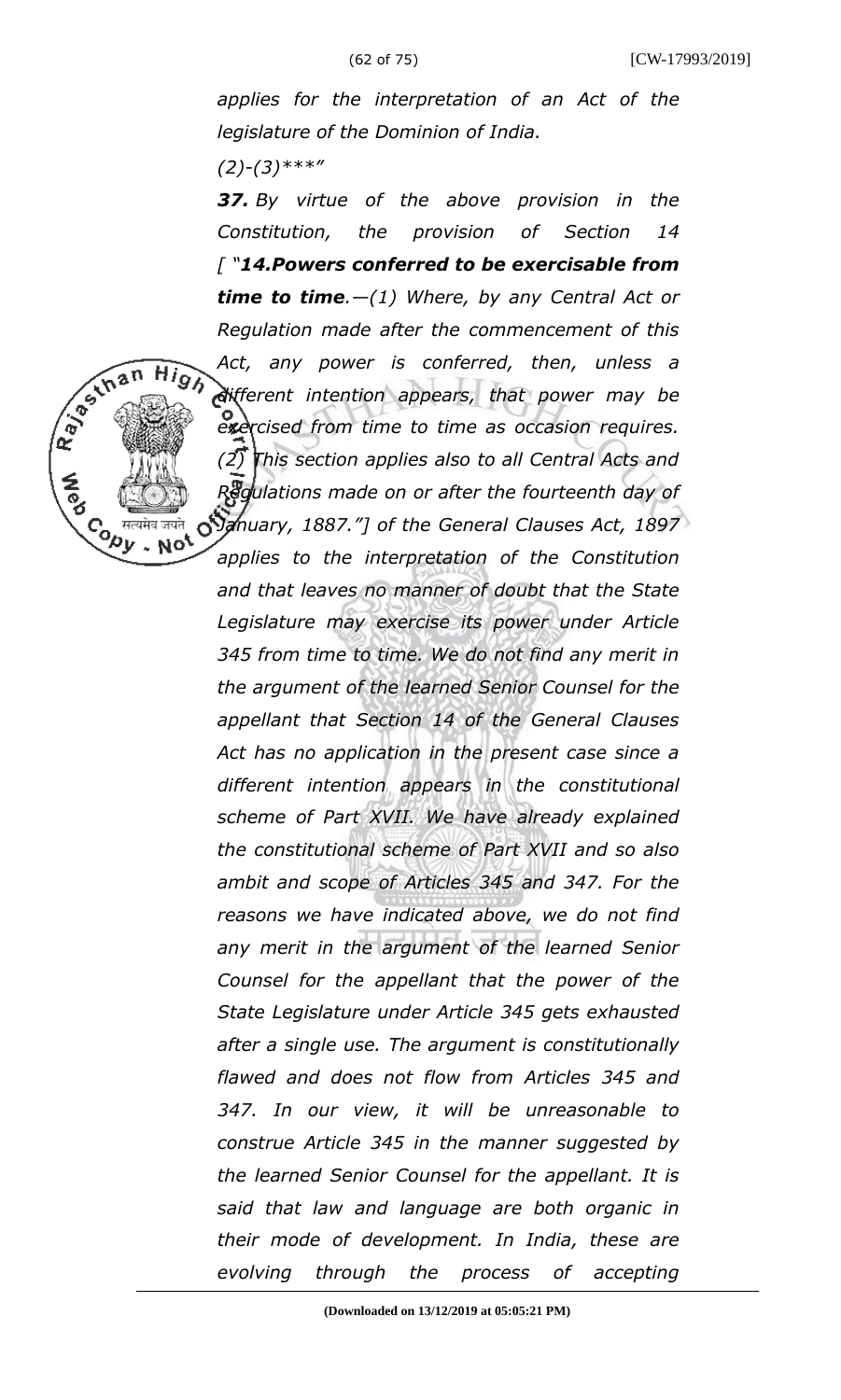ō

*legitimate aspirations of the speakers of different languages. Indian language laws are not rigid but accommodative—the object being to secure linguistic secularism."*

51. Learned Additional Advocate General has also placed reliance on the precedent law laid down by the Hon'ble Supreme Court in *B.N. Shankarappa v. Uthanur Srinivas, reported in*<br>  $\frac{1}{2}$ <br>  $\frac{1}{2}$ <br>  $\frac{1}{2}$ <br>  $\frac{1}{2}$ <br>  $\frac{1}{2}$ <br>  $\frac{1}{2}$ <br>  $\frac{1}{2}$ <br>  $\frac{1}{2}$ <br>  $\frac{1}{2}$ <br>  $\frac{1}{2}$ <br>  $\frac{1}{2}$ <br>  $\frac{1}{2}$ <br>  $\frac{1}{2}$ <br>  $\frac{1}{2}$ <br>  $\frac{1}{$ *(1992) 2 SCC 61*, relevant portion of which reads as under:-

*"7. As pointed out earlier Section 4(1) empowers the Deputy Commissioner to do two things, namely, (i) to declare an area as a Mandal, and (ii) to specify its* Co सत्यमेव जयते<br>Version Not *headquarter. The word 'also' preceding the words 'specify its headquarter' cannot be understood to convey that the power once exercised would stand exhausted. Such a construction sought to be placed by counsel for the respondent does not accord with the language of the provision. It merely conveys that when the Deputy Commissioner constitutes a Mandal for the first time it will be necessary for him to specify its headquarter also. This power to specify the headquarter conferred on the Deputy Commissioner can be exercised from time to time as occasion requires by virtue of Section 14 of the Karnataka General Clauses Act. The attention of the High Court was not drawn to the provision in Section 14 when it disposed of the Writ Appeal No. 2564 of 1987 and Writ Petition No. 375 of 1989 on May 28, 1991. It is true that the power conferred by sub-section (2) of Section 4 can be exercised where there is a change in the area of the Mandal either by addition or reduction in the area. Under clause (c) of sub-section (2) of Section 4 the Deputy Commissioner is also invested with the power to alter the name of any Mandal. The scheme of sub-section (2) would, therefore, show that when*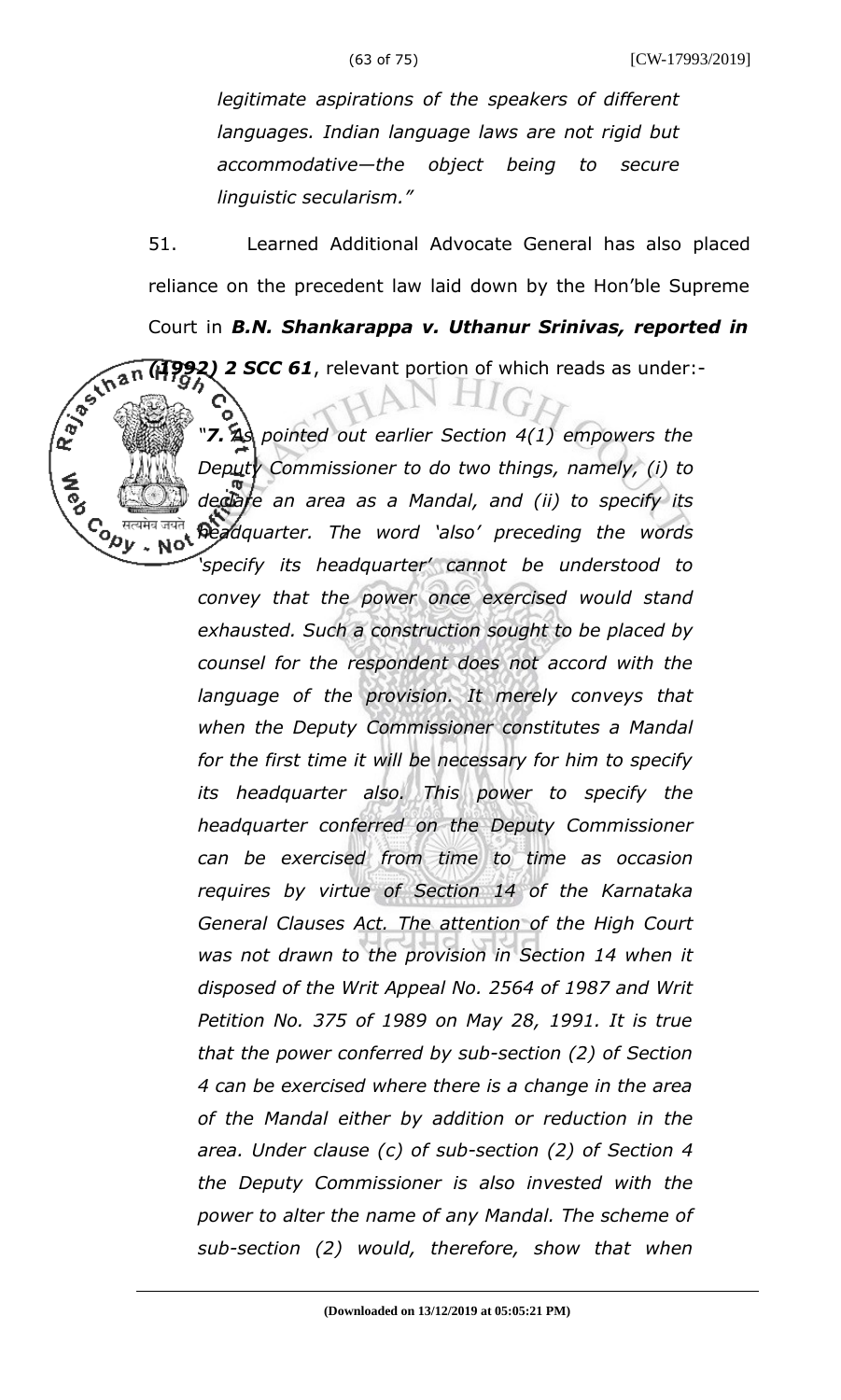*there is any increase or decrease in the area of any Mandal, the Deputy Commissioner may, after the previous publication of the proposal by notification, exercise that power and rename the Mandal, if so required. The absence of the power in sub-section (2) of Section 4 to specify the headquarter afresh does not necessarily mean that once the initial constitution of the Mandal takes place and the headquarter is specified the power is exhausted, notwithstanding Section 14 of the Karnataka General Clauses Act. If such an interpretation is placed on the scheme of Section 4 of the Act neither the Deputy Commissioner nor any other authority will thereafter be able to alter and specify any other place as the Mandal's* Co सत्यमेव जयते<br>Version Not *headquarter. Such a view would create a vacuum and*

R. Berthan

*even when a genuine need for specifying any other headquarter arises, the authorities will not be able to exercise power for want of a specific provision in the Act and that may lead to avoidable hardship and complications. It is, therefore, essential that we read the provision of the Act in a manner so as to ensure that such a vacuum does not arise and the power is retained in the concerned authority which can be exercised should a genuine need arise. In J.R. Raghupathy v. State of A.P. [(1988) 4 SCC 364] this Court observed that the ultimate decision as to the place or location of Mandal headquarter is left to the government to decide and conferment of discretion upon the concerned authority in that behalf must necessarily leave the choice to the discretion of the said authority and it would not be proper for the courts to interfere with the discretion so exercised. This is not to say that the discretion can be exercised in an arbitrary or whimsical manner without proper application of mind or for ulterior or mala fide purpose. If it is shown that the discretion was so*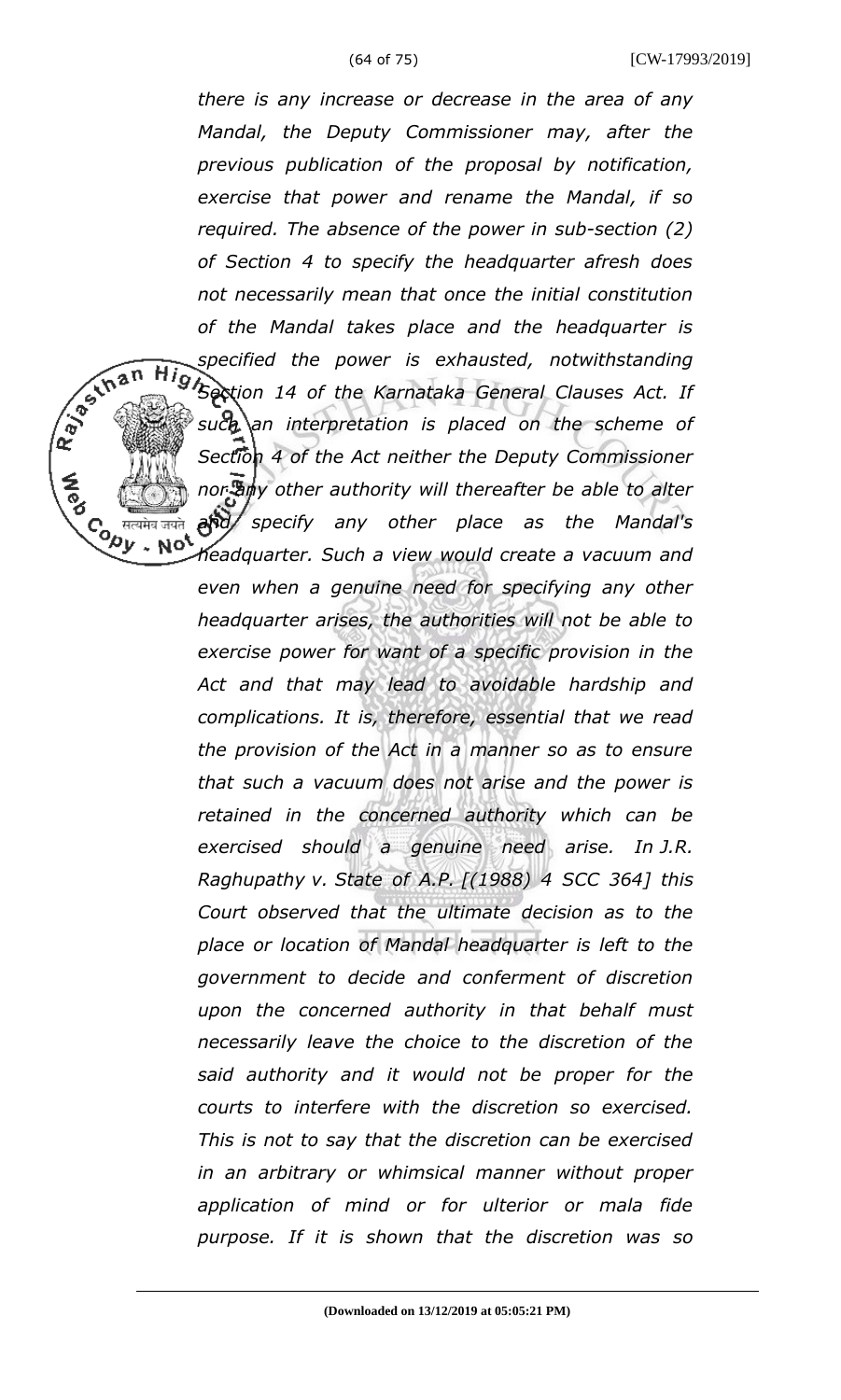*exercised it would certainly be open to the courts to interfere with the discretion but not otherwise.*

*8. We are, therefore, of the opinion that if the situation so demands and there is justification for altering the place of headquarter, it would be open to the Deputy Commissioner to exercise power under Section 4(1) of the Act read with Section 14 of the Karnataka General Clauses Act to meet the situation.*

R BS IN B N *We, therefore, allow this appeal, set aside the impugned order of the Division Bench of the High* Court and restore the order of the learned Single *Judge directing that the writ petition, which gave rise to the writ appeal, shall stand dismissed. However, in the facts and circumstances of the case there will be* **Copy**  $\sim$  No. *no order as to costs."*

> 52. Reliance has also been placed by the learned Additional Advocate General on the judgment rendered by this Hon'ble Court at Jaipur Bench in *Babu Lal Gurjar Vs. State of Rajasthan & Ors. (S.B. Civil Writ Petition No. 15467/2019* decided on 27.09.2019), relevant portion of which reads as under:-

*"I have heard the submissions made by counsel for the parties and perused the material available on record.*

*This Court finds that Section 101 of the Act of 1994 gives power to the State Government for altering limits of Gram Panchayats. The requirement is of giving one month's notice to be published in a particular manner and the same notice should specify the proposed Panchayat. This Court finds that the respondents have complied with the requirement of Section 101 of the Act of 1994 in the present cases and accordingly, their action cannot be termed as arbitrary while issuing the notices, as required under Section 101 of the Act of 1994.*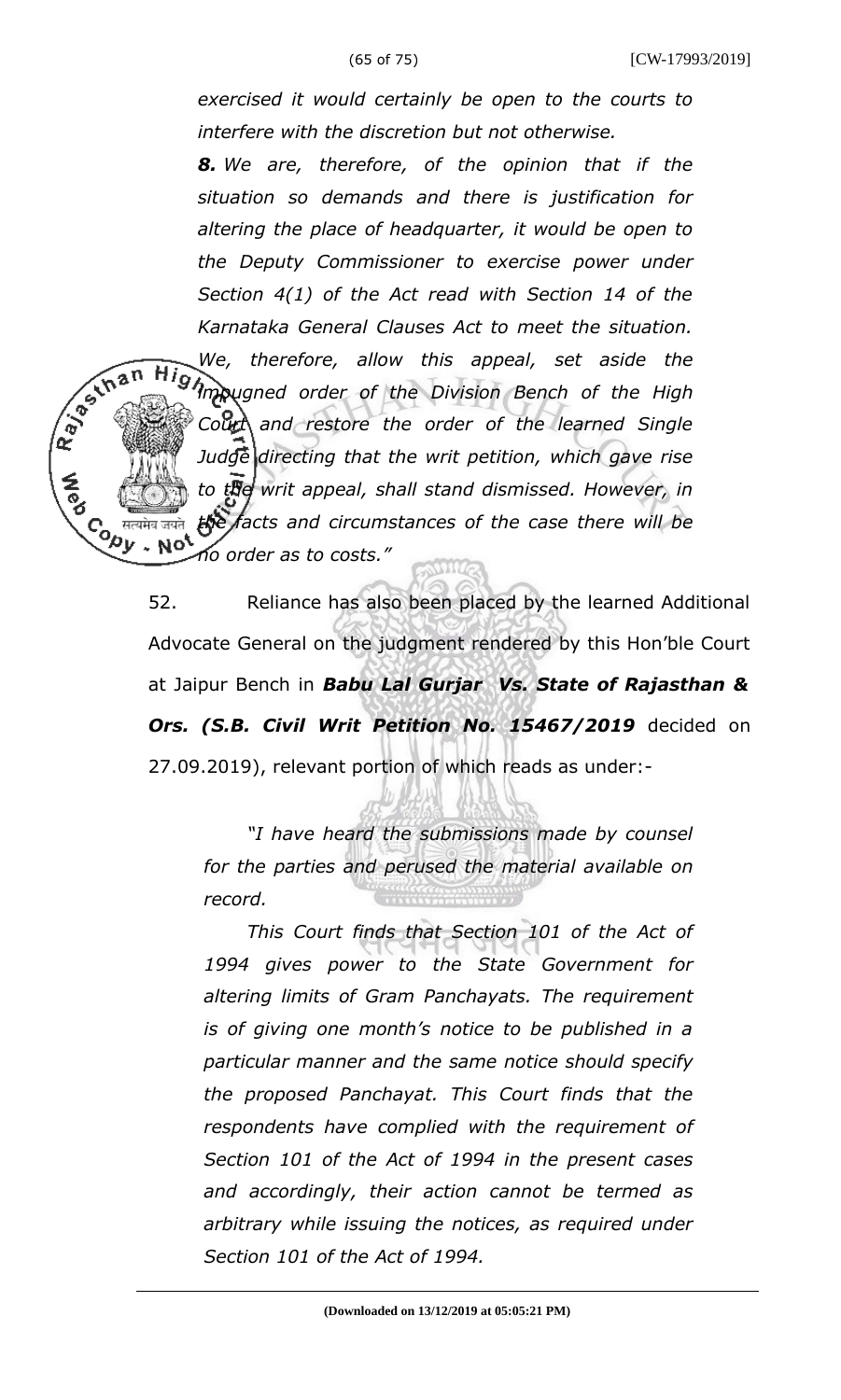R. Bestinan

Co सत्यमेव जयते<br>Version Note<br>Version Note

*This Court further finds that various authorities have been prescribed in the notice issued under Section 101 of the Act of1994, where objections are invited from the people concerned, such as Tehsildar, Sub-Divisional Officer, District Collector and before these authorities, such objections can be filed by the persons feeling aggrieved against formation of Gram Panchayat. The mechanism provided for filing objections is well defined and people have been given Hights to approach the authorities by way of making their grievances and the affording of opportunity by the State Government satisfies the requirement of Section 101 of the Act of 1994.*

 $\circ$ *This Court finds that the various guidelines have been issued by the State Government where criteria have been prescribed for change/creation of new Gram Panchayat. The broader guidelines prescribed, were required to be kept in mind while taking decision. The case of the petitioners with regard to not adhering to the request or not considering their objections, this Court finds that if different sections of people/villagers give their own suggestions with respect to formation of Gram Panchayat/delimitation, the authorities, who have to take decision, look into all the considerations, which are required and as such it cannot be said that the Administrative Authorities, have been given unfettered power to work, as per their own whims.* 

*This Court further finds that the guidelines which have been issued by the State are for the purpose of taking into account the various aspects i.e. administrative convenience & convenience of the people concerned and if the guidelines are laid down by the State Government, the authorities have to take into account all the aspects of the matter before recommending the formation/delimitation of the Gram Panchayats.*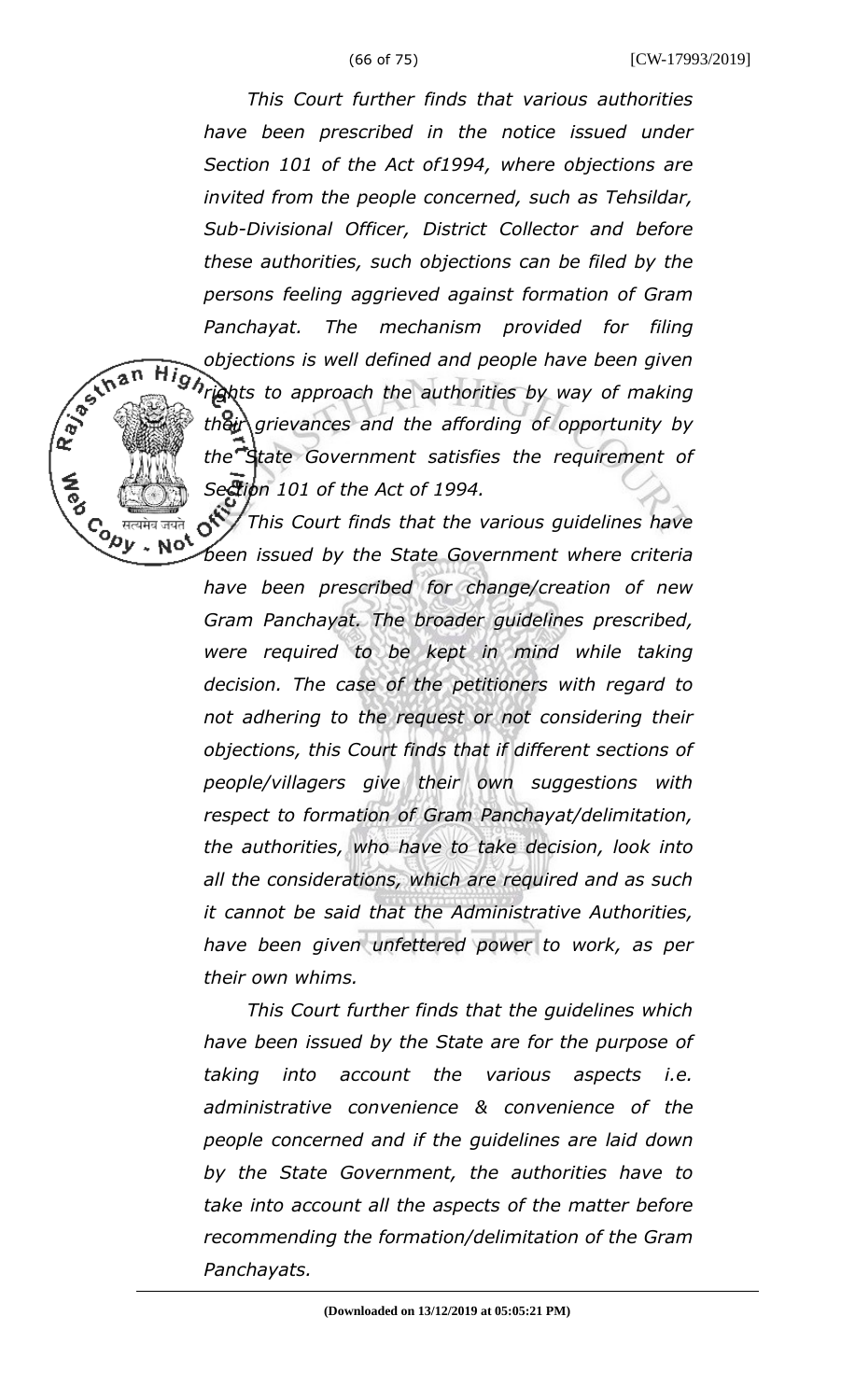*This Court finds that the respondent-State has proceeded for formation of new Gram Panchayats/delimitation in view of the requirement, as has been envisaged in view of the various schemes of the State Government and further, as per the requirement prescribed under Section 101 of the Act of 1994. The grievance of the petitioners is that opportunity has not been granted to them or their Objections have not been considered, this Court finds*<br>*Hightnat if* the Authorities have received *if* the Authorities have received *objections/representations from the petitioners/other people, the same are duly considered and accordingly, the recommendations are made to the higher authorities.*   $. No$ 

R BS IN B N

Contre

*As regards, grievance of the petitioners that personal hearing has not been afforded, this Court finds that the State Government has not altogether excluded the right of hearing to the people concerned and if the hearing of some individual is possible, the State Government itself has decided to undertake such exercise.* 

*This Court further finds that to give a direction to afford personal hearing to all the people will not be possible, considering the nature of job, which has been assigned to the authorities. It goes without saying that in each village, there are different groups of people, who have different interest and different political considerations and the authorities have to keep in mind the guidelines, which have been issued by the State Government and as such affording of hearing to each individual, cannot be made possible, in view of the nature of job, which is assigned to the authorities.* 

*This Court further finds that formation of Gram Panchayat/delimitation is an act, which is required to be done by the State Authorities, as per law. The right of an individual to remain in a particular Gram*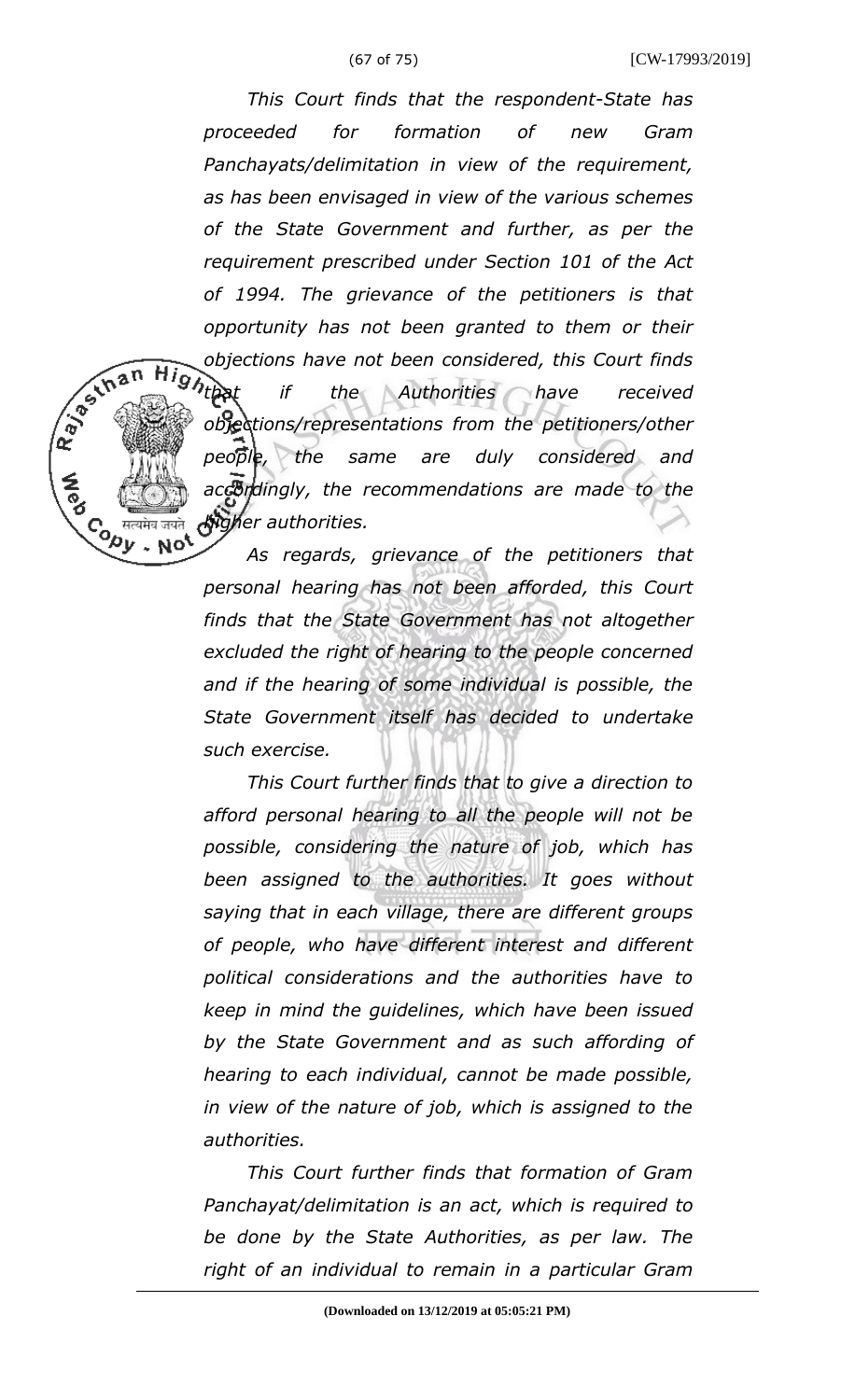*Panchayat or to be excluded/change anew Gram Panchayat cannot be claimed as a fundamental right. The Authorities have to consider the various considerations in their mind before taking such decisions. If this Court accepts the plea of the petitioners, the situation would be like formation of Gram Panchayat, as per the wishes of particular law.* 

*people and the same cannot be in accordance with*<br>law.<br>This Court further finds that the issue with<br>regard to right of an individual *This Court further finds that the issue with* regard to right of an individual in respect of formation *of Gram Panchayat is concerned, the Division Bench has observed at page 17 of the judgment in the case of Bhupendra Pratap Singh Rathore Vs. State of*

> *Rajasthan & Ors. (supra) that there are two things,which are mandatory; (i) notice inviting objections is required to be given before delimitation and (ii) hearing has to be afforded and in such eventuality, action of the State Government cannot be faulted. The relevant para of the Division Bench is quoted hereunder:-*

Co सत्यमेव जयते<br>Version Note<br>Version Note

*"A plain reading of the provisions of the Constitution Art.243-C, 243-K & 243-O, if read together with S.101 & S.117 of the Act, 1994would go to show that delimitation of Panchayat area or the formation of constituencies in the said areas and allotments of seats to the constituencies could neither be challenged nor the court can entertain such challenge except on the ground that before delimitation, no objections were invited and no hearing was afforded, even though this challenge could not be entertained after the notification regarding delimitation came to be published in the official gazette. The law on the subject which has been declared by the Apex court is loud and clear and prohibits courts to entertain challenge in view of the Art.243-C, 243-K and 243-O of the Constitution in*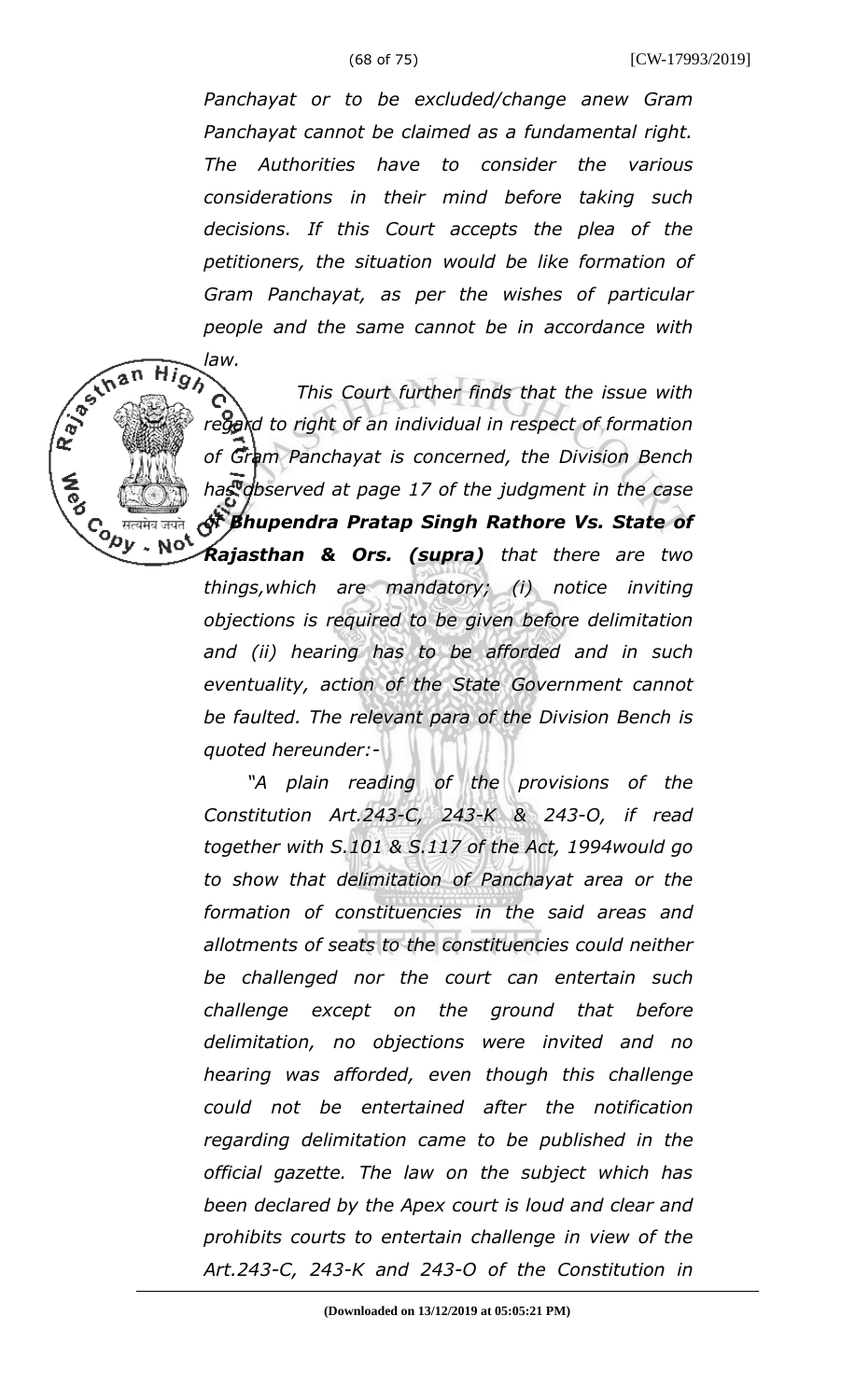R BS IN B N

 $\overline{c}$  (  $\overline{a}$   $\overline{b}$   $\overline{b}$   $\overline{b}$   $\overline{c}$   $\overline{a}$   $\overline{a}$   $\overline{b}$   $\overline{b}$   $\overline{c}$   $\overline{a}$   $\overline{a}$   $\overline{b}$   $\overline{c}$   $\overline{a}$   $\overline{c}$   $\overline{a}$   $\overline{a}$   $\overline{a}$   $\overline{a}$   $\overline{a}$   $\overline{a}$   $\overline{a}$   $\over$ 

*respect of the above aspects and, therefore, the challenge raised by the petitioners pertaining to delimitation of Panchayat areas or that of formation of constituency in the said area as well as allotments of seats to such constituencies cannot be entertained by the courts since from the procedure followed and material available on record, it reveals that objections were invited from the persons and hearing was afforded to them and only thereafter the District* **HighCallectors, keeping in view the guidelines, examined** *the matter and made recommendations to the State Government through the Divisional Commissioners."* 

*This Court finds that the argument of learned counsel for the petitioner that the Division Bench had*

*primarily considered the issue pertaining to issuance of notification by the State Government and the same has got the force of law and as such the Division Bench did not interfere in the bunch of writ petitions, this Court finds that the Division Bench has not only considered the impact of Gazette notification, which was finally issued by the Government but the Division Bench of this Court has also considered the grievance raised by the petitioners, where the authorities have not issued the final notification. The Division Bench after considering the scope of Section 117 of the Act of 1994 and Article 243(O) of the Constitution of India, came to the conclusion that right of an individual is not to the extent of challenging the notification which is issued by the State Government.* 

*This Court does not find any substance in the submission of learned counsel for the petitioner that judgment of the Division Bench is not applicable in the present cases. This court further finds that the Co-ordinate Bench in the case of Ramji Lal Gautam Vs. The State of Rajasthan & Ors. (supra) has also taken a view that formation of new Gram Panchayat is an administrative power of the State Government*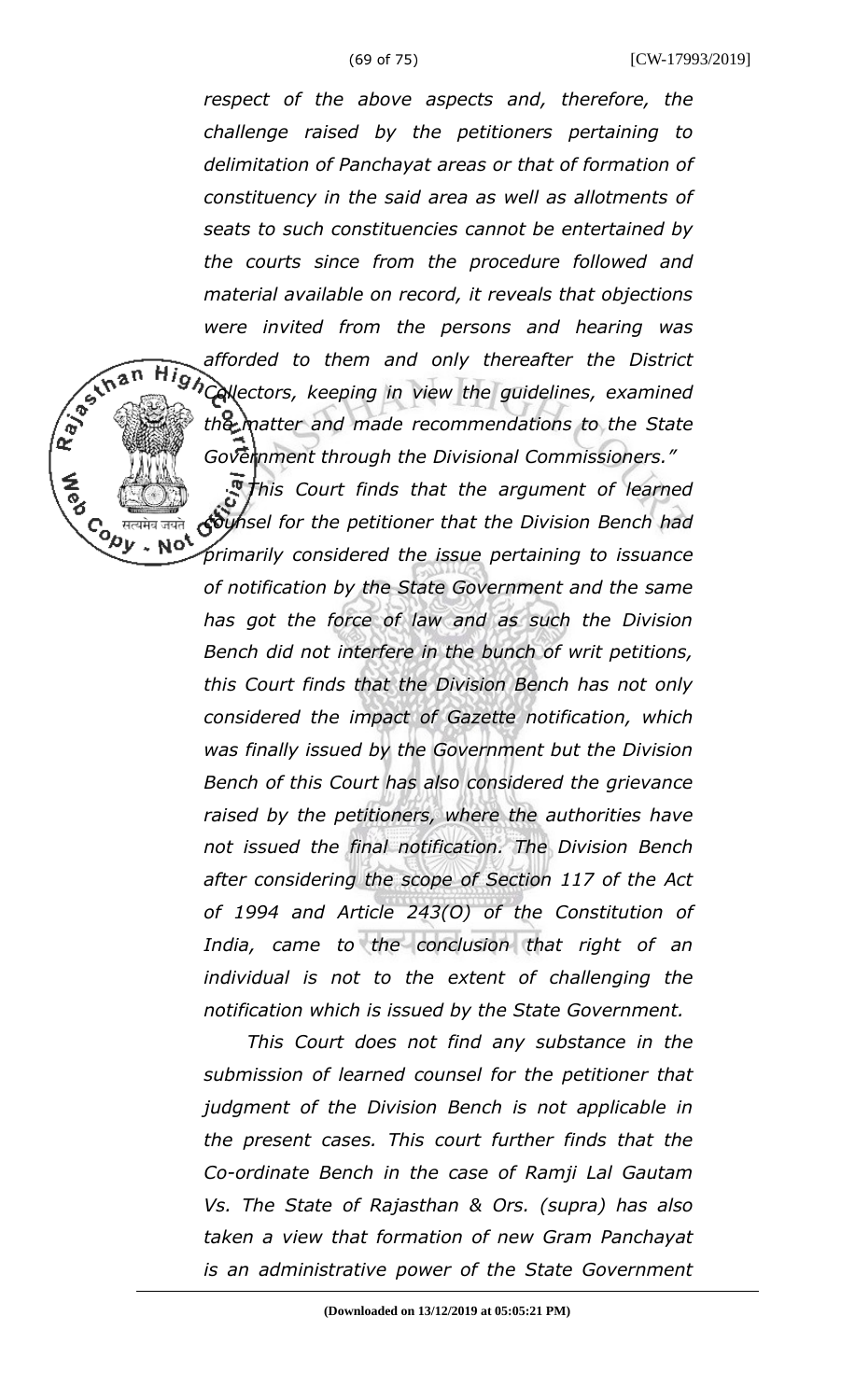*and individual does not have any fundamental right to claim that different Panchayat is to be formed in a particular form.* 

*This Court does not find any substance in the present bunch of writ petitions and accordingly the writ petitions are dismissed. The interim orders passed by this Court also stand vacated. A copy of this order be separately placed in each file."*

Heard learned counsel for the parties as well as  $\hat{\sigma}^s$  . Heard learned counsel for the parties as well as sed the record of the case, alongwith the precedent laws cited

he Bar.

 $5/ln$  the changed circumstances, while the original Co <sup>सत्यमेव जयते</sup> only to the final notification dated 15-16.11.2019, the Court, on submissions and affidavit having been filed on its query, has to now adjudicate upon the notifications post 15- 16.11.2019.

55. This Court takes note of the fact that the delimitation exercise was initiated vide notification dated 12.06.2019, while exercising the powers under Sections 9, 10 and 101 of the Act of 1994.

56. This Court further takes note of the fact that the exercise was having a time schedule, which included raising of proposals by the District Collectors, inviting of objections, hearing upon the objections and the recommendations to be made by the District Collectors from 15.06.2019 to 02.09.2019. Thereafter, the recommendations alongwith all the representations were placed before a Sub Committee comprising of Six Ministers constituted by the Government of Rajasthan vide order dated 18.09.2019, whereafter the Sub Committee in its deliberations has considered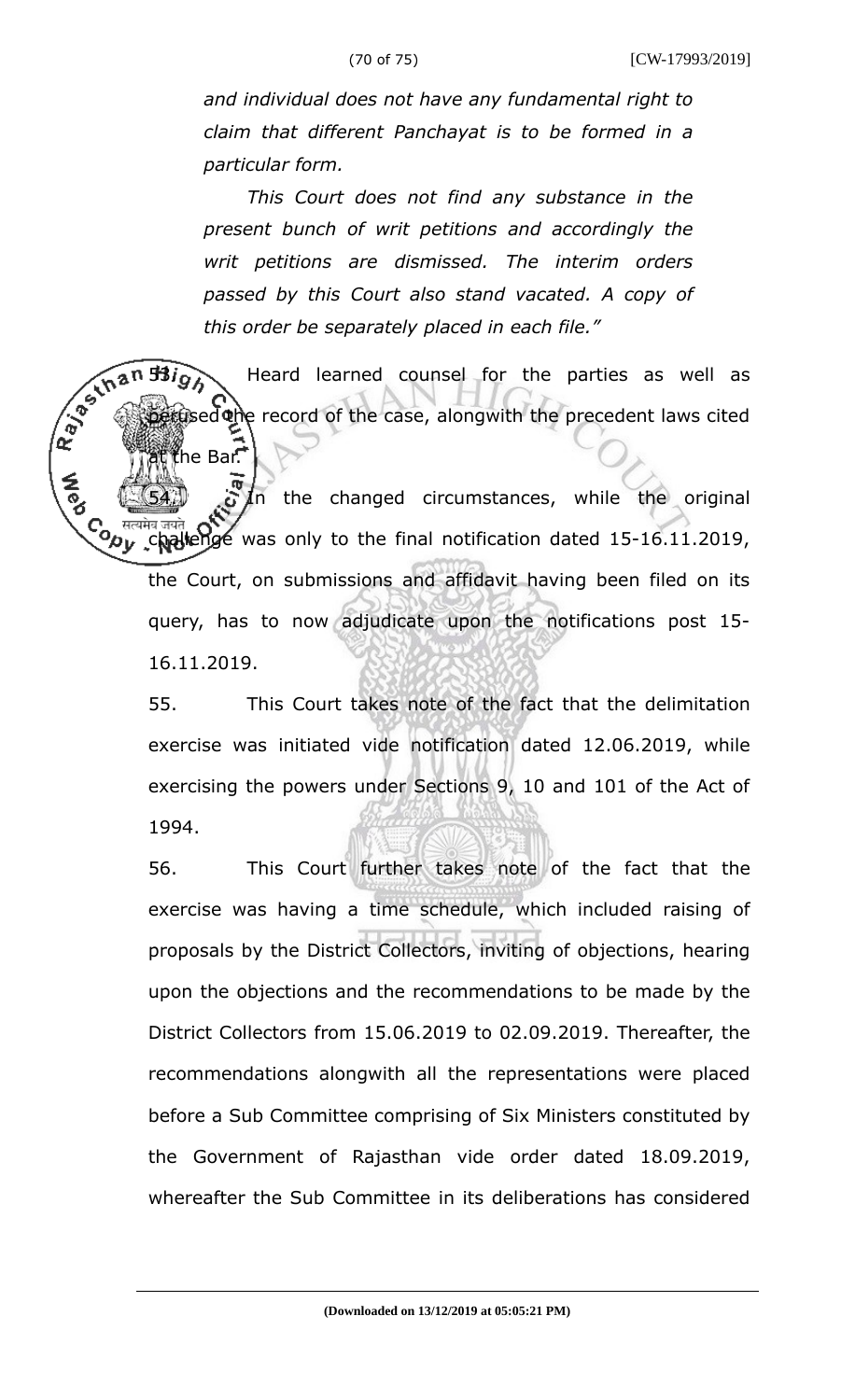about 5,000 proposals, and out of which about 1500 proposals were accepted.

57. This Court has already noted above the issues raised by various counsels for the petitioners, but broadly, the issues can be classified in two categories; firstly, the grievances arising out of the delimitation exercise prior to 15-16.11.2019 and the evances arising out of delimitation exercise continuing after 15- $1.2019$  upto 01-02/12/2019.

Rajackna The individual lawyers explained the territorial, graphical, population, distance, logic, practicability and other **Cody** <sup>सत्यमे</sup>ंड उपस्थान *involved* in the delimitation upto date of 15-16/11/2019, which does not require any consideration on merits as the iron curtain with the strength of Article 243-O of the Constitution and Sections 101 and 117 of the Act of 1994 has been drawn on 15/16.11.2019.

> 59. The issues pertaining to the factual matrix of the quidelines and and the representations /recommendations/consideration made by the Sub Committee are of factual matrix, and by virtue of Article 243-O of the Constitution read with Section 101 of the Act of 1994, there is a bar in the interference by this Court, after the result of the delimitation was notified. Admittedly, in all the present writ petitions under adjudication before this Court, the final notification had been issued on 15/16.11.2019.

> 60. This Court also finds that the bar under Article 243-O of the Constitution of India is completely fortified by the precedent law of *State of U.P. & Ors. Vs. Pradhan Sangh Kshettra Samiti & Ors. (supra)* and *Bhupendra Pratap Singh Rathore Vs. State of Rajasthan & Ors. (supra)*.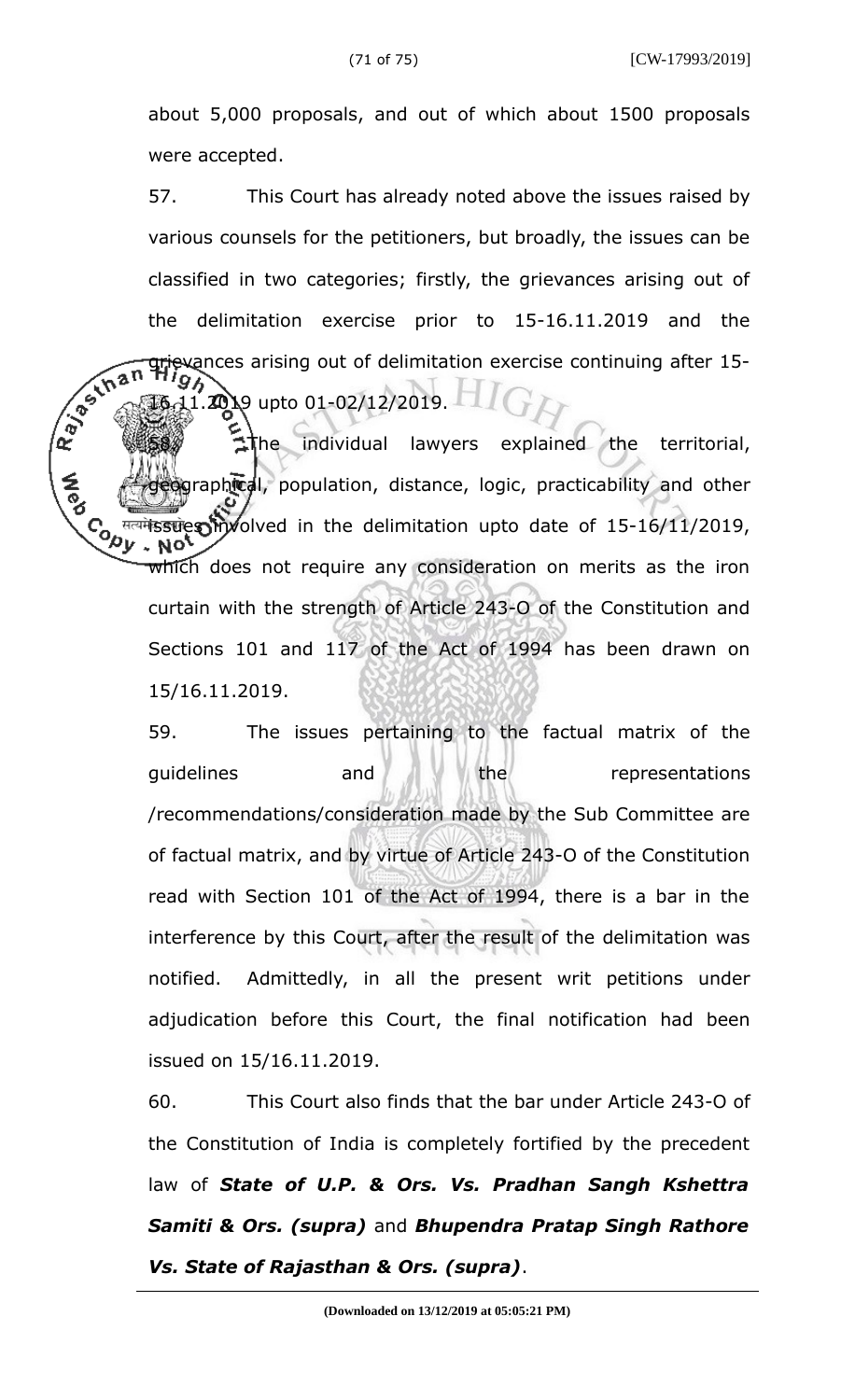61. In light of the aforesaid judgments, this Court is not inclined to travel beyond the bar created under Article 243-O of the Constitution of India, and while maintaining the sanctity of the same, deems it appropriate to uphold all the proceedings upto the notification dated 15/16.11.2019.

62. In *State of U.P. & Ors. Vs. Pradhan Sangh* R. Bechan *Kshettra Samiti & Ors. (supra)*, the Hon'ble Supreme Court has already held that although Clause (a) of Article 243-O of the **Constitution** enacts a bar on the interference by the courts in etoral matters including questioning of the validity of any law **Cody** मत्यमे**ला बेting to** delimitation of the constituencies or the allotment of seats to such constituencies made or purported to be made under Article 243-K and the election to any panchayat, the question of the validity of the delimitation of the constituencies and also the allotment of seats to them, cannot be gone into.

> 63. However, this Court is perturbed to see that the sanctity of the constitutional provision of Section 243-O of the Constitution of India read with Section 101 of the Act of 1994 has been breached by the State in an arbitrary, rash and negligent manner, and it is not palpable that number of notifications could be made for continuing the delimitation exercise regarding gram panchayats and panchayat samitis beyond the iron curtain of the final notification issued on 15-16.11.2019.

> 64. This Court further finds that the changes in the notification can be accepted only to the extent that it is in the shape of corrigendum to deal with the typographical errors, but making fresh consideration/reconsideration/changing of the notification dated 15/16.11.2019 substantially by changing the recommendations and making fresh delimitation, amounts to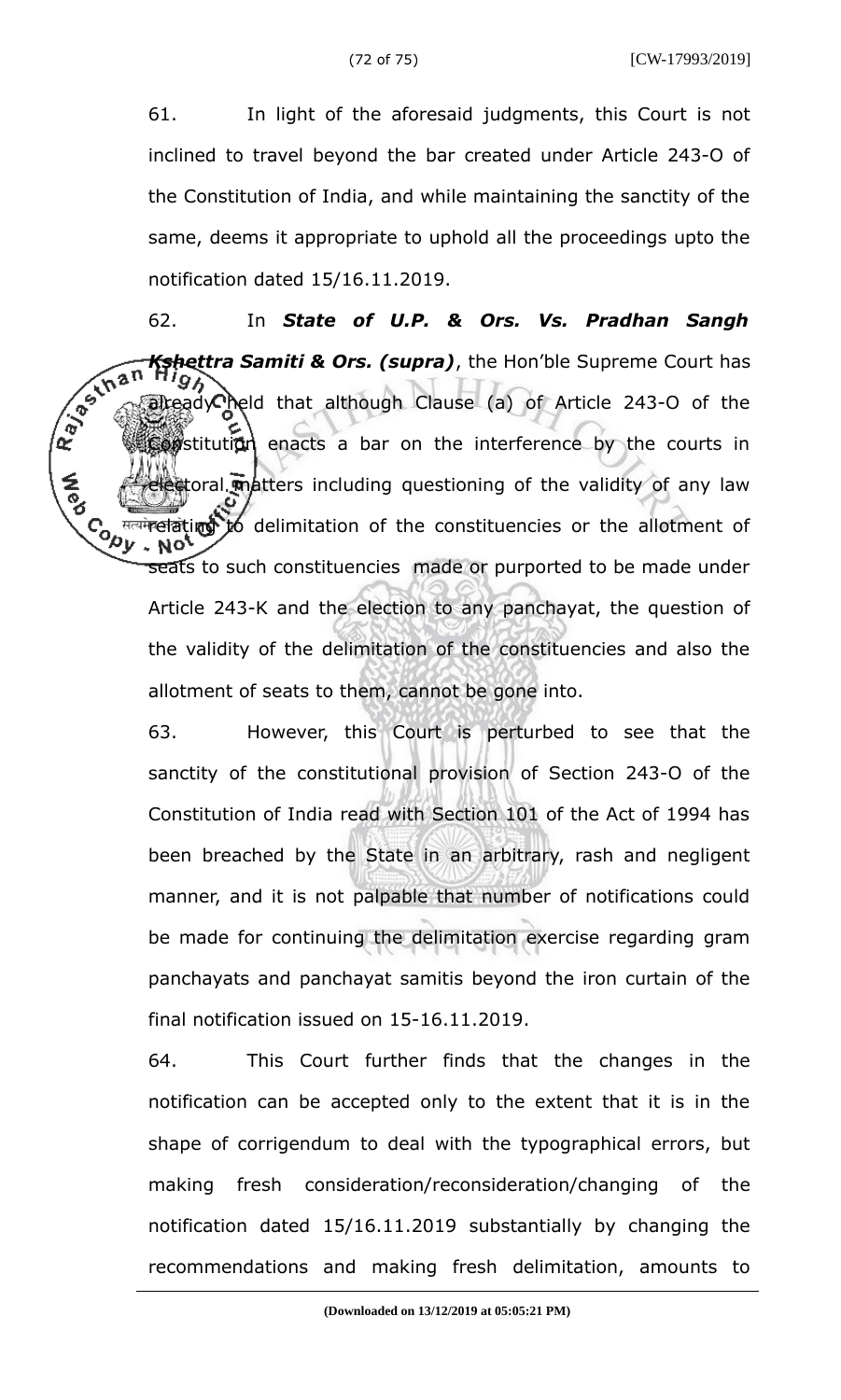crossing the constitutionally religious bar of Article 243-O of the Constitution of India.

65. Section 101 of the Act of 1994, on a careful examination, gives power to the State Government for making alteration in the limits of a Panchayati Raj Institution, after one month's notice to be published in the prescribed manner, either on its own motion, or at the request made on its behalf, and in this case, adequate opportunity of hearing and the first notice were in place for the final notification on  $15-16.11.2019$ . But thereafter, State could not have carried on the delimitation as a continuing process by issuing further notifications.

Ray of that This Court further finds that since the first notice dated 06.2019 an exhaustive exercise was conducted, which resulted **Control** मवजवत **O** 2 notification in the official gazette on 15/16.11.2019, and thus, the proceedings under Section 101 of the Act of 1994 came to an end. The mandate of Section 101 of the Act of 1994 does not permit the State Government to have multiple delimitation exercises in a continued form after the final notification is issued.

> 67. As noted above, on 23.11.2019, notification No.3085 and 3086 were issued making corrections in the error which were purely in the shape of a corrigendum. Thereafter, notifications Number 3095 to 3116 were issued on 01.12.2019/02.12.2019 making amendments in the earlier notification of 15-16.11.2019. On 01.12.2019 itself, the State Government again issued notifications Number 3117 including Gram Panchayats which were left out in the original notification of 15-16.11.2019 and also on the same date issued notification No.3118 whereby the original notification of 15-16.11.2019 was altered and left out Panchayat Samitis were also included. Thus, the subsequent notifications, except the one issued for rectification of typographical error, are required to be quashed.

> 68. The legislative intention behind the constitutional mandate under Articles 243-O, 243-K read with the statutory mandate of Sections 101 and 117 of the Act of 1994 was the reason why this Court is inclined not to permit the State of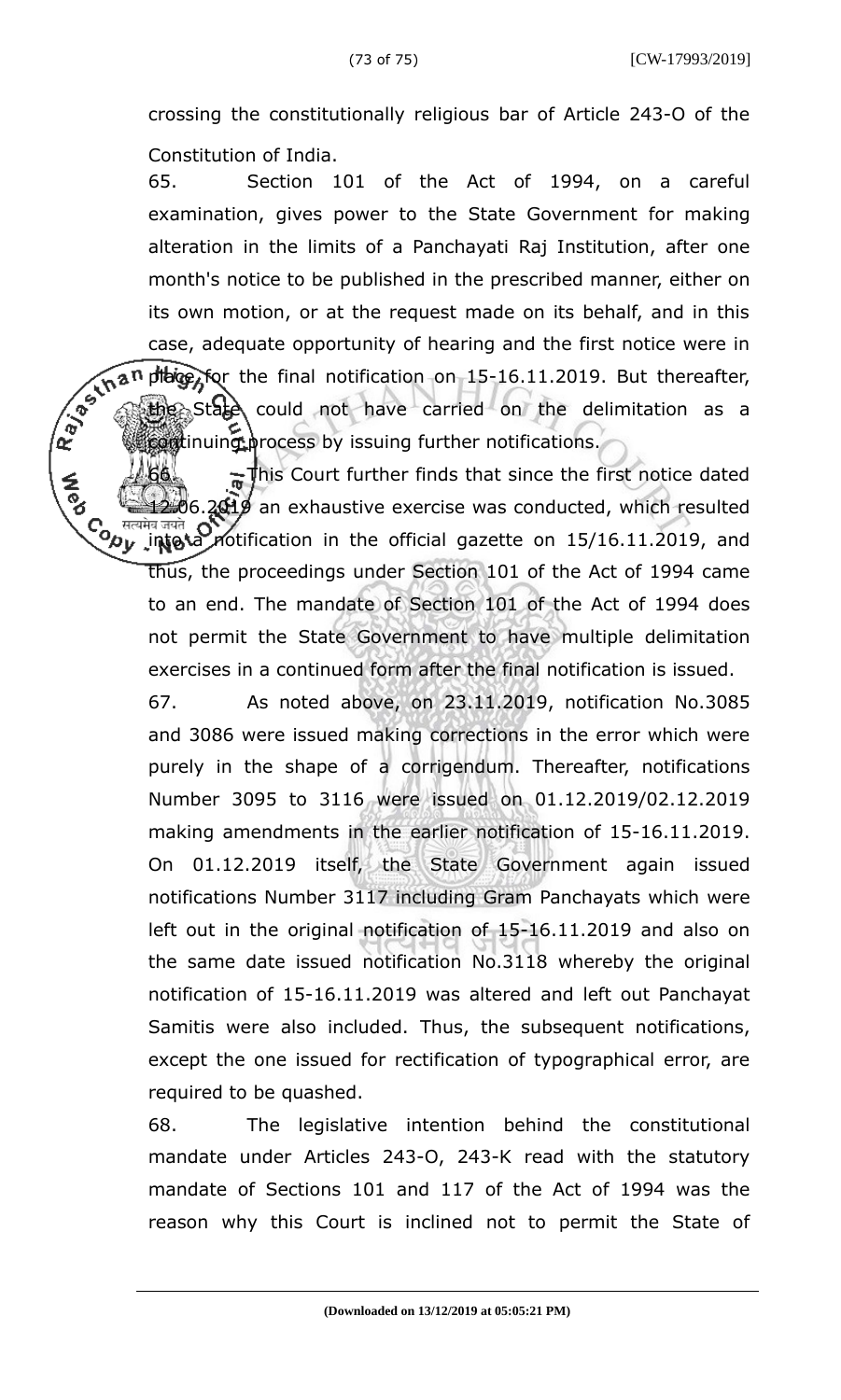Rajasthan to itself breach the forbidden area of delimitation after the final notification was issued on 15-16.11.2019.

69. This Court is of the opinion that Section 15 of the Rajasthan General Clauses Act is merely a power to the State to revise its own orders, and such revision as a normal administrative exercise should be acceptable; but Section 15 itself carves out an exception whereby if there is a provision to the contrary, that means, if there is a bar to revision, the same cannot<br>  $x^2 + 2\pi^2$  be exercise to demolish the constitutional and<br>  $x^2 + 2\pi^2$  the state to demolish the constitutional and be taken shelter of by the State to demolish the constitutional and statutory har. Here the exercise is governed by the Constitution the  $Act$  of 1994, and once a clear bar and procedure have been laid down for judicial review, the violation thereof, in the **Copy** under the vision, could not be permitted.

The State has been unable to answer the repeated queries of the Court as to how on one hand, they are pressing upon that the sanctity of the notification dated 15/16.11.2019 which is a culmination of the delimitation exercise after issuance of notice on 12.06.2019, which cannot be gone into in exercise of the judicial review in light of Article 243-O, and on the other hand, the State itself has breached the sanctity of the notification culminating arising out of Section 101 of the Act of 1994 after one month's notice by issuing subsequent notifications, and amending/recreating and conducting continuous exercise of delimitation in respect of number of gram panchayats and panchayat samitis. जयत

71. In view of the aforesaid observations, while dismissing all the issues pertaining to non-consideration of representations/non-consideration of recommendations/changes made in recommendations/changes made by the Sub Committee/changes not considered by the Sub Committee/not considered in the proposals/not considered by the District Collectors are held to be not maintainable, as this Court draws a strict line while adhering to the precedent laws of *State of U.P. &* **Ors. Vs. Pradhan Sangh Kshettra Samiti & Ors. (supra)** and